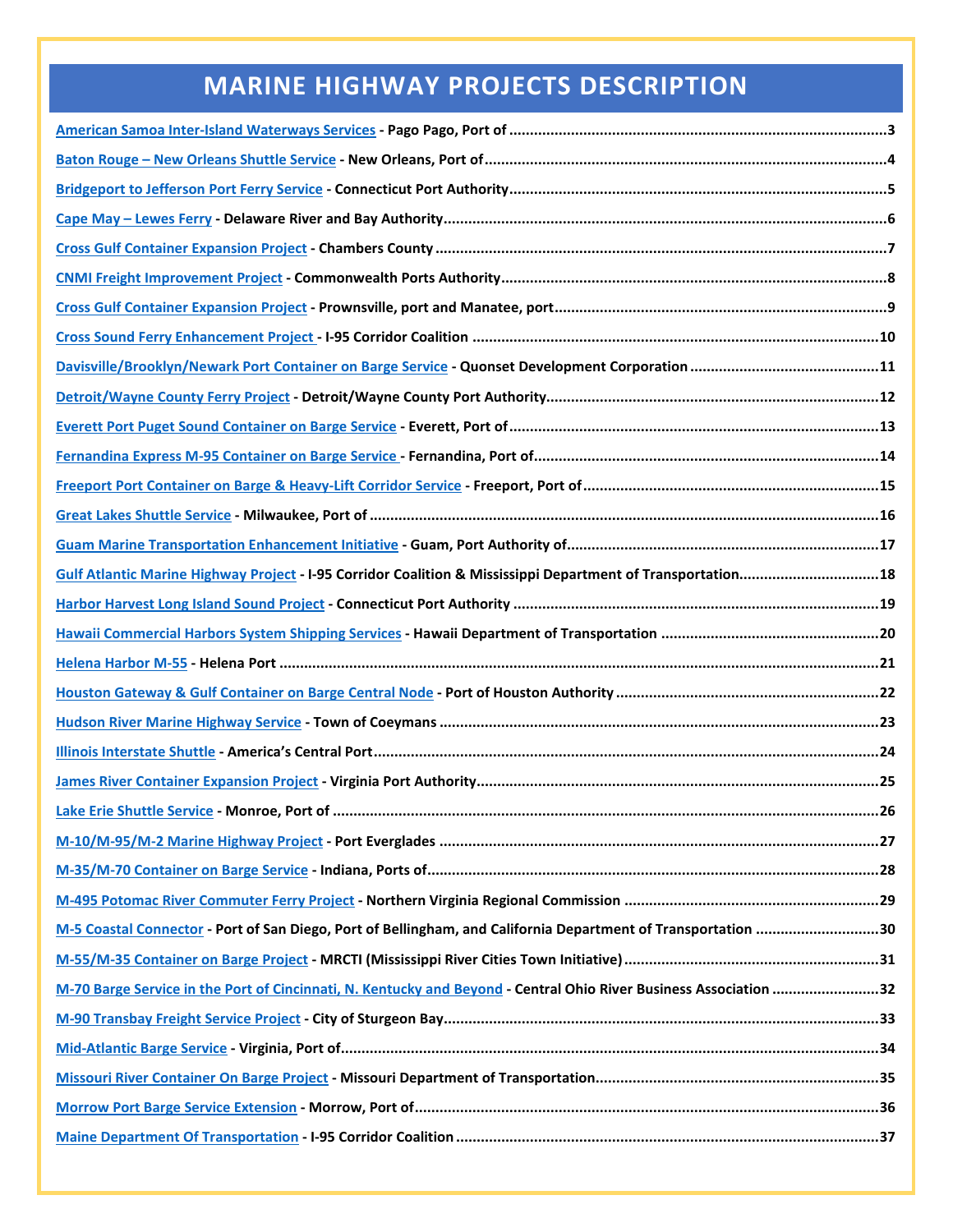| New York City Economic Development Corporation & Port Authority NY/NJ - New York City Economic Development Corporation &    |
|-----------------------------------------------------------------------------------------------------------------------------|
|                                                                                                                             |
|                                                                                                                             |
|                                                                                                                             |
|                                                                                                                             |
|                                                                                                                             |
| Paducah-McCracken Container on Barge Marine Highway Project - Paducah-McCracken County Riverport Authority 43               |
| Philadelphia - Canaveral Direct Service - Philadelphia Regional Port Authority and Canaveral Port Authority 44              |
|                                                                                                                             |
|                                                                                                                             |
|                                                                                                                             |
|                                                                                                                             |
| Seattle-Bainbridge Island Ferry Service - Washington State Ferries - Washington State Department of Transportation 49       |
|                                                                                                                             |
| Spurring Economic Advantages with Logistical Investments For New Connectivity (SEA LINC) Project - Oxnard Harbor District - |
|                                                                                                                             |
|                                                                                                                             |
|                                                                                                                             |
|                                                                                                                             |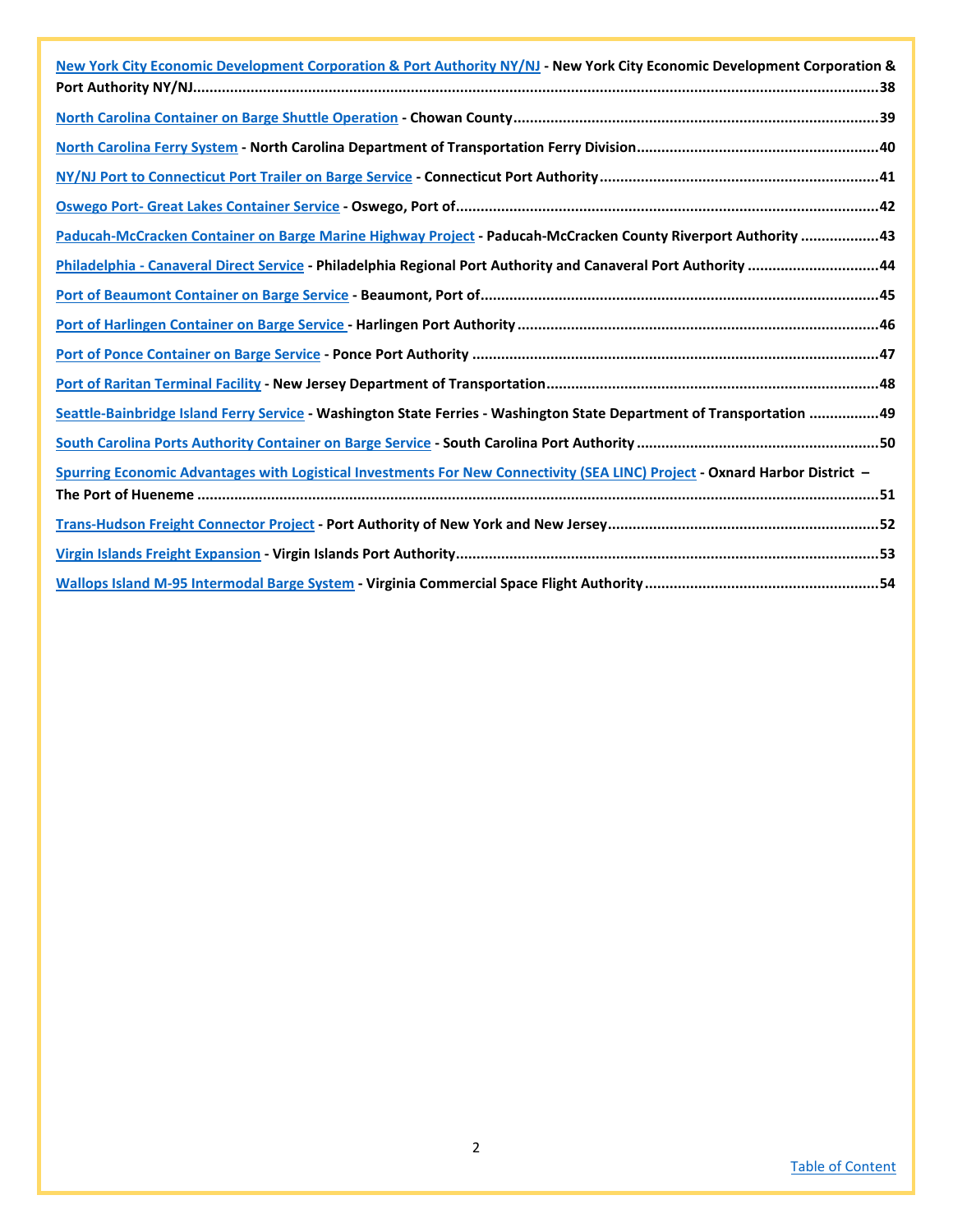# AMERICAN SAMOA INTER-ISLAND WATERWAYS SERVICES

### <span id="page-2-0"></span>**APPLICANT: PAGO PAGO, PORT OF**

#### **Marine Highway Route: M-AS1 Designated: 2019**

**Project Snapshot**: The Port of Pago Pago enhances both intra-island and inter-island transportation to the outer islands to ultimately promote the development and growth of these relatively isolated areas. Current transportation options for the outer islands include only ocean and air transportation. The Commercial Harbor System to the outer islands is via the ferry system which operates to support the shipping of cargo. The ferries operate to the outer islands every two weeks carrying all types of freight including, dry and frozen goods, hazardous materials (ex. fuel, propane, butane, and other petroleum products), vehicles and construction materials. Cargo is transported regularly; and charters are scheduled by local and federal agencies, utility companies, construction companies, and families to move goods, materials, and people.

**Attributes:** As a designated Marine Highway project, the Port of Pago Pago will improve both intra-island and inter-island transportation to the other islands to promote the development and growth of the other islands. The expansion of this service will increase the amount of freight moved while promoting the development and growth throughout American Samoa, making this Project Designation a valuable contributor to the America's Marine Highway System.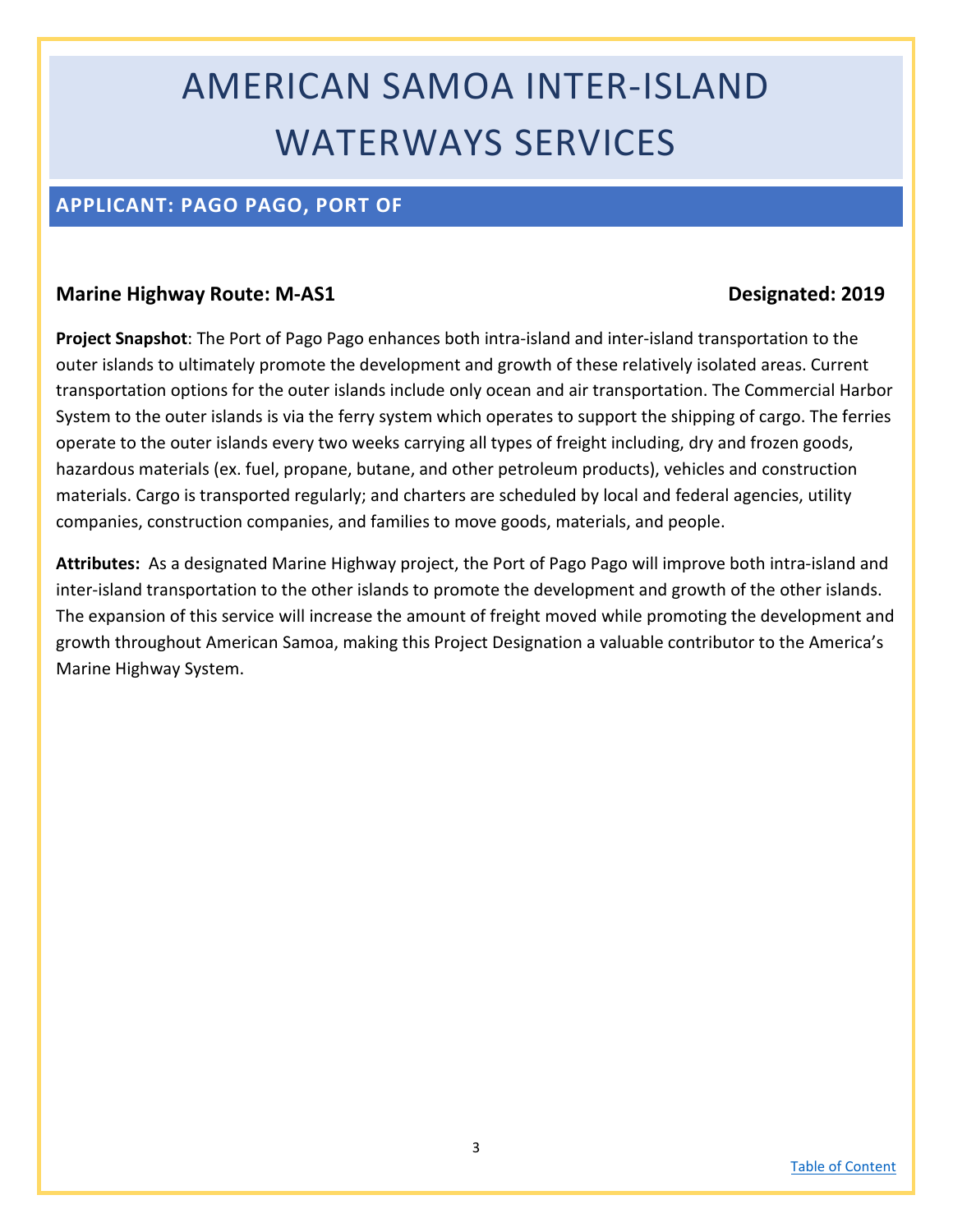# BATON ROUGE – NEW ORLEANS SHUTTLE SERVICE

### <span id="page-3-0"></span>**APPLICANT: NEW ORLEANS, PORT OF**

#### **Marine Highway Route: M-55 Designated:** 2016

**Project Snapshot**: The Baton Rouge-New Orleans Container-on-Barge Shuttle service operates between the Port of Greater Baton Rouge and the Port of New Orleans, LA. The terminal stevedoring operations, manage by SEACOR AMH, LLC, in the Port of Greater Baton Rouge interface with the cargo owners and ocean carriers to ensure an on-time, efficient, and cost-effective service to the Port of New Orleans. The project has the potential to relieve surface transportation travel delays – which pulls approximately 2,000 short hauls out of the congested I-10 Corridor between Baton Rouge and New Orleans ports, Louisiana.

**Attributes**: The Port of New Orleans moves approximately 30,000 containers annually, as the rate structure is competitive with regional trucking rates. The service is continually growing and the volumes are expected to increase and divert more cargo for additional shipping options for the customer. It also facilitates maritime commerce by reducing intermodal costs, emissions, highway congestion and maintenance, increasing public safety, and meeting market demand for greater inland transportation capacity.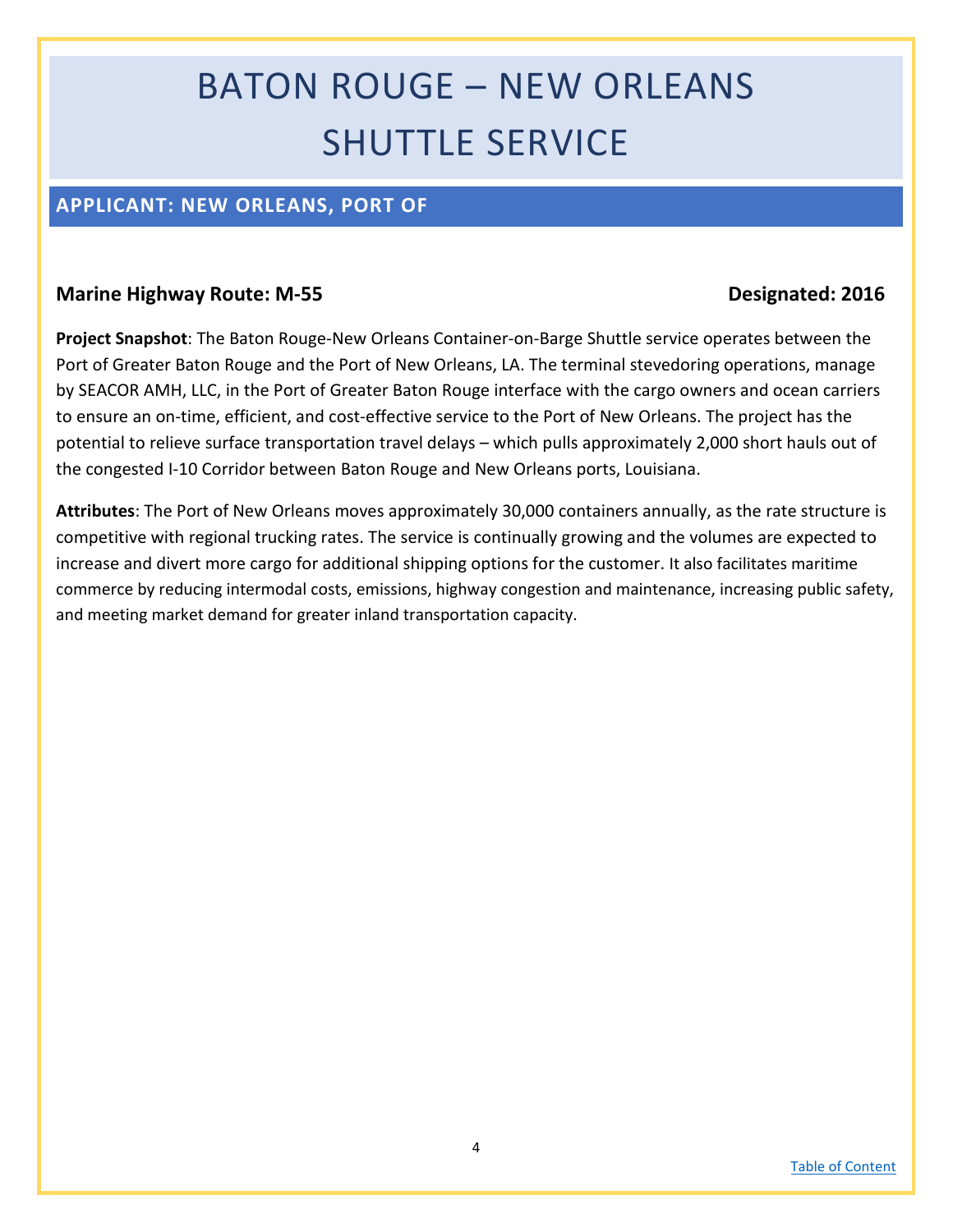# BRIDGEPORT TO JEFFERSON PORT FERRY SERVICE

### <span id="page-4-0"></span>**APPLICANT: CONNECTICUT PORT AUTHORITY**

#### **Marine Highway Route: M-95 Designated: 2019**

**Project Snapshot**: This ferry service operates between Bridgeport, CT, and Port Jefferson, NY, known as the Long Island Sound along the M-95 Marine Highway Route. The service runs various times daily utilizing three ferries carrying both passengers, cars, and over the road trucks. The purpose of the service is to transport trucks across Long Island Sound at a rate less than over the road transit costs. It will also reduce congestion on Long Island and the highways, bridges, and tunnels leading to Interstate 95 into Connecticut and New England.

**Attributes**: The Bridgeport to Port Jefferson ferry service currently removes about 9,000 trucks from the road annually and relieves landside congestion on Long Island, the bridge crossings, and along the I-95 corridor in New York and Connecticut. This totals approximately 45,000,000 vehicular miles annually. The Ferry Service Expansion includes the development of a new state-of-the-art ferry terminal (Barnum Landing) for the Bridgeport & Port Jefferson Steamboat Company in Bridgeport, CT. The terminal is combining ferry operations with community-oriented commercial and retail uses. The facility also preserves and enhances an existing commercial marine cargo facility, and result in domicile for new Bridgeport-based tug and barge operations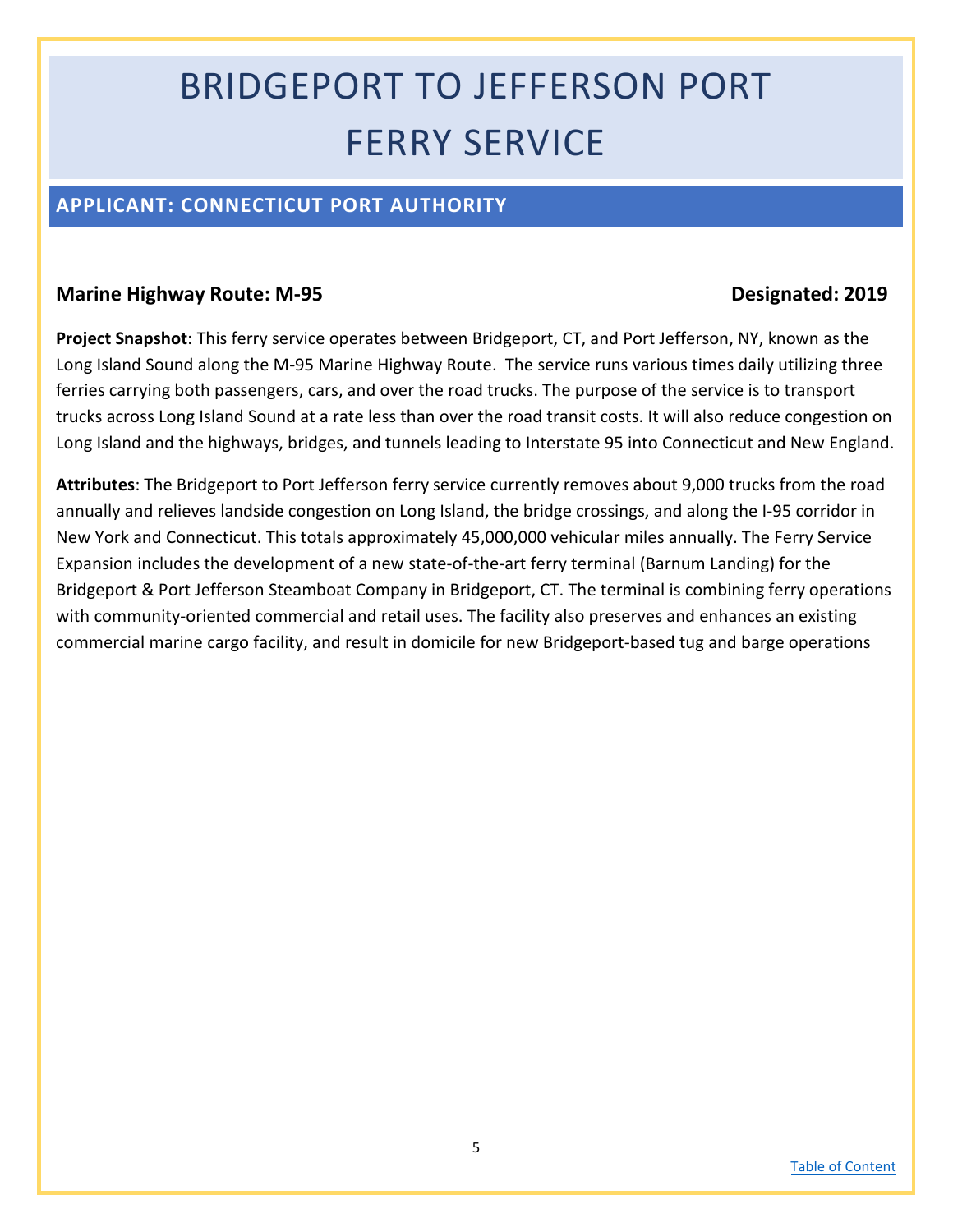## CAPE MAY – LEWES FERRY

### <span id="page-5-0"></span>**APPLICANT: DELAWARE RIVER AND BAY AUTHORITY**

#### **Marine Highway Route: M-95 Designated: 2020**

**Project Snapshot**: The Cape May – Lewes Ferry (CMLF) is owned and operated by the Delaware River and Bay Authority (DRBA), a bi-state governmental agency. The Ferry travels 14-nautical miles between Lewes Ferry Terminal (Eastern Delaware) and Cape May Ferry Terminal (Southern New Jersey). The Ferry makes approximately 4,600 crossings annually, avoiding an 85-minute highway route trip.

**Attributes**: The Ferry transports approximately 7,000 commercial trucks yearly, removing around 169 highway round-trip miles and 3 hours of travel per trip. The CMLF operates three roll-on/roll-off passenger (ROPAX) vessels, each carrying approximately 100 standard-sized vehicles and 800 passengers. This service benefits the community by transporting commercial vehicles along the bay, which reduces the environmental footprint, congestion, and road maintenance.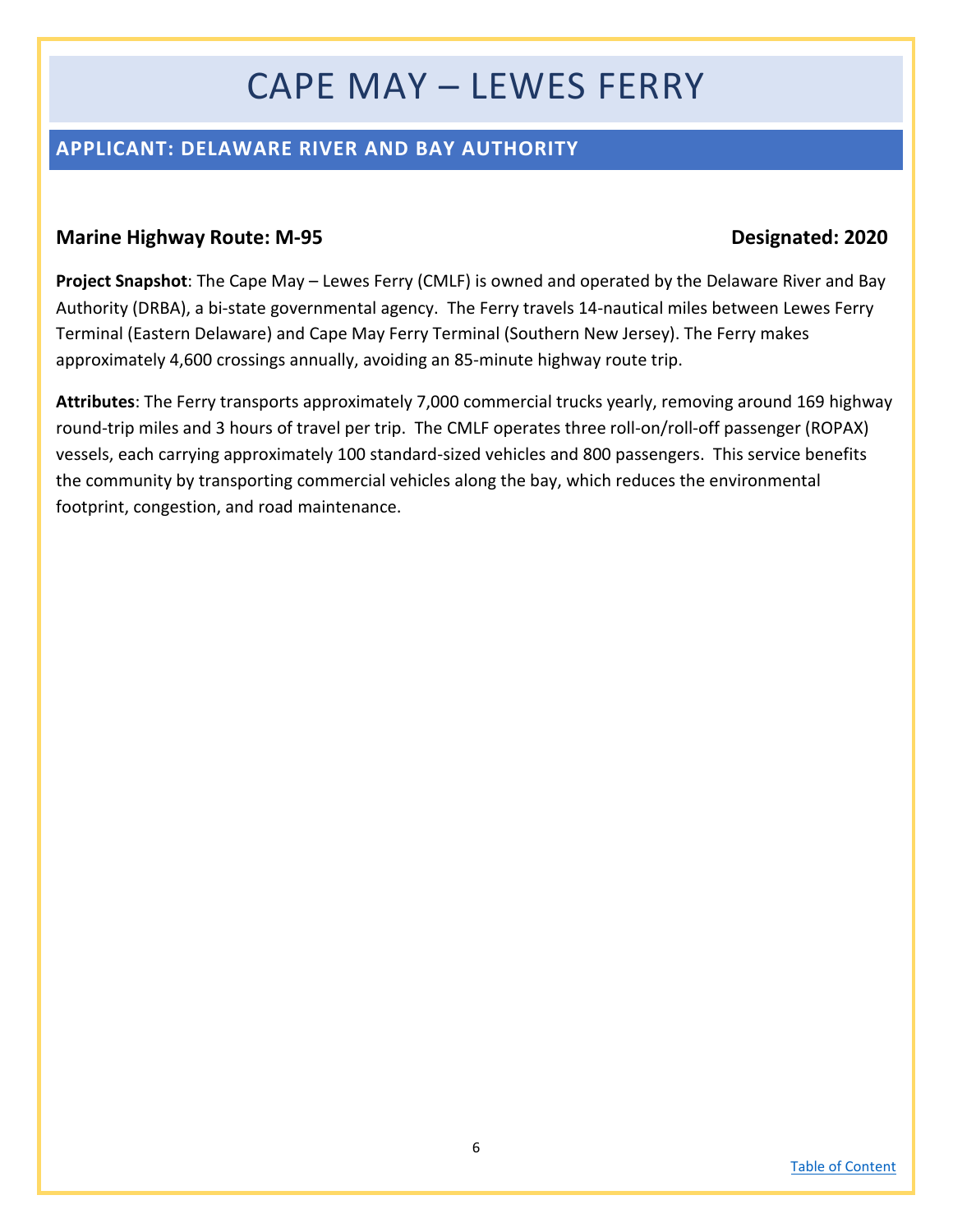# CHAMBERS COUNTY – HOUSTON CONTAINER ON BARGE EXPANSION SERVICE

#### <span id="page-6-0"></span>**APPLICANT: CHAMBERS COUNTY**

#### Marine Highway Route(s): M-10 and M-146 Designated: 2018

**Project Snapshot**: This Project is moving cargo by barge through the M-146 and M-10 Marine Highways approximately 25 miles, connecting Chambers County to the Houston Ship Channel and Port of Houston. At the time of its designation, this service has eliminated over 16,000 trucks from an already congested Houston Metropolitan area and other regions along the Gulf Coast. This existing operation has a proven track record of success in the reduction of landside congestion, roadway maintenance, and harmful emissions.

**Attributes**: This service substantially reduces the length and number of the heavyweight freight trips on I-146 and I-10, thus easing congestion, reducing emissions and creating an alternative cargo transfer option. The service alleviates millions of road miles annually and seeks enhancements that are aligned with DOT's objectives of environmental sustainability and increased economic competitiveness in the region. It also provides a significant alternative to the already congested corridor into and out of Houston, which improves the livability of communities that are experiencing high traffic volumes.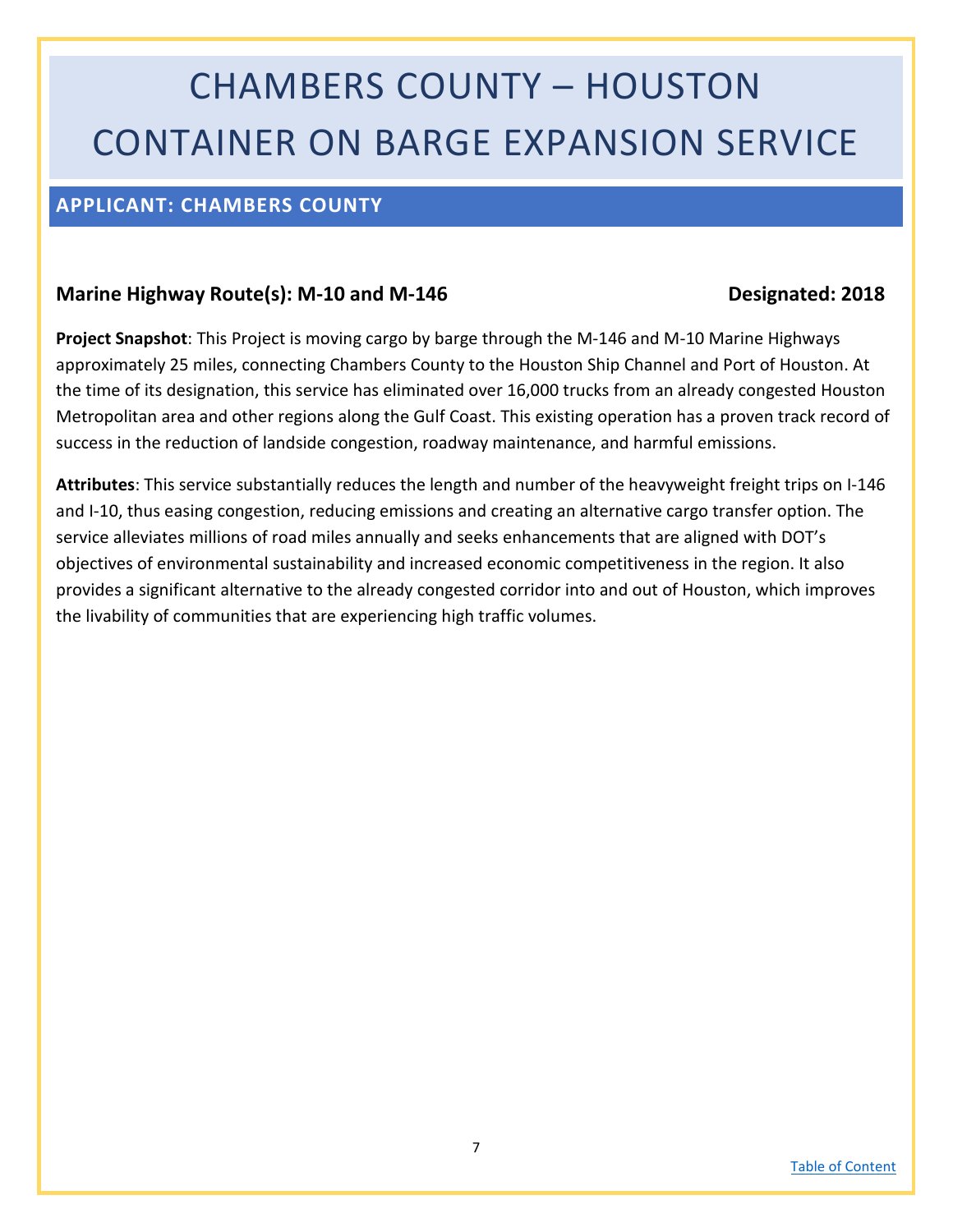## CNMI FREIGHT IMPROVEMENT PROJECT

### <span id="page-7-0"></span>**APPLICANT: COMMONWEALTH PORTS AUTHORITY**

#### **Marine Highway Route: M-GNM1 Designated: 2021**

**Project Snapshot**: The Project Designation will expand the marine operations of containers between the Port of Guam and Commonwealth Ports Authority (CPA) ports of Saipan, Tinian, and Rota. The Commonwealth of the Northern Mariana Islands is exploring expanding its maritime capacities, safety, and efficiency for shipping inter-island cargo and commodities.

**Attributes**: The import of necessary commodities such as food, fuel, and construction materials are limited to air and sea transportation. Because air transportation is subject to weight and size limitations, ocean freight services are the most economical mode of transportation for inter-island movement of freight and hazardous materials. CPA is seeking to increase capacity and provide safe and efficient shipping of inter-island cargo and commodities.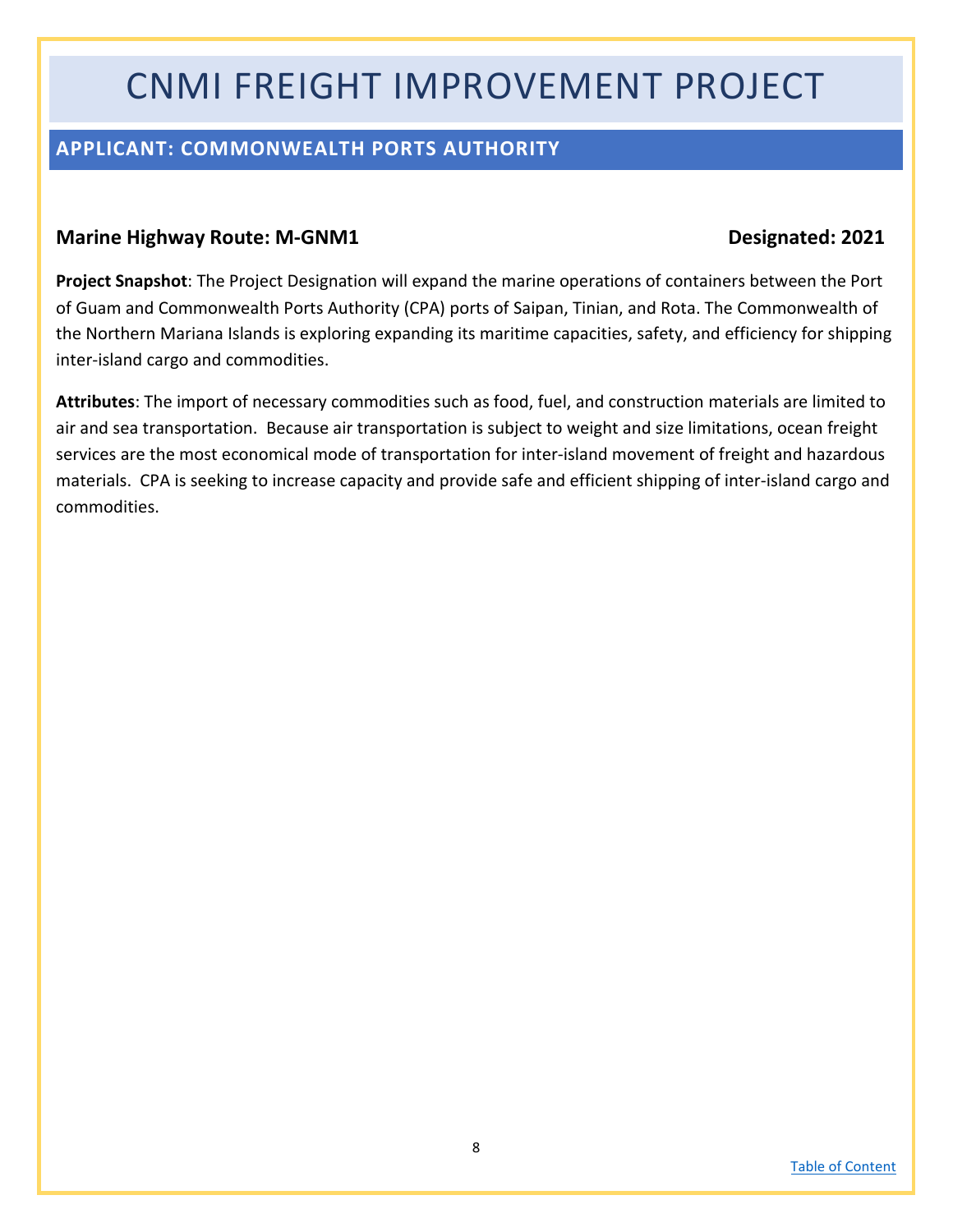## CROSS GULF CONTAINER EXPANSION PROJECT

### <span id="page-8-0"></span>**APPLICANT: BROWNSVILLE, PORT AND MANATEE, PORT**

#### **Marine Highway Route: M-10 Designated: 2010**

**Project Snapshot**: The Cross-Gulf Container Expansion Project seeks to expand the frequency and capacity of an existing container-on-barge service operating between Port of Brownsville in Texas, and Port Tampa and Port Manatee in Florida. This service also attracts shippers that transport overweight and oversized freight between the two ports.

**Attributes**: The M-10 Marine Highway Route offers 450-mile savings in transit between Texas and Florida, which offers considerable public benefits and external cost savings over the 1,200-mile land route. The service will optimize intermodal supply-chain transportation from Brownsville, located at the border of Mexico, to distribution centers in Tampa Bay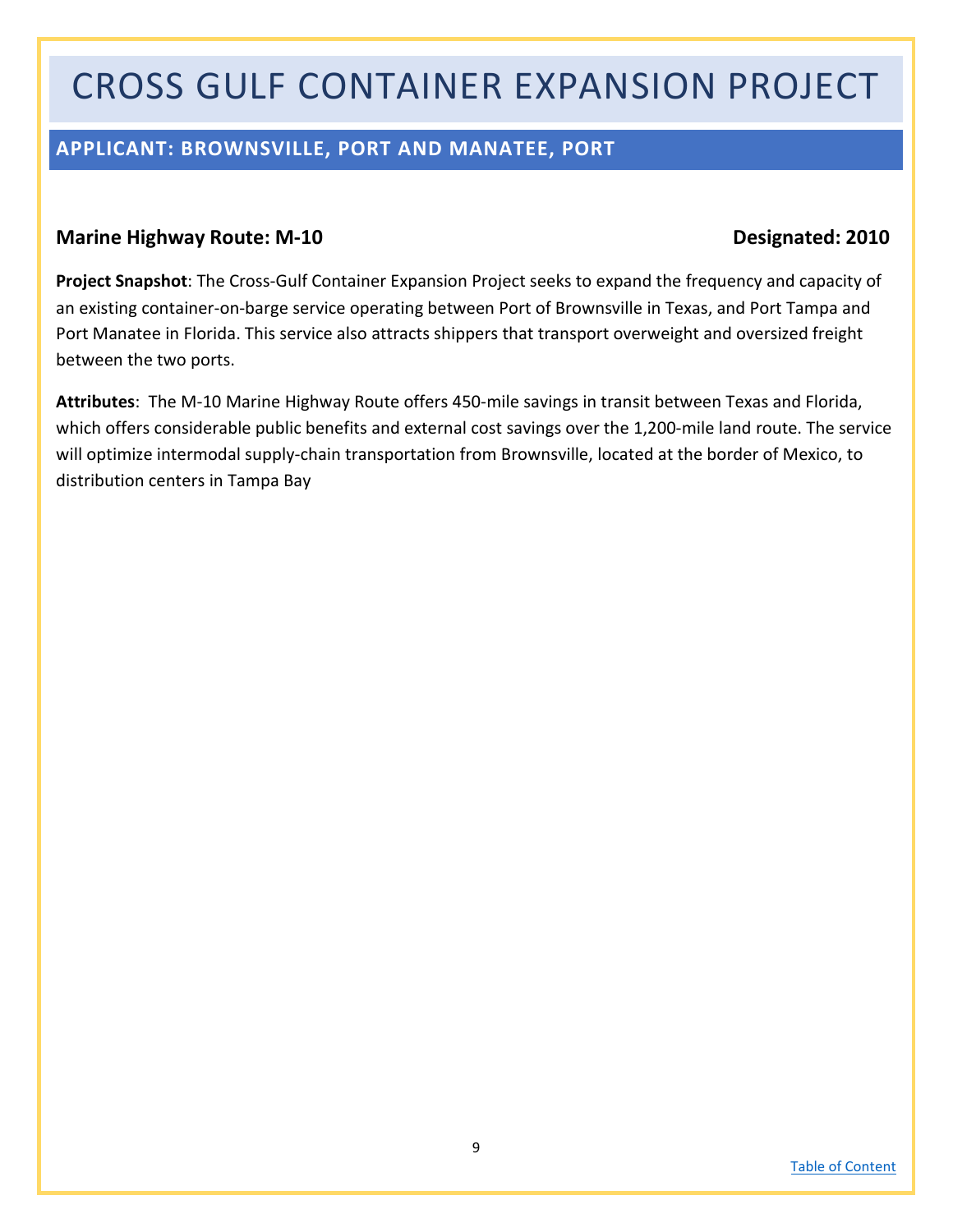## CROSS SOUND FERRY ENHANCEMENT PROJECT

### <span id="page-9-0"></span>**APPLICANT: I-95 CORRIDOR COALITION**

#### **Marine Highway Route: M-95 Designated: 2010**

**Project Snapshot**: The Cross-Sound Ferry Enhancements Project is improving three passenger/vehicle ferries operating between New London, Connecticut, and Orient Point at Long Island, New York. Combined, the enhancements are increasing the capacity and efficiency of the service while reducing vessel emissions, and further improving the service's footprint.

**Attributes**: This service provides 12,000 one-way vessel trips each year along a 16-mile water route, eliminating a 166-mile highway drive through congested portions of Long Island and New London along the I-95 Corridor. The project offers the opportunity to increase capacity by saving nearly 500,000 additional highway miles. One of the many public benefits offered by this project is improved livability through the reduction of traffic in highly congested urban centers. Other benefits include emissions reductions, energy savings, and landside transportation infrastructure maintenance savings.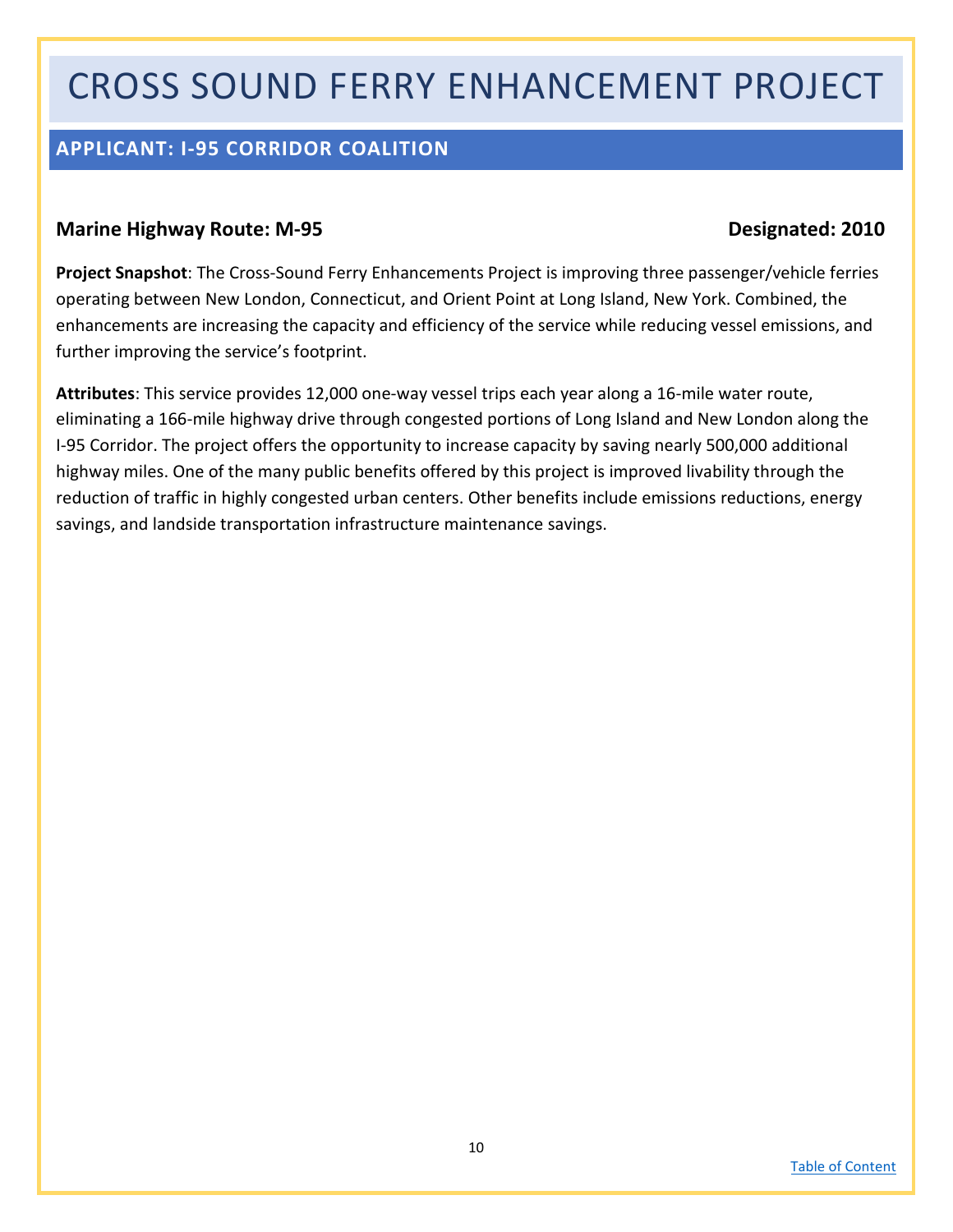# DAVISVILLE/BROOKLYN/NEWARK PORT CONTAINER ON BARGE SERVICE

### <span id="page-10-0"></span>**APPLICANT: QUONSET DEVELOPMENT CORPORATION**

#### **Marine Highway Route: M-95 Designated: 2018**

**Project Snapshot**: This Port of Davisville/Brooklyn/Newark Container on Barge Service will operate between Brooklyn, NY, and Newark, NJ, to the Port of Davisville, RI. The barge service will operate a dedicated trip twice a week utilizing one 800 TEU capacity deck barge transporting north and southbound import and export cargo via the East River, Long Island Sound, Block Island Sound, and Narraganset Bay.

**Attributes**: The proposed project will remove approximately 83,200 containers from the road and 14,976,000 miles annually relieving landside congestion within Newark, NJ, the Borough of Brooklyn, NY, along I-278, on bridge crossings, and along the I- 95 corridor in New York, Connecticut, and Rhode Island. Because of fewer trucks on the road, this project has the potential to save lives, reduce the carbon footprint, lower transportation costs for shippers and provide additional economic opportunities in the region.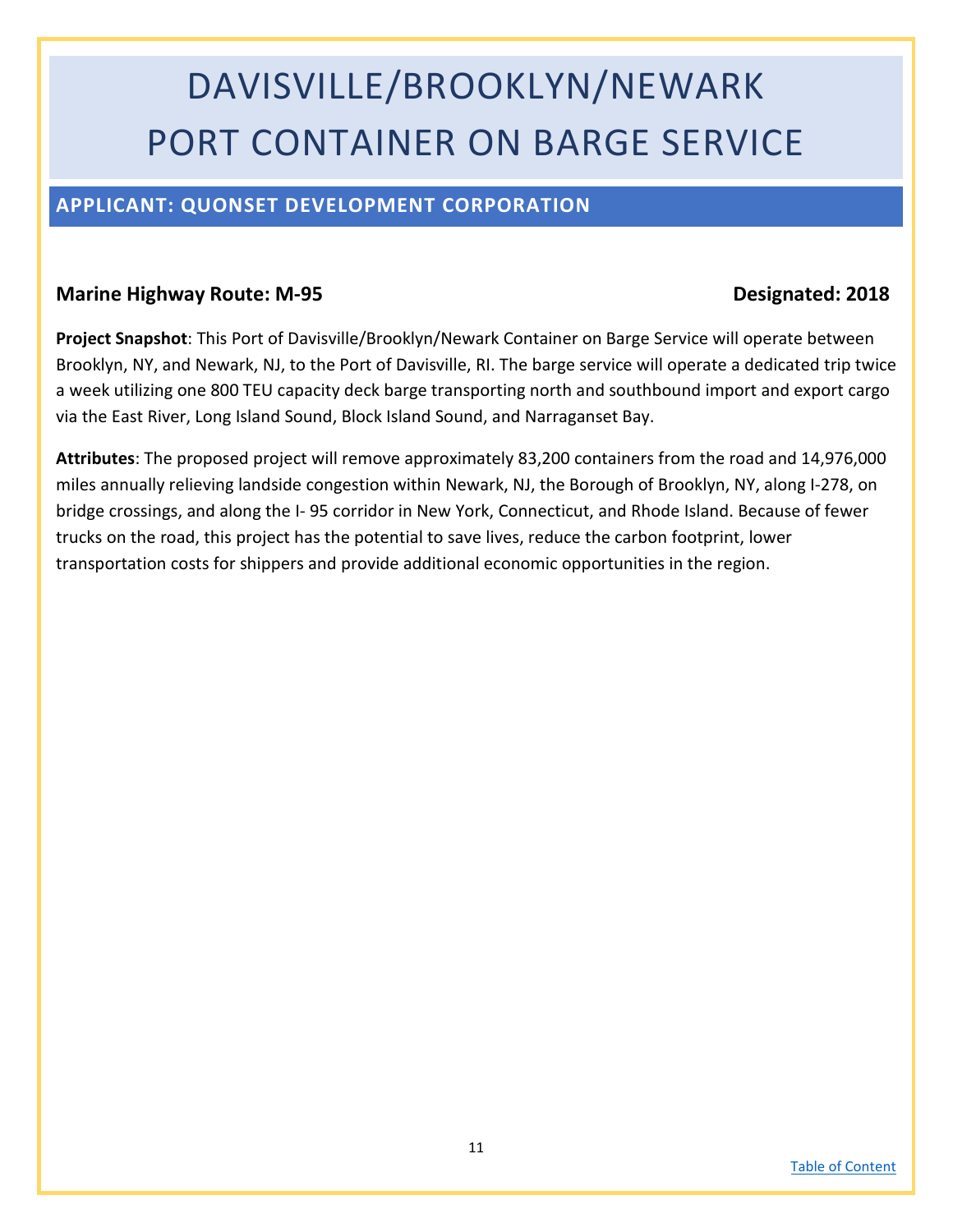## DETROIT/WAYNE COUNTY FERRY PROJECT

### <span id="page-11-0"></span>**APPLICANT: DETROIT/WAYNE COUNTY PORT AUTHORITY**

#### **Marine Highway Route: M-75 Designated: 2010**

**Project Snapshot**: The Detroit/Wayne County Ferry Project is a cross-border service between Detroit, Michigan, and Windsor, Ontario, focused on transporting through the waterway using land border crossings.

**Attributes**: The Detroit/Wayne County Ferry can help transport passengers and belongings as an alternative to the two busiest border crossings in North America – the Ambassador Bridge and Detroit-Windsor Tunnel. The project's proposal has identified 6,000 workers who commute between Windsor, Ontario, and Detroit daily, including 4,000 local health care workers as potential ridership to mitigate landside congestion.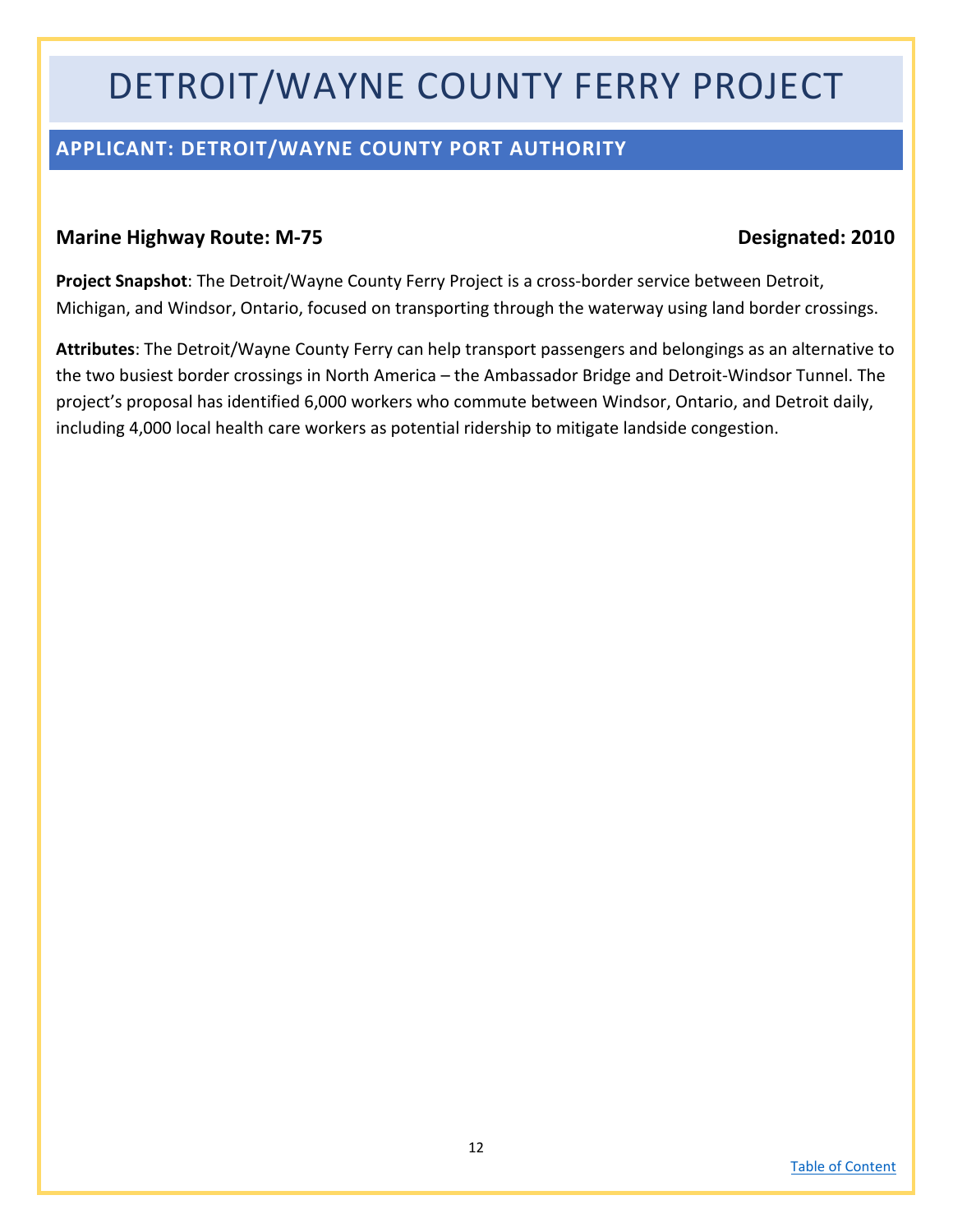# EVERETT PORT PUGET SOUND CONTAINER ON BARGE SERVICE

### <span id="page-12-0"></span>**APPLICANT: EVERETT, PORT OF**

#### **Marine Highway Route: M-5 Designated: 2018**

**Project Snapshot**: This project supports the container-on-barge (COB) service for aerospace cargoes between the Port of Everett, Mount Baker Terminals and the Northwest Seaport Alliance (NWSA). This project enables the Port to expand its current M-5 aerospace COB service to a new non-aerospace COB service along M-5 Marine Highway in Puget Sound. It connects the Port of Everett to NWSA Terminals in Seattle and Tacoma. This project also creates new opportunities for COB movement between Puget Sound ports providing regional shippers with viable options to improve productivity by diverting volume from congested highways in Puget Sound to our marine highway

**Attributes**: This Project has the potential to generate measurable public benefits along the M-5, which experiences about 136,800 Vehicle Miles Traveled (VMT) from local roads and highways. In addition, it promises to save maintenance and repair costs due to the reduction of VMT on the road network that results in fewer trucks on the road, which saves lives, reduce carbon emissions, reduce highway maintenance, lower transportation cost for shippers, and provide economic opportunities in the region. The service provides shippers with transportation alternatives by utilizing the waterway system.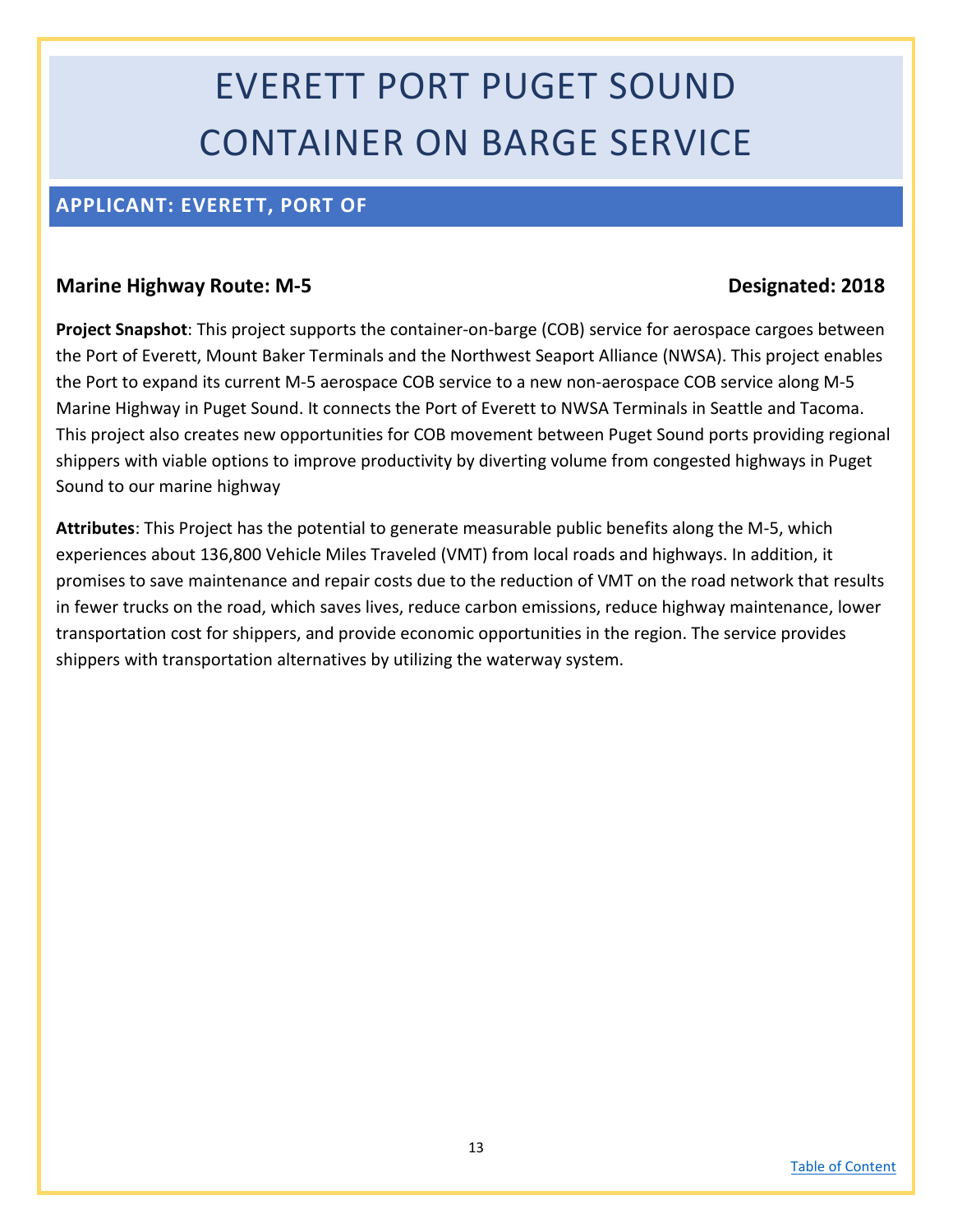# FERNANDINA EXPRESS M-95 CONTAINER ON BARGE SERVICE

### <span id="page-13-0"></span>**APPLICANT: FERNANDINA, PORT OF**

#### **Marine Highway Route: M-95 Designated: 2019**

**Project Snapshot**: This inaugural barge service has the capacity to service all coastal seaports located along the Atlantic seaboard including Charleston, SC, and service to the mega-hub port of Savannah. The need to reduce truck traffic carrying exports destined for the massive container port, as well as imports bound for the Florida and Southwest Georgia market in return can be mitigated significantly with this service, and offset the environmental and quality of life impacts produced by the high volume of truck traffic on I-95

**Attributes**: The Port of Fernandina is a Deepwater port located in Nassau County, the northernmost county on the Atlantic coast in Florida that borders Georgia and has been used as a base for traders for several hundred years. Only 2.2 miles from the open ocean, the port has tremendous potential to increase the handling of intermodal cargo thanks to its container handling capability and on-dock rail service and proximity to the fastestgrowing region (Southeast) in the United States.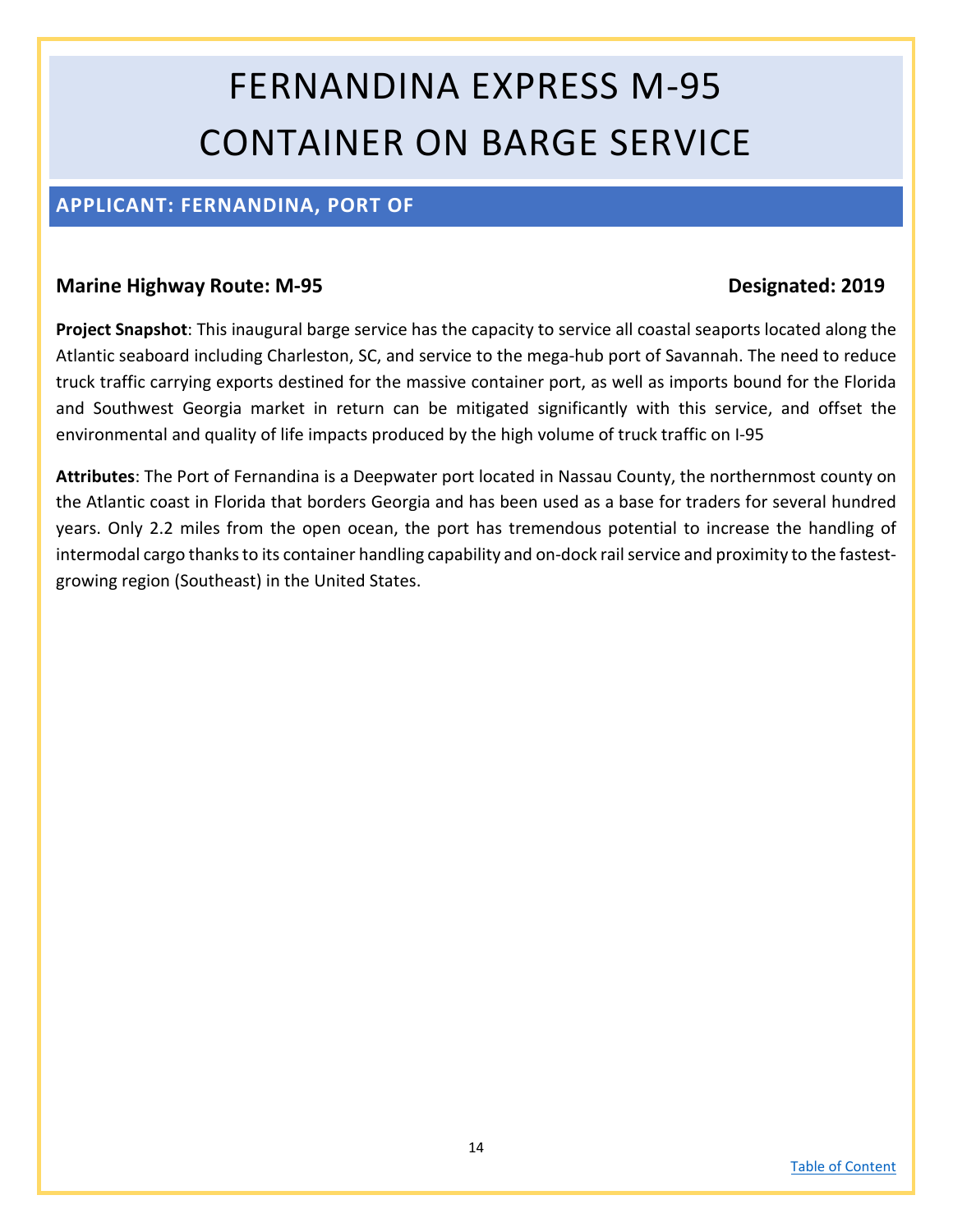# FREEPORT PORT CONTAINER ON BARGE & HEAVY-LIFT CORRIDOR SERVICE

#### <span id="page-14-0"></span>**APPLICANT: FREEPORT, PORT OF**

#### **Marine Highway Route: M-69 Designated: 2018**

**Project Snapshot**: The service combines a new barge service with a heavy-lift truck corridor, which consolidates shipments. The project provides manufacturers in Freeport, TX, with new transportation alternatives allowing local manufacturing facilities to have 24-hour access to the port multimodal container yard container-on-barge and Heavy-Lift Corridor Service at the Port of Freeport. Containers at this facility will be loaded to their maximum, safe design capacity providing new transportation efficiencies and cost savings.

**Attributes**: Containers moving from the Port of Freeport and the Port of Houston will avoid traveling by truck, mainly on Highway 288 and Interstate 45 and reduce approximately 80 miles each way. Transporting an initial 6,000 containers per year by marine highway service will eliminate approximately 960,000 vehicle miles traveled from the already congested highways.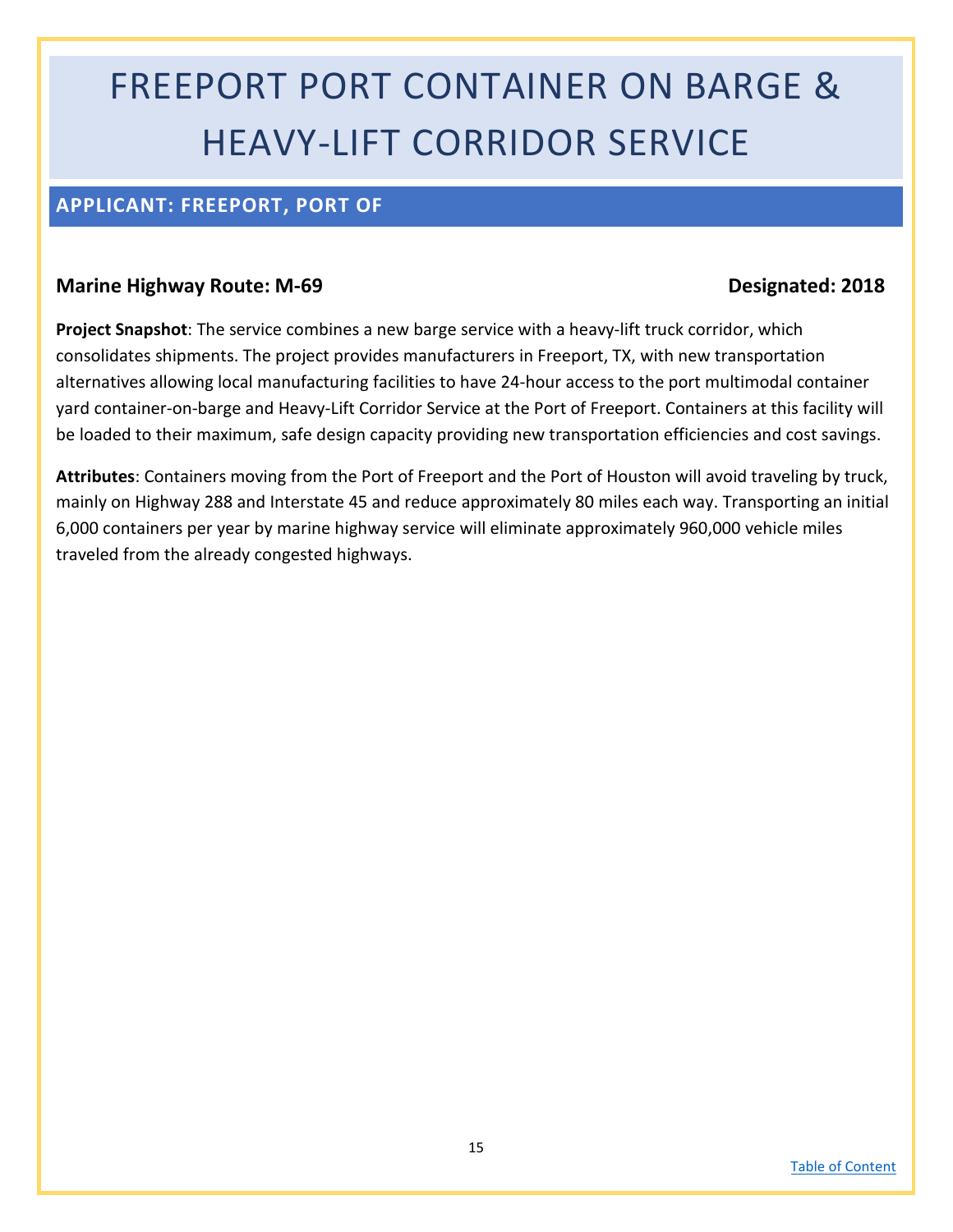## GREAT LAKES SHUTTLE SERVICE

### <span id="page-15-0"></span>**APPLICANT: MILWAUKEE, PORT OF**

#### **Marine Highway Route: M-90 Designated: 2017**

**Project Snapshot**: This project is a proposed service between the Port of Milwaukee and the Port of Muskegon on Lake Michigan. The service is operated by Eco Ships which is a container liner service that will use offshore supply vessels to operate the service that has partnered with the Port of Milwaukee. It provides a service that will move commercial trucks, containers and break-bulk cargos on a regular, fixed schedule. Customers who have expressed interest in this service are shippers of agricultural products located primarily in Western Michigan and the Milwaukee area.

**Attributes**: The proposed service will provide a dedicated commercial shipping route linking Wisconsin and West Michigan. In addition to the support of State DOTs, Metropolitan Planning Organizations, and other local stakeholders, this project will reduce congestion through the Chicago metro area as well as road maintenance costs and air emissions. More importantly, the service will provide shippers in the region with a new, competitive, efficient, reliable alternative.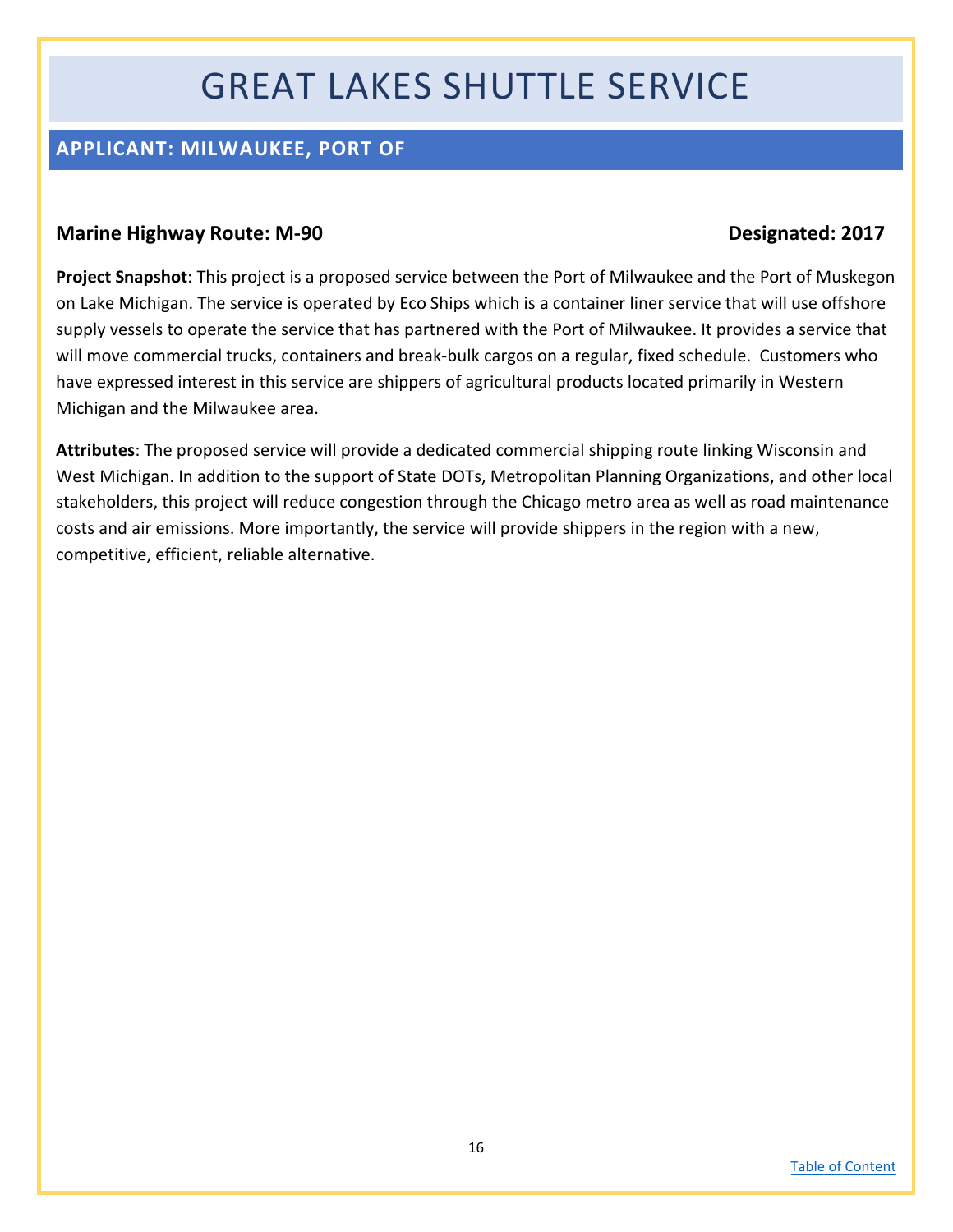# GUAM MARINE TRANSPORTATION ENHANCEMENT INITIATIVE

### <span id="page-16-0"></span>**APPLICANT: GUAM , PORT AUTHORITY OF**

#### Marine Highway Route(s): M-GNM1, M-H1, and M-5 Designated: 2021

**Project Snapshot**: This Project Designation will expand and continue to promote inbound and outbound cargo within the islands of Guam and the Commonwealth of the Northern Mariana Islands (CNMI). Service providers transporting freight utilize U.S. ports in Hawaii and on the West Coast before making their way through Guam and the CNMI.

**Attributes**: The Project Designation will positively impact the economic growth for Guam residents and enhance services provided to the U.S. West Coast and Hawaii. The existing service is vital to the resident's livelihood and the island's economy. The Final Rule for the America's Marine Highway Program allows the designation of projects between non-contiguous routes, allowing designation between Guam-CNMI, Hawaii, and the U.S. West Coast.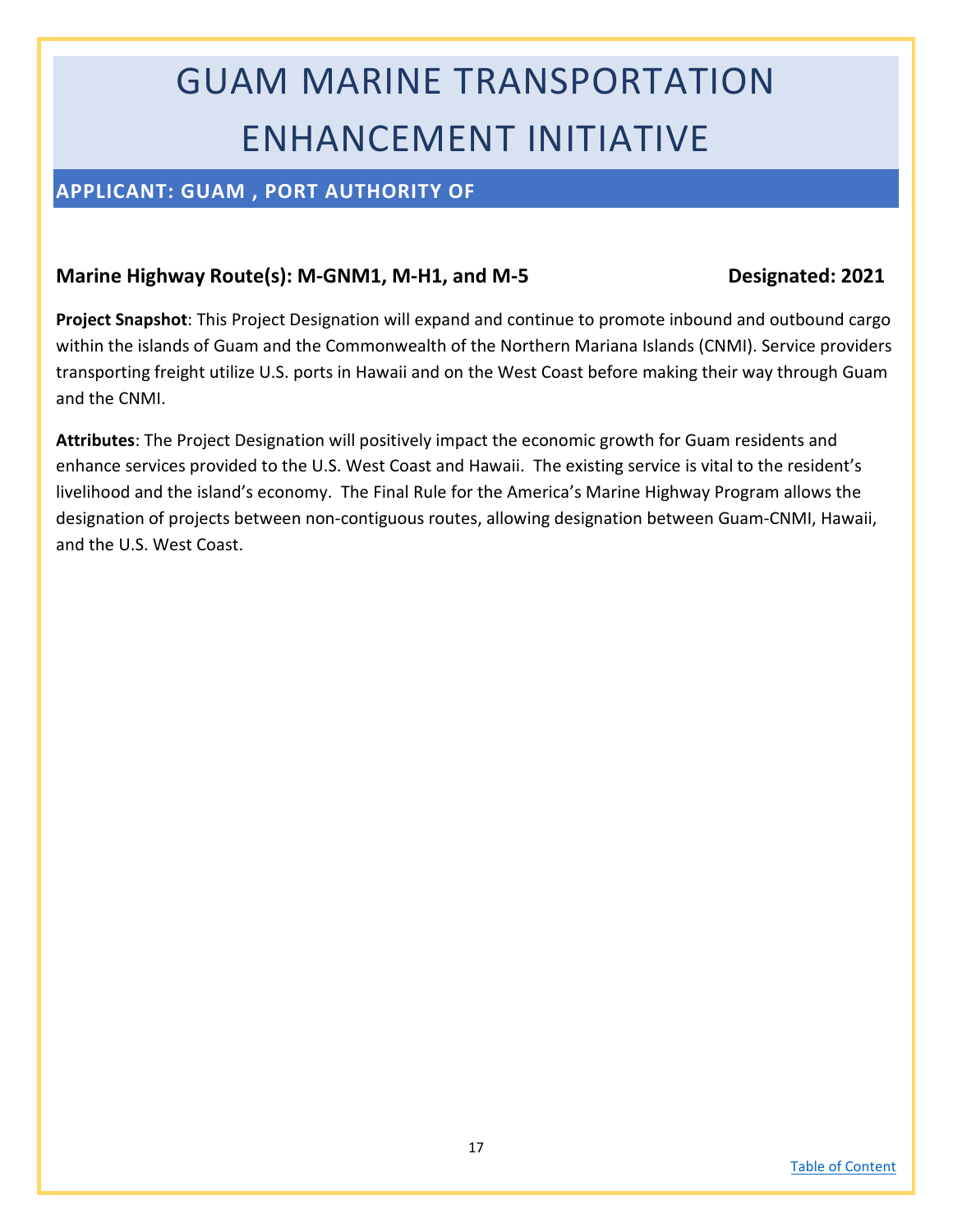## GULF ATLANTIC MARINE HIGHWAY PROJECT

### <span id="page-17-0"></span>**APPLICANTS: I-95 CORRIDOR COALITION & MISSISSIPPI DEPARTMENT OF TRANSPORTATION**

#### Marine Highway Route(s): M-95 and M-10 Designated: 2010

**Project Snapshot**: The Gulf Atlantic Marine Highway Project will distribute international and domestic containers between the Gulf, Mid-Atlantic and South Atlantic Coasts, on a modern 1300 Twenty-Foot vessel of ten U.S. flag vessels that employ cutting-edge environmental and efficiency technologies.

**Attributes**: The Gulf Atlantic Marine Highway Project is a public-private effort to develop a Marine Highway Service. Because of its considerable scope and routes, this project will provide measurable relief to 400 miles of I-10 that are already operating at an unacceptable level of service and more than a dozen major freight truck bottlenecks along I-95 identified by the U.S. Department of Transportation. Considerable emissions benefits and energy savings will result from the implementation of this project.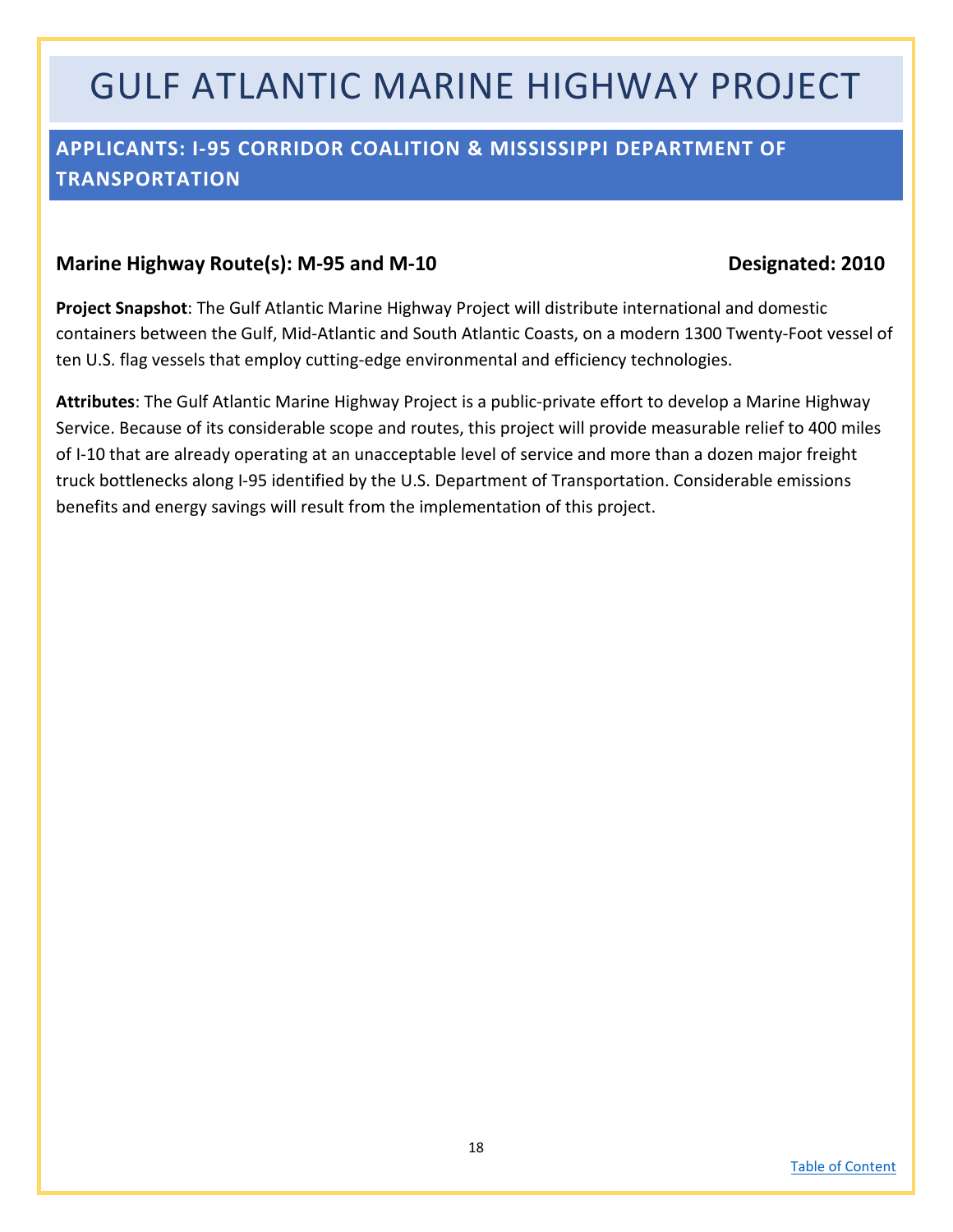## HARBOR HARVEST LONG ISLAND SOUND PROJECT

### <span id="page-18-0"></span>**APPLICANT: CONNECTICUT PORT AUTHORITY**

#### Marine Highway Route(s): M-87, M-95, and M-295 Designated: 2018

**Project Snapshot**: This service crosses the Long Island Sound is opening fresh produce markets in both Connecticut and New York. By opening the market to fresh produce, farmers are having new opportunities for expansion at a fraction of the cost of shipping frozen products. The goal of this service is to provide costcompetitive and reliable waterborne transportation for farmers and manufacturers by connecting Harbor Harvest's East Norwalk, CT, distribution point with the Glen Cove, NY, terminal as well as the communities of Great Neck, NY, and Huntington, NY.

**Attributes**: By reducing truck traffic through the New York City metropolitan area, this project is improving road safety, reduce carbon emissions, reduce highway maintenance costs, and lower transportation costs for shippers. This project provides a sustainable and marketable transportation option to the more than 3,000 farms and nearly 100 wineries thus providing for additional economic opportunities in the region.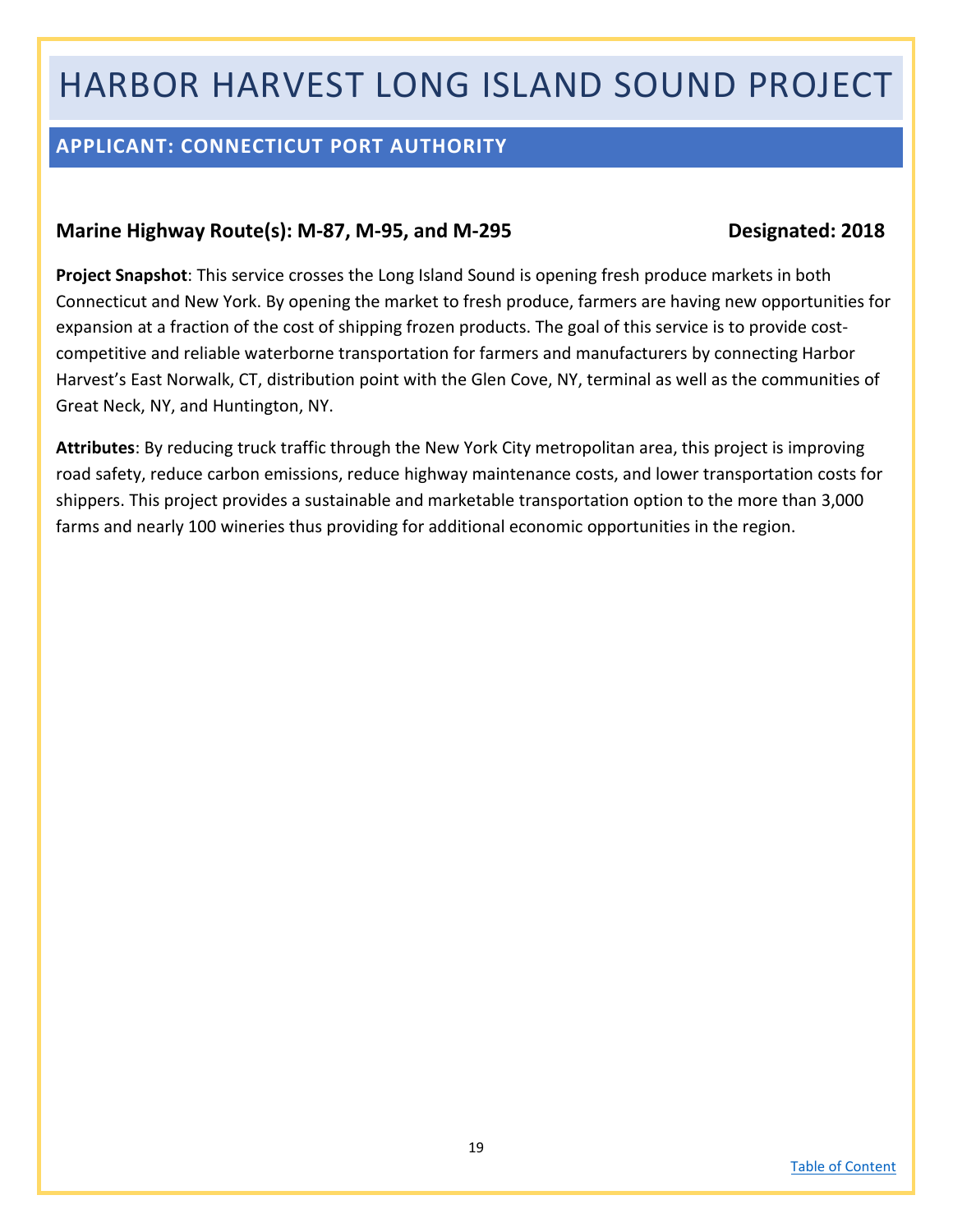## HAWAII COMMERCIAL HARBORS SYSTEM SHIPPING SERVICES

#### <span id="page-19-0"></span>**APPLICANT: HAWAII DEPARTMENT OF TRANSPORTATION**

#### **Marine Highway Route(s): M-H1 and M-5 Designated: 2020**

**Project Snapshot**: The Pacific Ocean serves as Hawaii's interstate highway system, which is critical to sustaining interstate commerce between Hawaii and the continental U.S. as well as intrastate commerce between the islands. Hawaii's isolation underscores the state's reliance on its commercial harbors system as a marine highway in the same way the continental U.S. relies on the interstate highway system. This designation expands and improves existing trans-Pacific and inter-island shipping services within M-H1 and between M-5.

**Attributes**: Eighty percent of all consumer goods, including food and fuel, are imported to Hawaii, with 98.6% of these goods received and processed through its ports. The delivery of goods via ocean transportation supports every facet of Hawaii's economy and other industries. This Designation reinforces the importance of maritime transportation as Hawaii's economic lifeline. The M-H1 encompasses nine active commercial ports that comprise the Hawaii Commercial Harbors, has commercial freight flow with ports located on the M-5.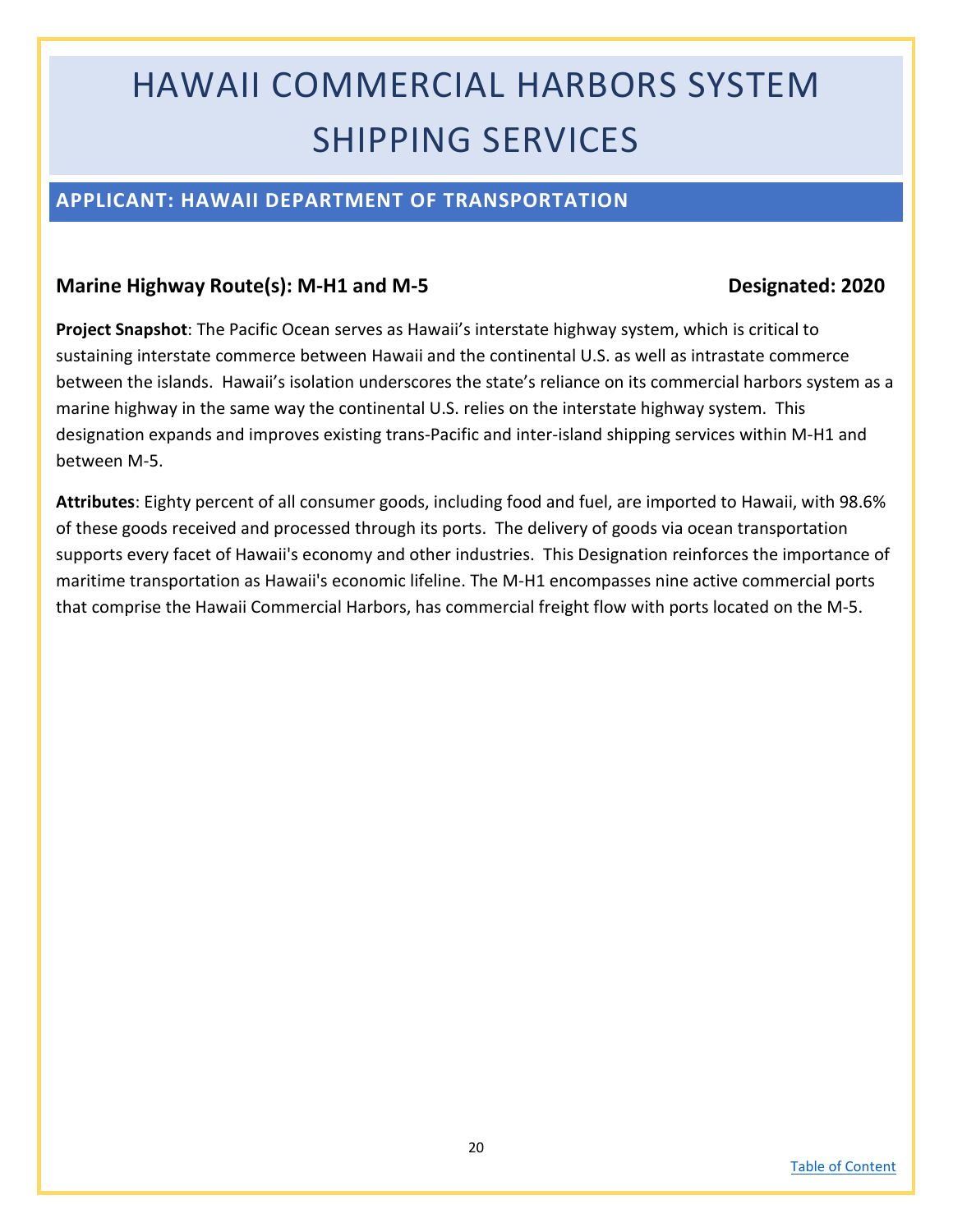## HELENA HARBOR M-55

### <span id="page-20-0"></span>**APPLICANT: HELENA PORT**

#### **Marine Highway Route(s): M-55 Designated: 2020**

**Project Snapshot**: Helena Harbor Port Authority has partnered with SEACOR SCF, a container-on-barge operator, to add a terminal to an existing container-on-barge route that travels between Baton Rouge, LA and Memphis, TN. The travel time is 9 to 10 days per roundtrip sailing. Stops can be made at Helena Harbor with imports on the northbound trip, and empties can be brought from Memphis, TN to Helena Harbor if needed on the southbound trip.

**Attributes**: Containers will move northbound to Helena and will be discharged at the port. The container-onbarge operation will continue North to Memphis and beyond. The southbound service will provide empties as needed and can pick up export loads. This partnership will benefit the port greatly as it begins to diversify its logistics services from mainly handling bulk to handling containers.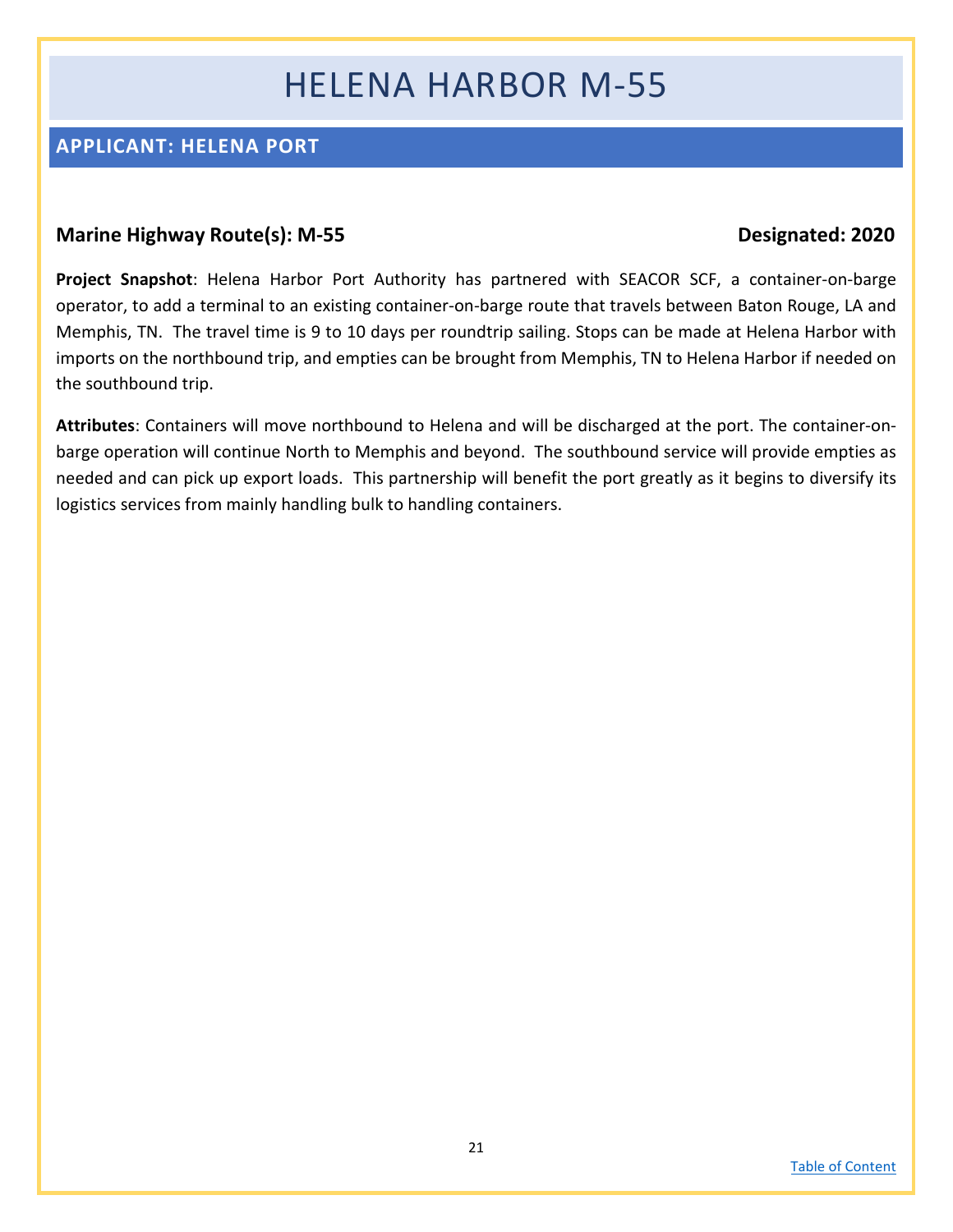# HOUSTON GATEWAY & GULF CONTAINER ON BARGE CENTRAL NODE

### <span id="page-21-0"></span>**APPLICANT: PORT OF HOUSTON AUTHORITY**

#### **Marine Highway Route(s): M-10, M-49, M-55, M-65, M-69, M-146 Designated: 2019**

**Project Snapshot**: The Port of Houston Port Authority (PHA) is a navigation district and a political subdivision of the state of Texas with boundaries that are generally coterminous with Harris County, Texas. PHA owns and operates multiple terminals in Harris County, including its Barbour's Cut and Bayport container terminals. Proximate to the M-69, M- 146, and M-10 America's Marine Highway Program (AMPH) network, PHA currently handles COB shipments calling at either the Barbour's Cut or Bayport terminal by docking barges at the deepwater wharves and lifting containers with ship-to-shore (STS) cranes scaled to service ocean-going vessels. This project designation allows the PHA to evaluate opportunities to study future COB market demand and how best to accommodate current and forecast COB operations, and scale and operate COB facilities efficiently.

**Attributes**: This project reduces landside congestion through the creation of a dedicated centralized container-on-barge facilities serving the M-69, M-146, and M-10 Marine Highways. Container-on-barge volumes handled at PHA have been increasing steadily in recent years and have the potential to continue growing along with the economic prosperity of the Houston Gateway and Gulf Coast region. This project designation represents a crucial step in securing the long-term viability of COB operations in the region and in advancing overall regional competitiveness.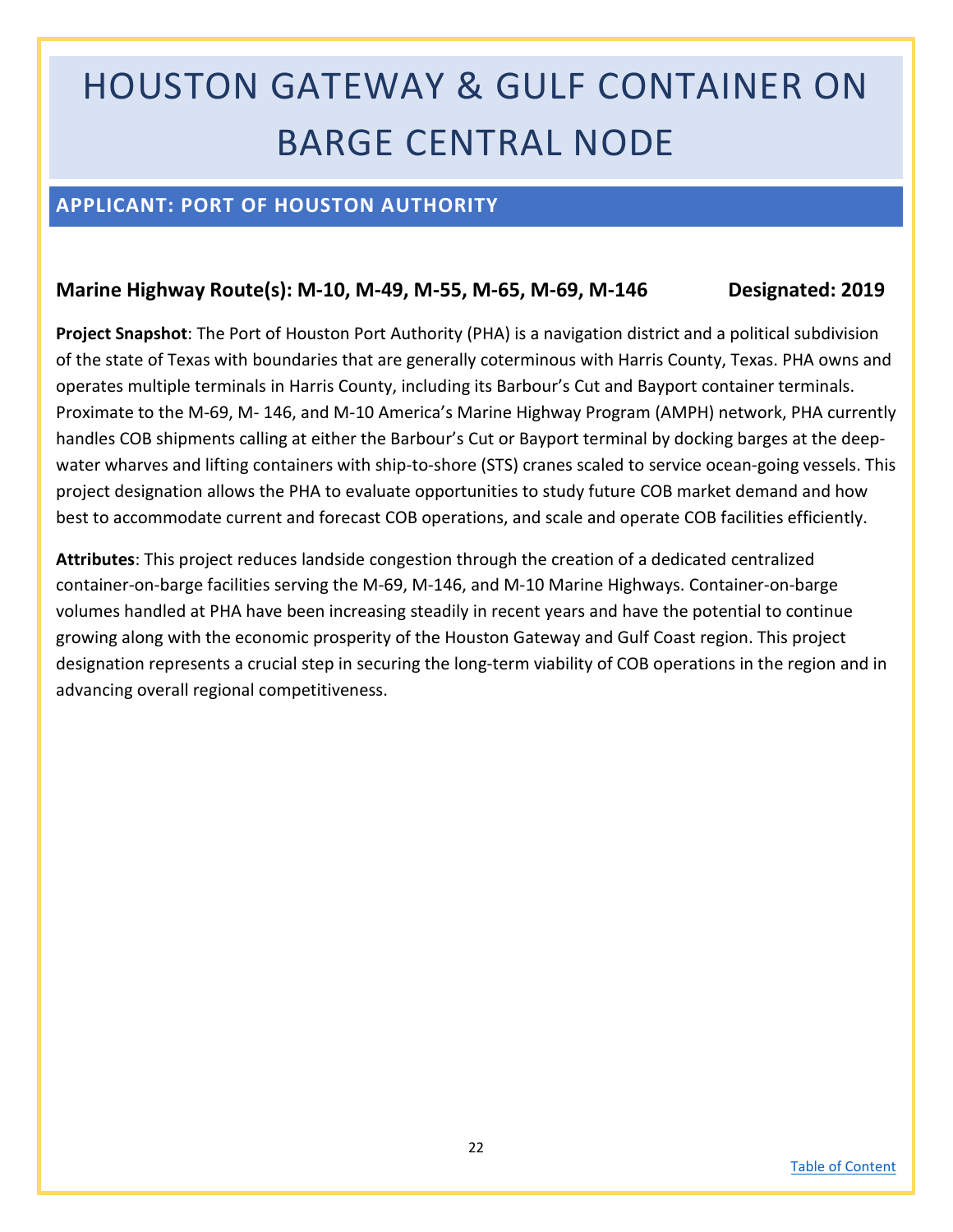## HUDSON RIVER MARINE HIGHWAY SERVICE

### <span id="page-22-0"></span>**APPLICANT: TOWN OF COEYMANS**

#### **Marine Highway Route(s): M-95 and M-295 Designated: 2020**

**Project Snapshot**: This service offers lower costs by transporting freight via the marine highways rather than via truck on highways to New York City Capital District Region. By utilizing the waterway system, the service(s) will provide shippers with transportation alternatives and relief from driver availability and hours of service constraints.

**Attributes:** From Newark, NJ, to Port of Coeymans, the Hudson River Corridor links the Greater New York Metropolitan area (55 Mile Radius) to the NY Capital District Region (55 Mile Radius). This option will reduce freight congestion on road and rail transportation networks, improve safety, redundancy networks, and infrastructure costs while providing environmental improvements. The other proposed service from Hunts Point to/from Port of Coeymans (NY Capital District Region) will reach the Fish & Produce Markets of Hunts Point in NYC and the food distribution centers of Newark, NJ. The services will address congestion on the George Washington and Tappan Zee Bridges.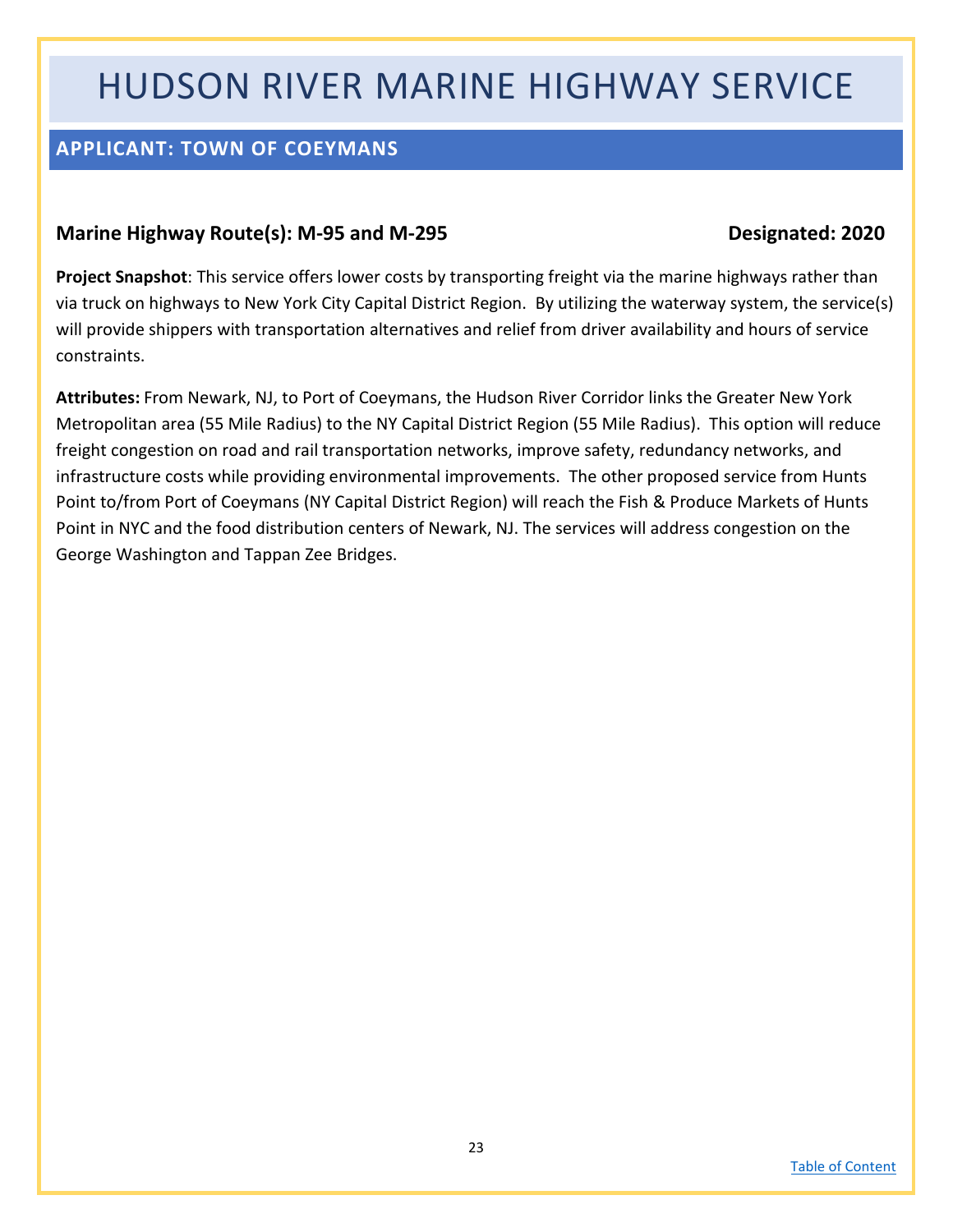## ILLINOIS INTERSTATE SHUTTLE

### <span id="page-23-0"></span>**APPLICANT: AMERICA'S CENTRAL PORT**

### **Marine Highway Route(s): M-55 Designated: 2016**

**Project Snapshot**: The Illinois Intrastate Shuttle Project will improve the movement of freight that travels north-south of Interstate 55 which stretches from Chicago to Granite City, Illinois. The service will operate on the segment of the Illinois River located between Chicago, Illinois, and the Great Lakes Granite City, Illinois near St. Louis, Missouri (M-55).

**Attributes**: This project provides agricultural shippers with new economically efficient, safer, more environmentally sustainable transportation options. It has the potential to generate a measurable public benefit along the I-55 corridor. The I-55 Corridor has about 35,000 trucks daily in Illinois. This service would provide relief between Peoria and Chicago, Illinois, as about one-third of the containers move between these points along I-55 to/from railheads.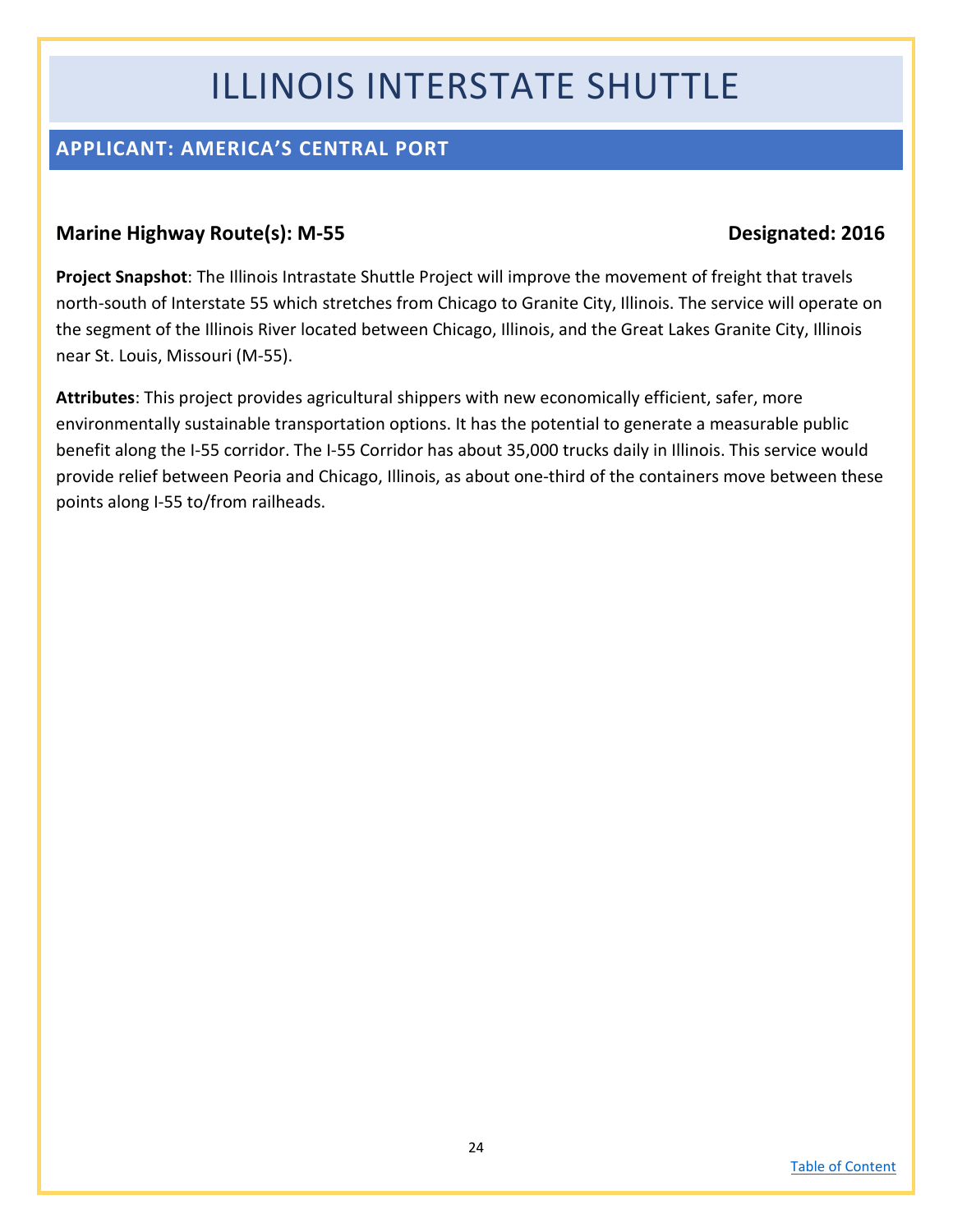## JAMES RIVER CONTAINER EXPANSION PROJECT

### <span id="page-24-0"></span>**APPLICANT: VIRGINIA PORT AUTHORITY**

#### **Marine Highway Route: M-64 Designated: 2010**

**Project Snapshot**: The James River Container Expansion Project is expanding an existing container-on-barge service between Hampton Roads and Richmond, VA, by increasing the frequency of service. It is also initiating a container shuttle service between four terminals in the Hampton Roads area, shifting the freight from local urban roads to the waterborne alternative.

**Attributes**: The service begun in 2008 with first-year projections of transporting 4,000 containers, the service exceeded initial estimates by more than 50 percent, and moved more than 6,000 containers in the first year. The I-64 corridor has been identified by the U.S. Department of Transportation as a major freight bottleneck, causing up to 500,000 hours of vehicle delays annually, making it a good candidate for alternative freight movement. This service offers enhanced public benefits because it utilizes low emission engines and ultra-low sulfur fuel.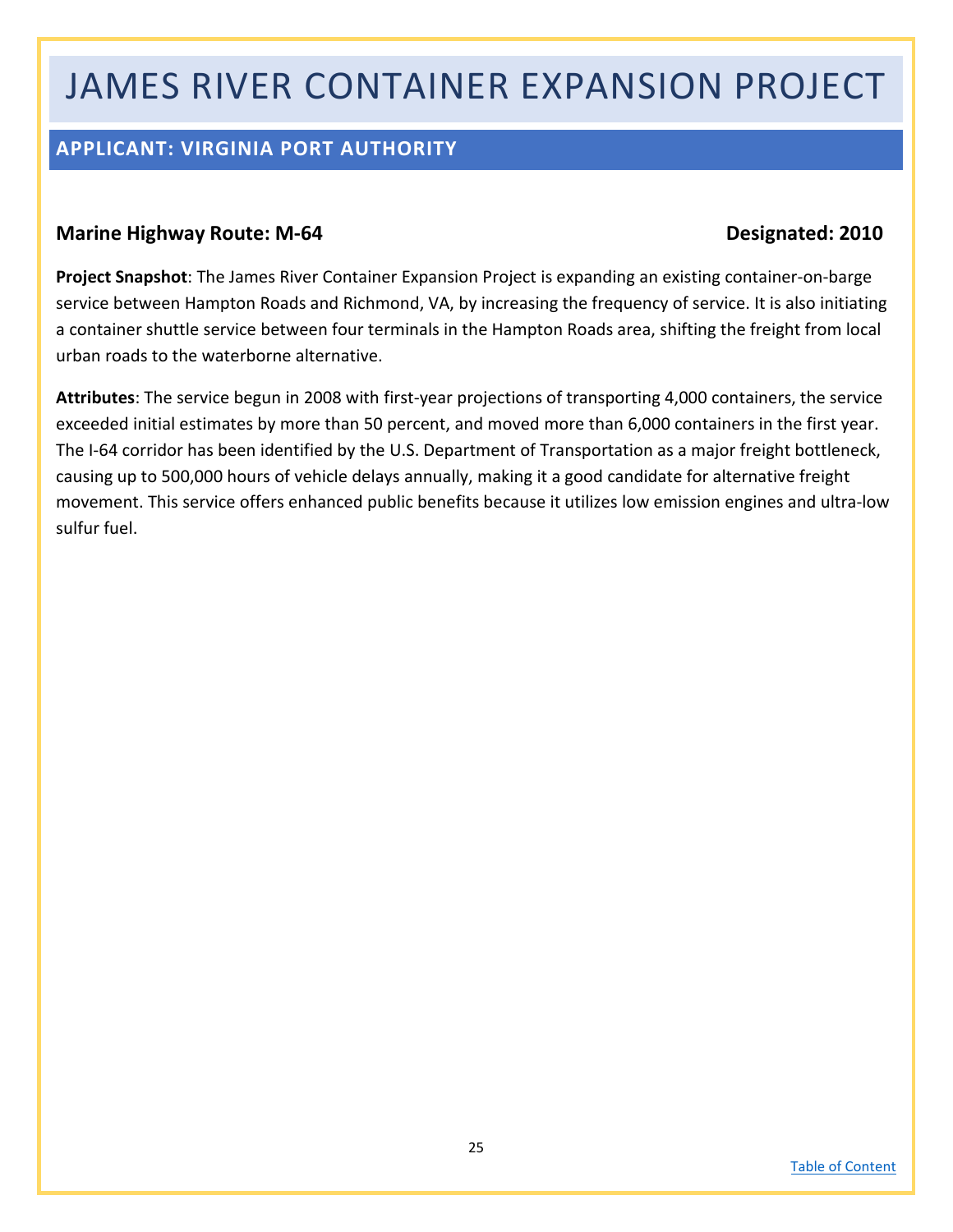## LAKE ERIE SHUTTLE SERVICE

### <span id="page-25-0"></span>**APPLICANT: MONROE, PORT OF**

#### **Marine Highway Route: M-90 Designated: 2016**

**Project Snapshot**: The Lake Erie Shuttle on the M-90 is carrying cargo for Ford Motor Company and other shippers between the Port of Monroe, Michigan, Cleveland, Ohio, with the possibility of adding Detroit and Buffalo to the rotation.

**Attributes**: This project proposes the use of existing vessels for feeder service that uses the latest technology by reducing the customer's delays, misplaced containers, and improve the visibility of freight. The project possesses a strong marketing program with support from Ford Motor Company. Additional public benefits include highway maintenance cost savings, reduction of landside congestion, environmental benefits, safety benefits and noise reduction.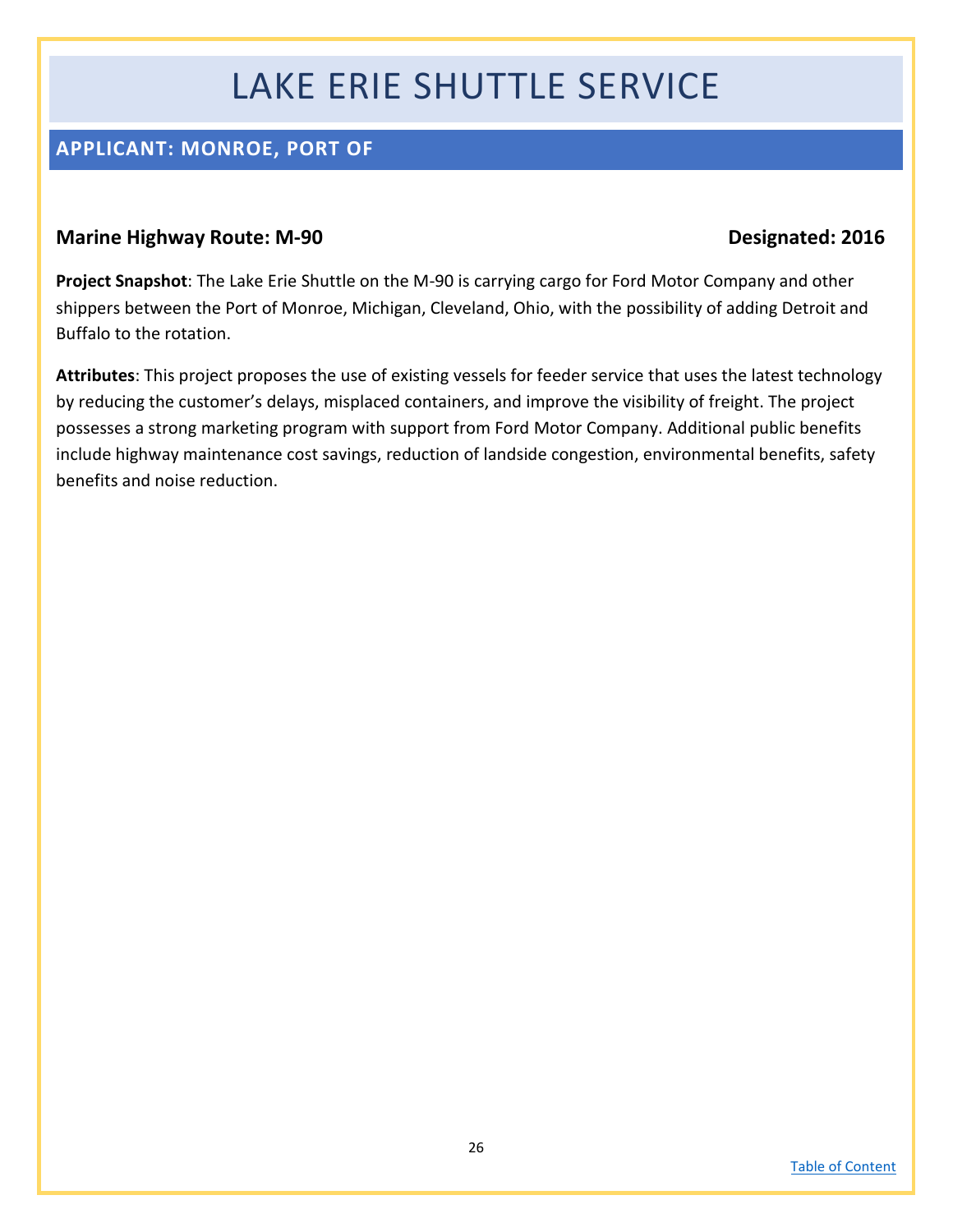## M-10/M-95/M-2 MARINE HIGHWAY PROJECT

### <span id="page-26-0"></span>**APPLICANT: PORT EVERGLADES**

#### **Marine Highway Route(s): M-10, M-95, and M-2 Designated: 2020**

**Project Snapshot**: This designation is adding a stop at Port Everglades to the already existing service between Port of Houston and Port of San Juan. This will enable the port to start an all-water service between these three ports. This short-sea U.S.-flagged service will reduce truck traffic on our nation's roadways by shipping goods more efficiently by ship.

**Attributes**: The U.S. flagged vessel, National Glory, owned and operated by National Shipping of America (NSA), currently operates between the Port of Houston, TX, and the Port of San Juan, PR. The line will allocate up to 50 slots or 100 TEUs for the Texas to Florida route to initiate the service based on demand; consequently, this service will create a direct link between Central Texas and South Florida, and continuing shipping goods to Puerto Rico.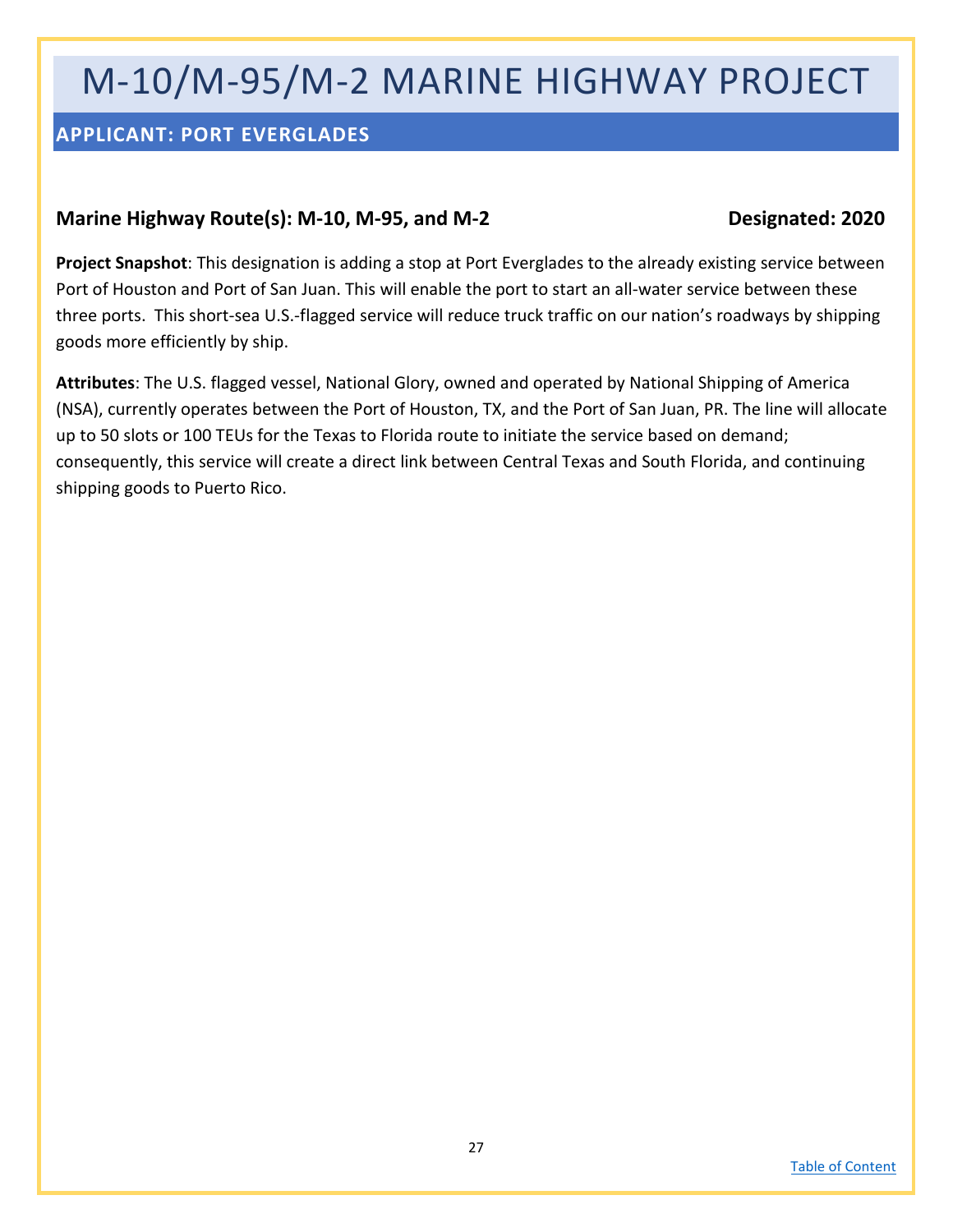## M-35/M-70 CONTAINER ON BARGE SERVICE

### <span id="page-27-0"></span>**APPLICANT: INDIANA, PORTS OF**

#### **Marine Highway Route(s): M-35 and M-70 Designated: 2018**

**Project Snapshot**: This project is a container-on-barge operation beginning at the Port of Indiana-Mount Vernon on the Ohio River to (1) Pittsburgh, Pennsylvania, with subsequent stops along the proposed route in Indiana, Ohio, and Kentucky; and, (2) to St. Paul, Minnesota, with subsequent stops along the proposed route in Illinois, Indiana, Missouri and Iowa. This operation will support a waterway transportation network on the river that delivers vital goods between three major gateway ports, establishing new trade networks with significant public benefits and creating a foundation for future trade growth.

**Attributes**: The Project will result in fewer trucks on the road which saves lives, reduces carbon emissions, reduces highway maintenance, lowers transportation cost for shippers, and provides economic opportunities in the region. It is fully anticipated that the service provides shippers with transportation alternatives by utilizing the waterway system.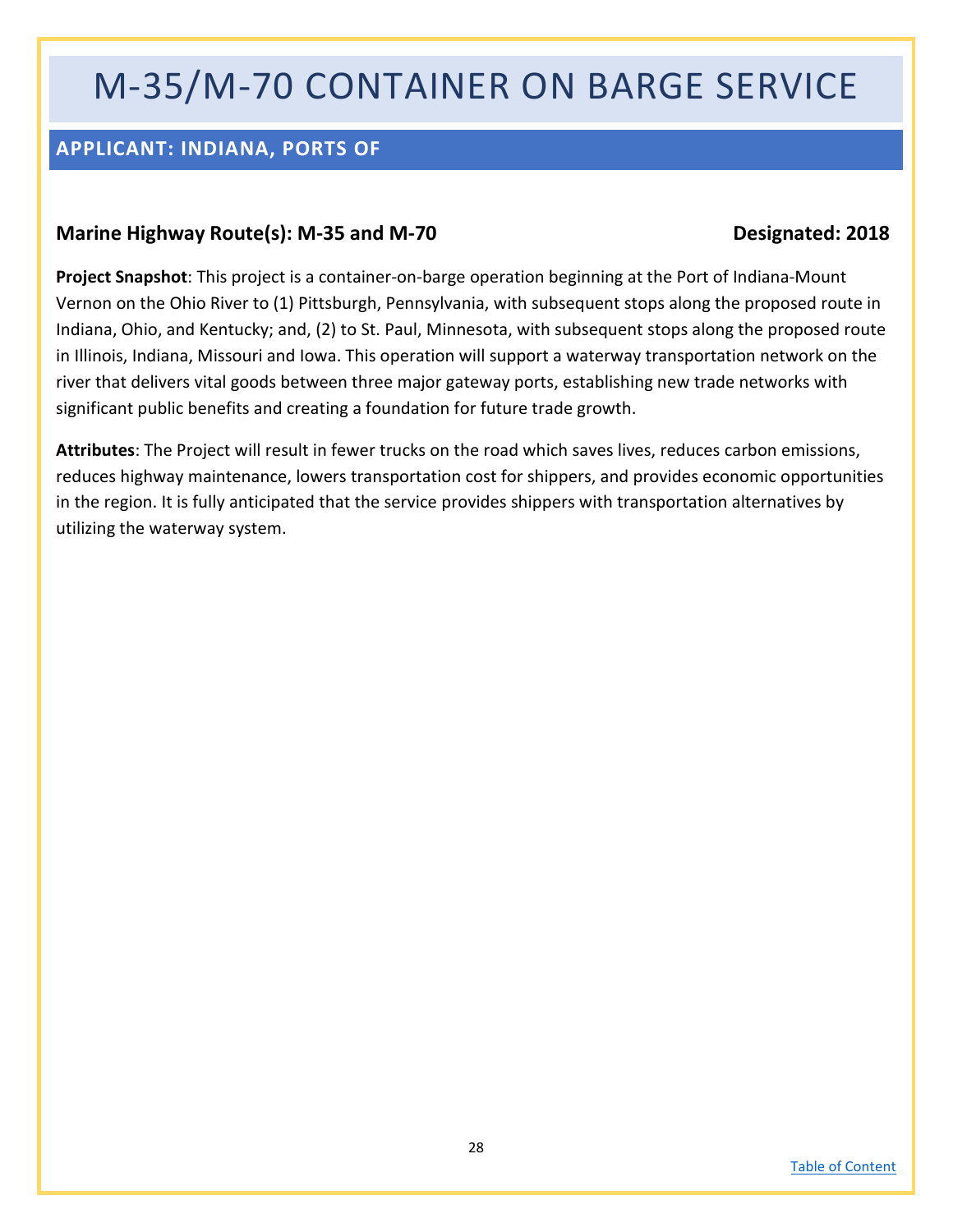# M-495 POTOMAC RIVER COMMUTER FERRY PROJECT

### <span id="page-28-0"></span>**APPLICANT: NORTHERN VIRGINIA REGIONAL COMMISSION**

#### **Marine Highway Route: M-495 Designated: 2015**

**Project Snapshot**: This project is a commuter ferry service that will connect working and residential centers located along the Potomac, Occoquan, and Anacostia Rivers. The proposed ferry project provides a waterborne alternative for moving passengers and freight within the region and increase the resiliency of the existing regional transit system in times of emergency. The first proposed service route during the beta test phase connects the City of Alexandria with the Joint Base Anacostia/Bolling and the new Department of Homeland Security's St. Elizabeth Campus nearby. The second proposed service route for the beta test phase connects Alexandria and the Navy Yard.

**Attributes**: The commuter ferry service will easily connect to other existing modes of public transit, bike, and walking choices. This system will bring a waterborne component that integrated into the region's current transportation system results in the increased modal choice to avoid traffic congestion, greater system-wide resiliency, increase the ability to move freight and sensitive packages between locations.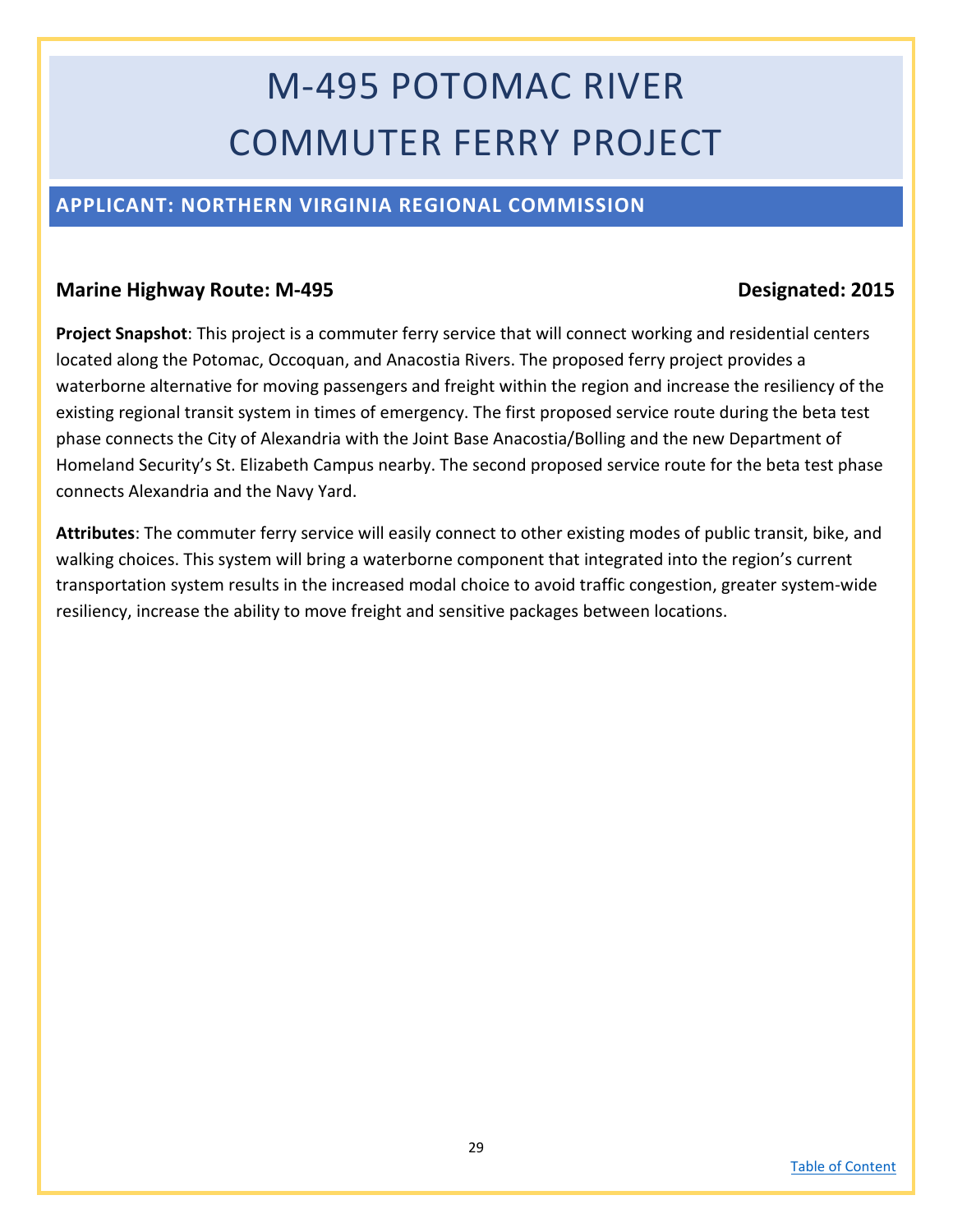## M-5 COASTAL CONNECTOR

### <span id="page-29-0"></span>**APPLICANT(S): PORT OF SAN DIEGO, PORT OF BELLINGHAM, AND CALIFORNIA DEPARTMENT OF TRANSPORTATION**

#### **Marine Highway Route: M-5 Designated: 2021**

**Project Snapshot**: The service is planning to transport goods on barges between Bellingham, Washington; Southern Oregon; and San Diego, California. This Project Designation is seeking to increase regional cargo interests with alternative modal options, reducing truck traffic along interstate highway I-5, and shipping costs.

**Attributes**: This service has received strong support from lumber producers and receivers, as well as cargo companies repositioning empty containers and refrigerated cargo equipment in San Diego, CA, back to Southern Oregon and Bellingham, WA. The service would establish a northbound/southbound barge service for under-resourced shippers and commodities near mid-sized U.S. West Coast ports.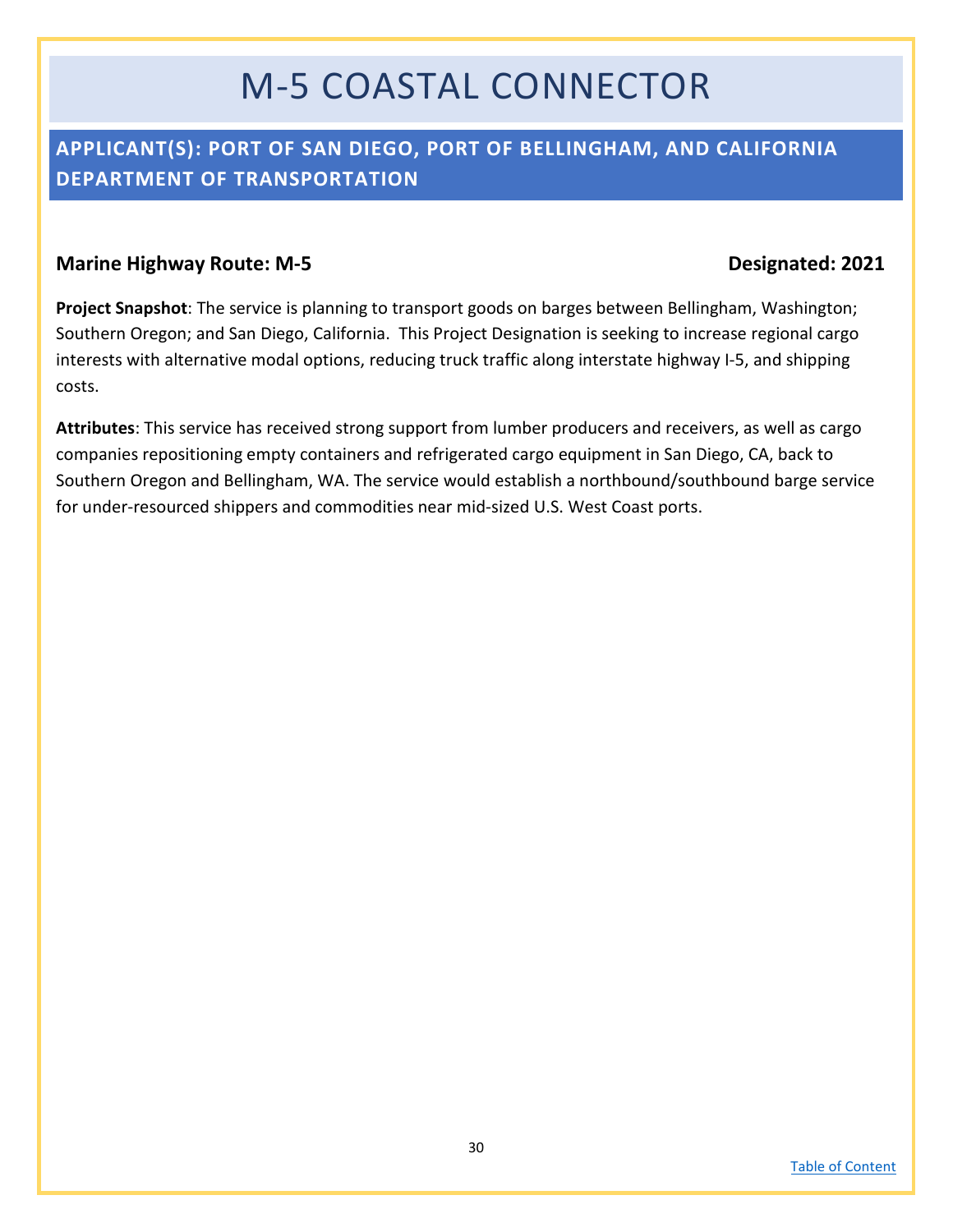## M-55/M-35 CONTAINER ON BARGE PROJECT

### <span id="page-30-0"></span>**APPLICANT: MRCTI (MISSISSIPPI RIVER CITIES TOWN INITIATIVE)**

America's Central Port, Inland Rivers, Ports & Terminals Association, Mississippi Rivers Cities and Towns Initiative, Lake Providence Port Commission; Natchitoches Parish Port Commission, Port of Memphis, Port of Milwaukee, Port of New Orleans, Rosedale Bolivar Port Authority, St. Louis Port Authority, City of New Orleans Business Alliance, City of Natchez, City of Dubuque, City of Hickman, City of La Crosse, City of Clinton, City of Vidalia, City of Memphis, City of Saint Louis, City of Grafton and Madison County Community Development

#### Marine Highway Route(s): M-55 and M-35 **Designated: 2015**

**Project Snapshot**: This project is a container-on-barge service from New Orleans to Chicago with scheduled stops along the proposed route in Memphis and St. Louis and subsequent routes to and from ports along the M-55 and M-35 Marine Highway Routes. Over three million residents populate this Marine Highway route, with some of these areas located in rural and impoverished areas. This project can revitalize some of these areas and recreate the strong heritage of river transportation. Furthermore, this project generates public benefits from congestion reduction, emission reductions, energy savings, and landside infrastructure maintenance savings.

**Attributes**: MRCTI is comprised of entities located in all 10 states that border the Mississippi River. This project's uniqueness relies on the support from a broad spectrum of public and private stakeholders including State DOTs, local Metropolitan Planning Organizations, vessel operators, ports and terminals, local governments, and shippers. The regional collaboration supporting this project promotes initiatives to attract investments, provide modal choices, grow jobs, and move to sustainable economies.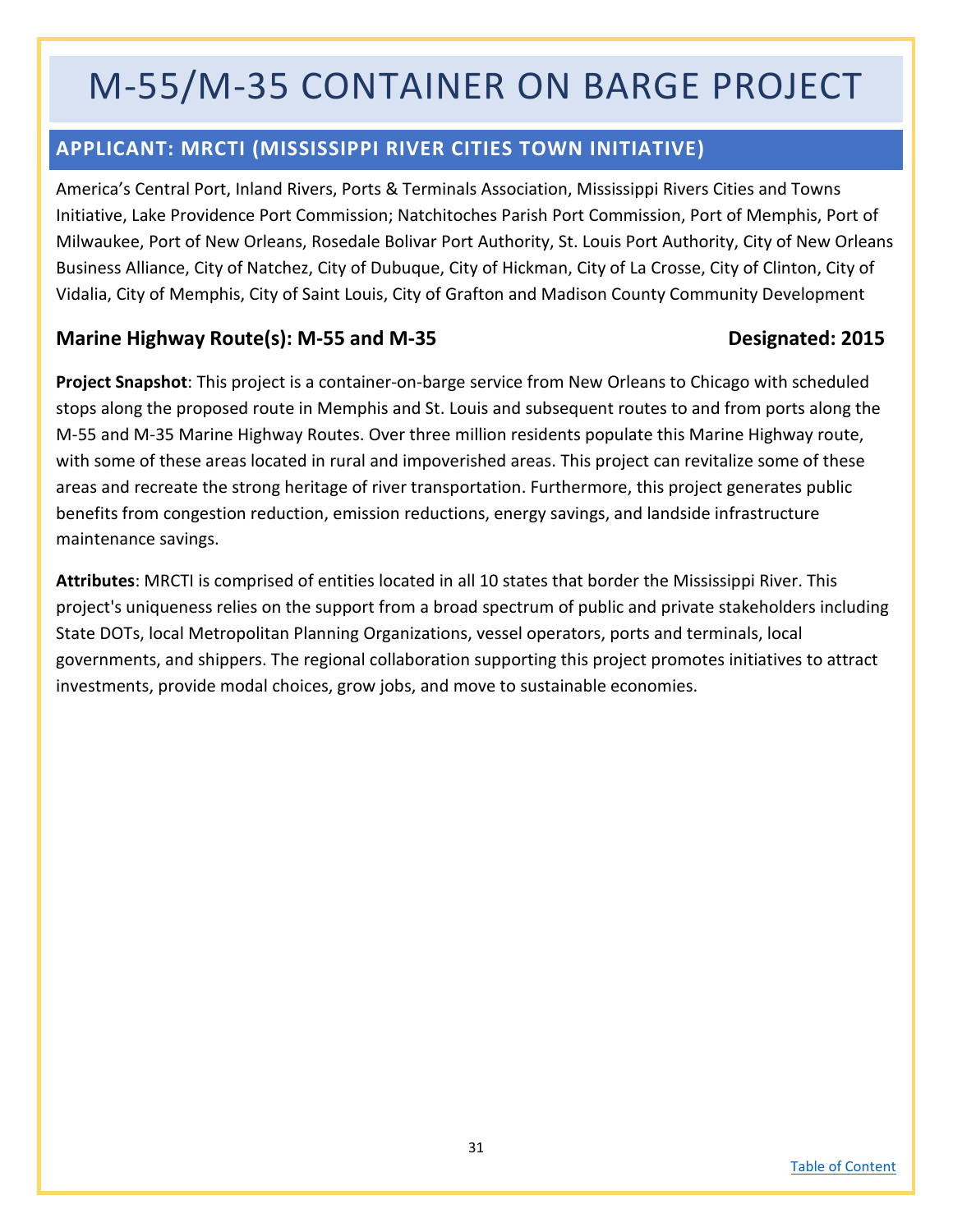# M-70 BARGE SERVICE IN THE PORTS OF CINCINNATI, NORTHERN KENTUCKY AND BEYOND

### <span id="page-31-0"></span>**APPLICANT: CENTRAL OHIO RIVER BUSINESS ASSOCIATION**

#### **Marine Highway Route: M-70 Designated: 2018**

**Project Snapshot**: The project uses barge transportation to replace trucks to connect Nucor Steel's manufacturing facility in Gallatin, KY, with customers in the Cincinnati to Louisville Marine Highway Route on the M-70. The concept employs local barge service instead of flatbed tractor-trailers to transport steel coils. Arriving at the Port of Louisville, the coils can either find an efficient railroad connection or go out by truck for local delivery to customers.

**Attributes**: This project is the second Designated Project on the M-70 with great potential to attract shippers to use the expanded service. The applicant provided quantified estimates of the public benefits generated through congestion reduction, emissions reductions, energy savings, and landside infrastructure maintenance savings. This project relies on regularly scheduled regional barge service replacing about 500 tractor-trailers monthly with barge transportation on the central Ohio River.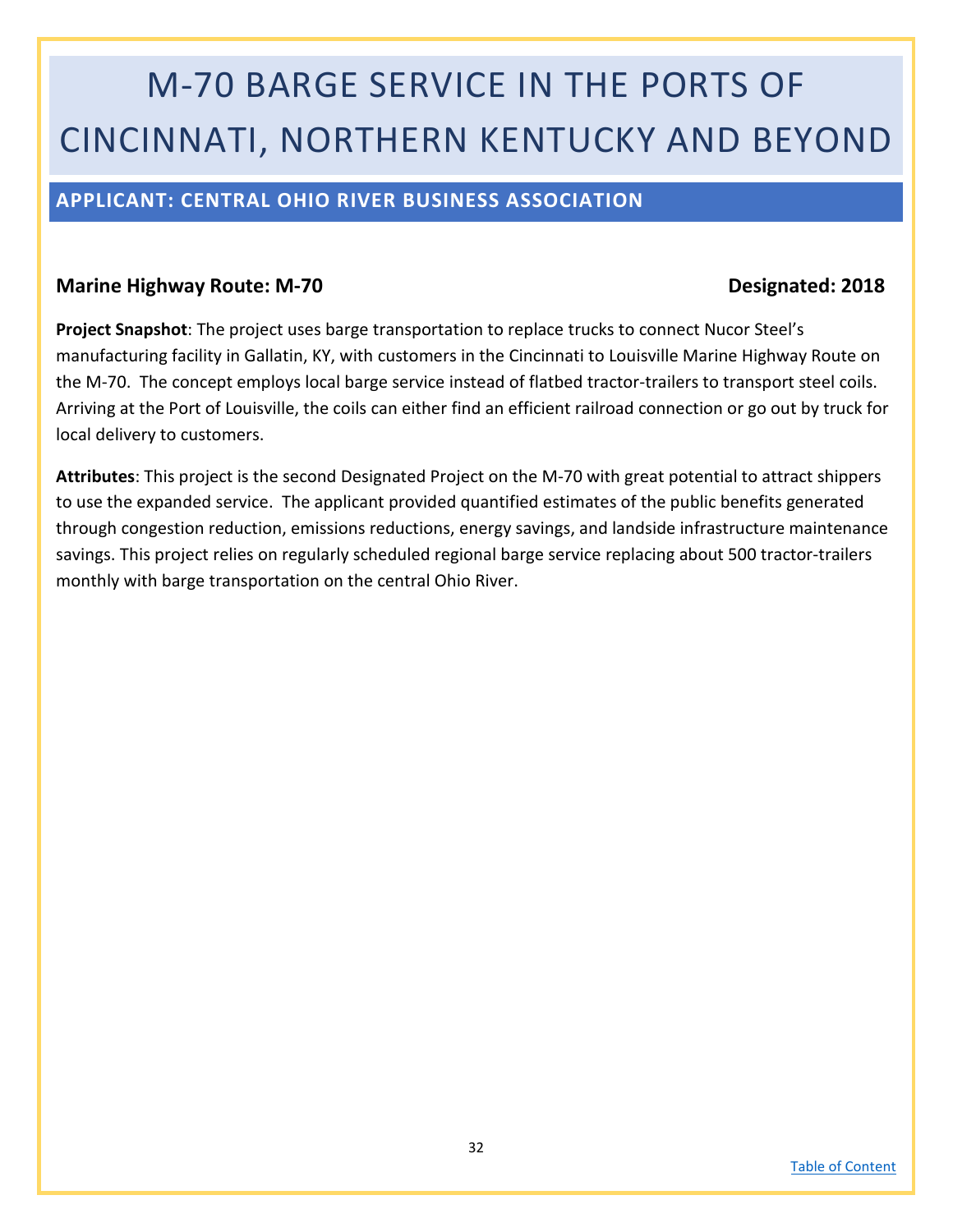## M-90 TRANSBAY FREIGHT SERVICE PROJECT

### <span id="page-32-0"></span>**APPLICANT: CITY OF STURGEON BAY**

#### **Marine Highway Route: M-90 Designated: 2021**

**Project Snapshot**: This Project Designation will divert the transportation of goods, large vessel modules, and material-handling equipment from the highway to the waterways between Marinette/Menominee, Sturgeon Bay, and Green Bay.

**Attributes**: The Designation will enhance public and private partnership with stakeholders to ensure long-term sustainability and growth of the service. It will improve the cost-effective shipping service by lowering costs for that region, which will enable businesses to maintain existing jobs and potentially create new ones. It will also reduce congestion and safety risks by removing large, oversized shipments from the state's roadways.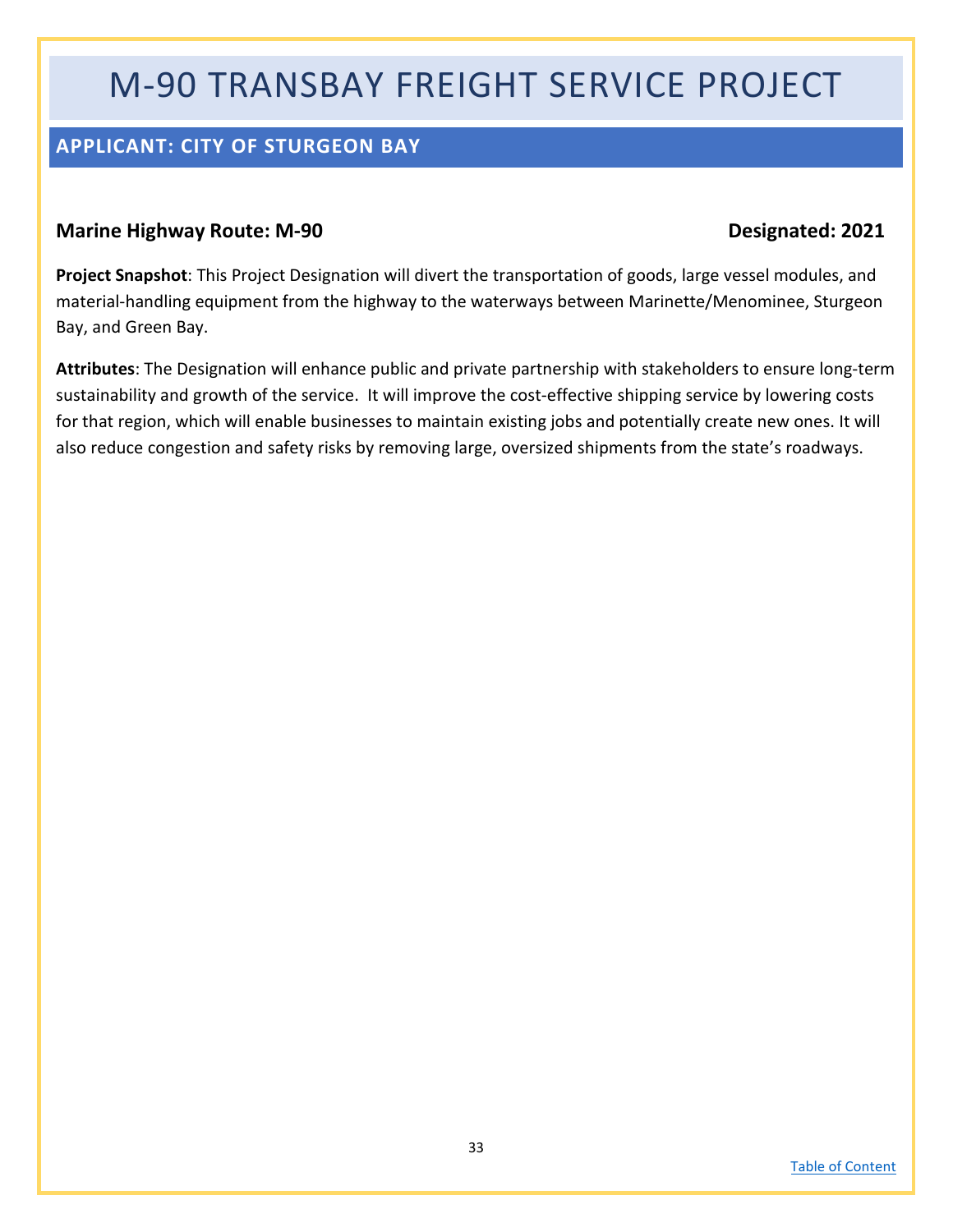## MID-ATLANTIC BARGE SERVICE

### <span id="page-33-0"></span>**APPLICANT: VIRGINIA, PORT OF**

#### **Marine Highway Route: M-95 Designated: 2017**

**Project Snapshot**: This Project expands the frequency of an existing service between Hampton Roads, VA, Baltimore, MD, and Philadelphia, PA. The Virginia Port Authority (VPA), in partnership with Columbia Coastal Transport, LLC, operates this Marine Highway service on a semi-weekly basis. In 2015, the Mid-Atlantic Barge Service moved nearly 33,700 containers between the three-port facilities.

**Attributes**: The VPA is centrally located along the Mid-Atlantic and is a major gateway port along the East Coast handling various types of cargo including containerized cargo, rolling stock, liquid, and dry bulk, breakbulk and specialized cargo. Within the region, there is a wide selection of freight forwarders, brokers, financial firms and military installations. With larger vessels calling at fewer ports along the East Coast, the burden is increasing on our landside transportation system. The expansion of services such as Mid- Atlantic Barge greatly enhances the resiliency of our transportation system along the U.S. East Coast.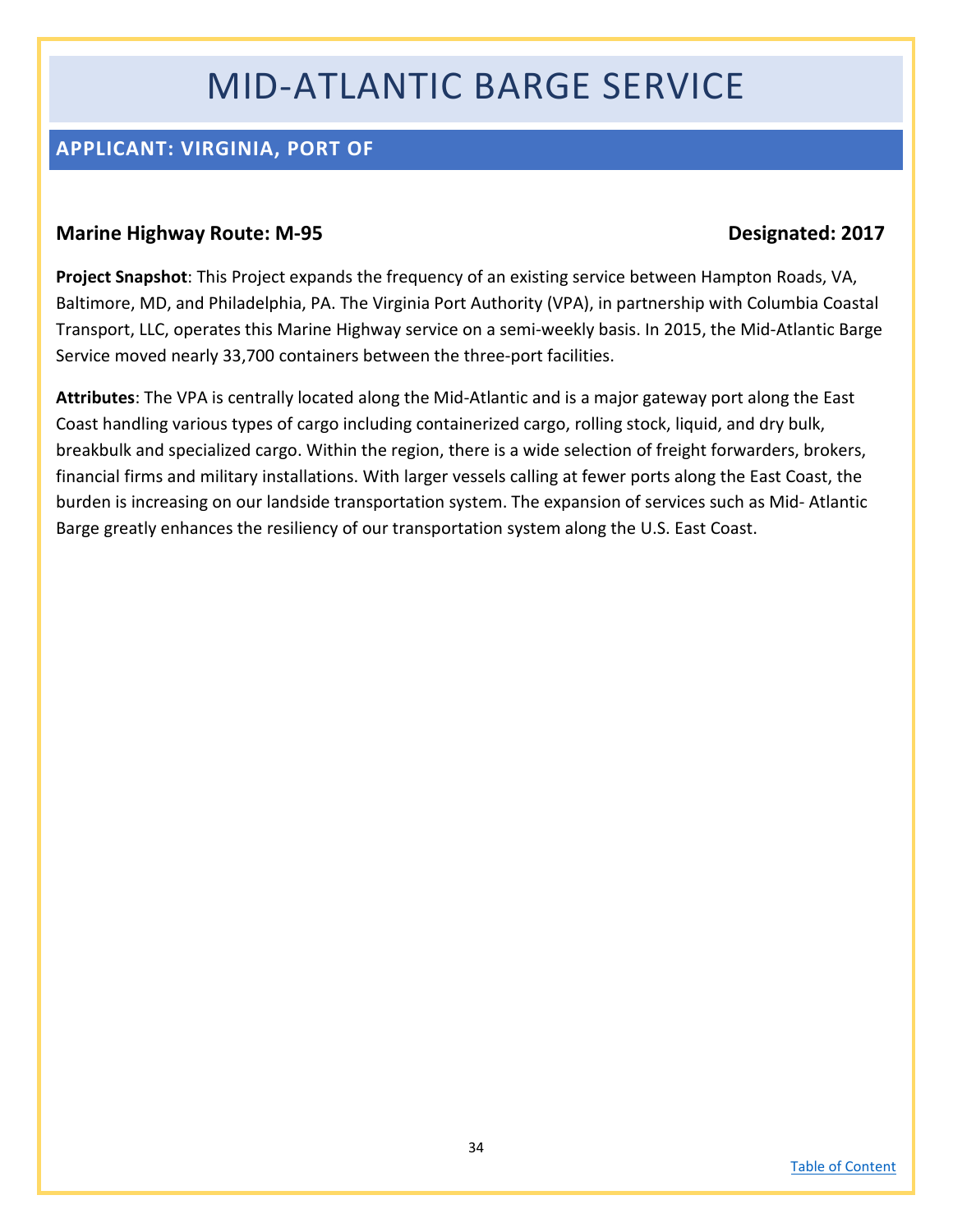# MISSOURI RIVER CONTAINER ON BARGE PROJECT

### <span id="page-34-0"></span>**APPLICANT: MISSOURI DEPARTMENT OF TRANSPORTATION**

#### **Marine Highway Route: M-55, M-29, M-70, and M-10 Designated: 2021**

**Project Snapshot**: This designation will be transporting agricultural commodities in containers from ports and terminals along M-29, M-70, and M-55 routes in the central Missouri region to ocean ports along the Gulf and on the M-10.

**Attributes**: MoDOT is partnering with private entities to provide customers a logistical alternative to transport agricultural products in containers originating from within Central Missouri along Marine Highways M-29, M-70, and M-55 to reach international markets through coastal ports on the Gulf on the M-10 . This designation will support customers to shift agricultural commodities from bulk transportation to container on barge service to reach international markets more competitively.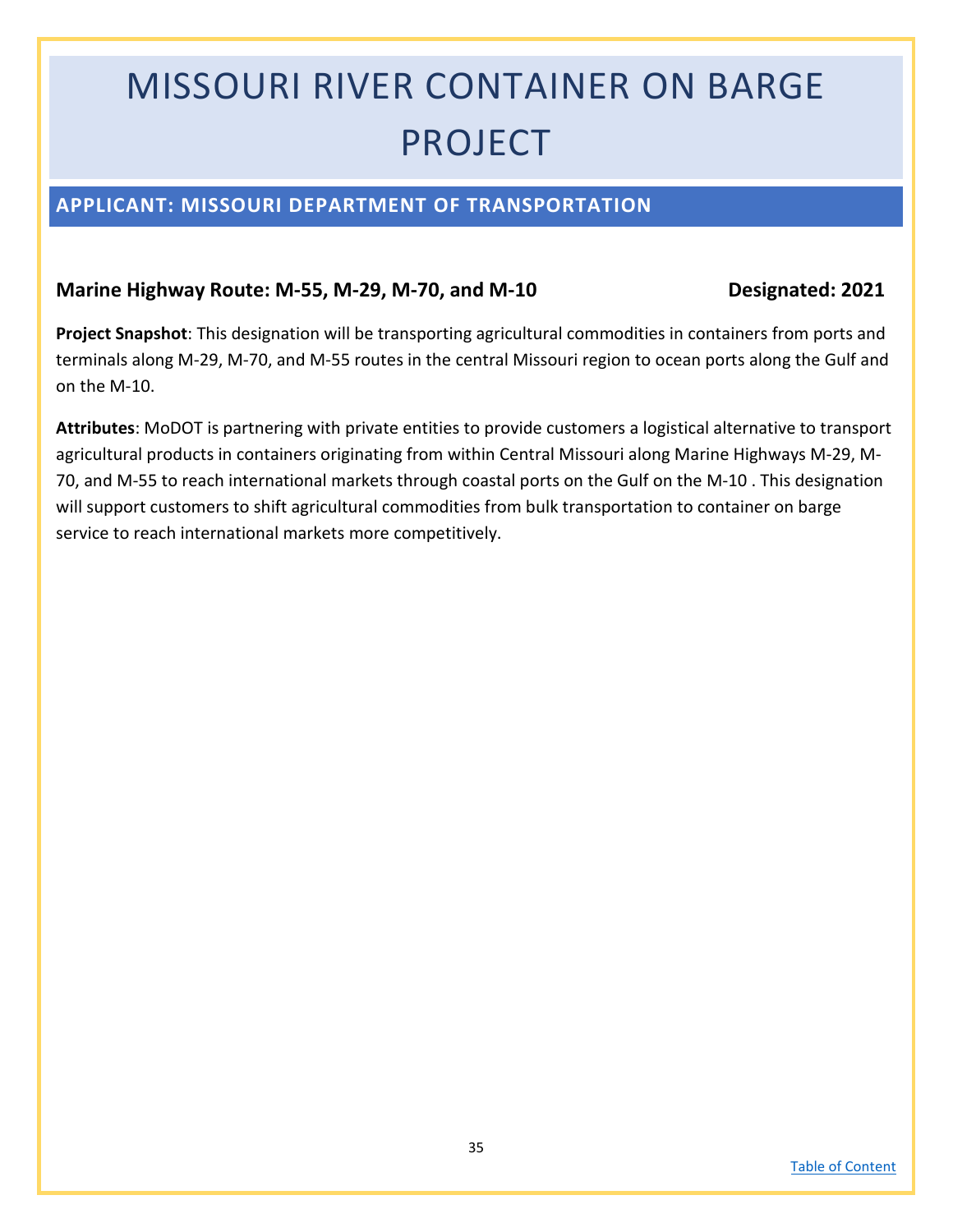## MORROW PORT BARGE SERVICE EXTENSION

### <span id="page-35-0"></span>**APPLICANT: MORROW, PORT OF**

#### **Marine Highway Route: M-84 Designated: 2019**

**Project Snapshot**: This designation allows the Port of Morrow to meet the increasing needs of industries throughout the region while creating new opportunities for barge shipping along M-84. The use of this service provides shippers with viable options to improve productivity by diverting volume from congested highways and rail networks to the marine highways. Specifically, this designation supports the rural economy surrounding the Port and increases the economic competitiveness of the region and the United States by reducing transportation costs, relieving rail and highway congestion, creating jobs, and facilitating the movements of exports.

**Attributes**: This designation supports expanded barge shipment services along the federally designated M-84 Columbia River and Snake River Corridor. The Port has partnered with numerous public and private entities on the proposed project, which is expected to include additional shipments of solid waste; containerized export cargoes; wheat and other grains; high, wide and heavy freight; and other commodities.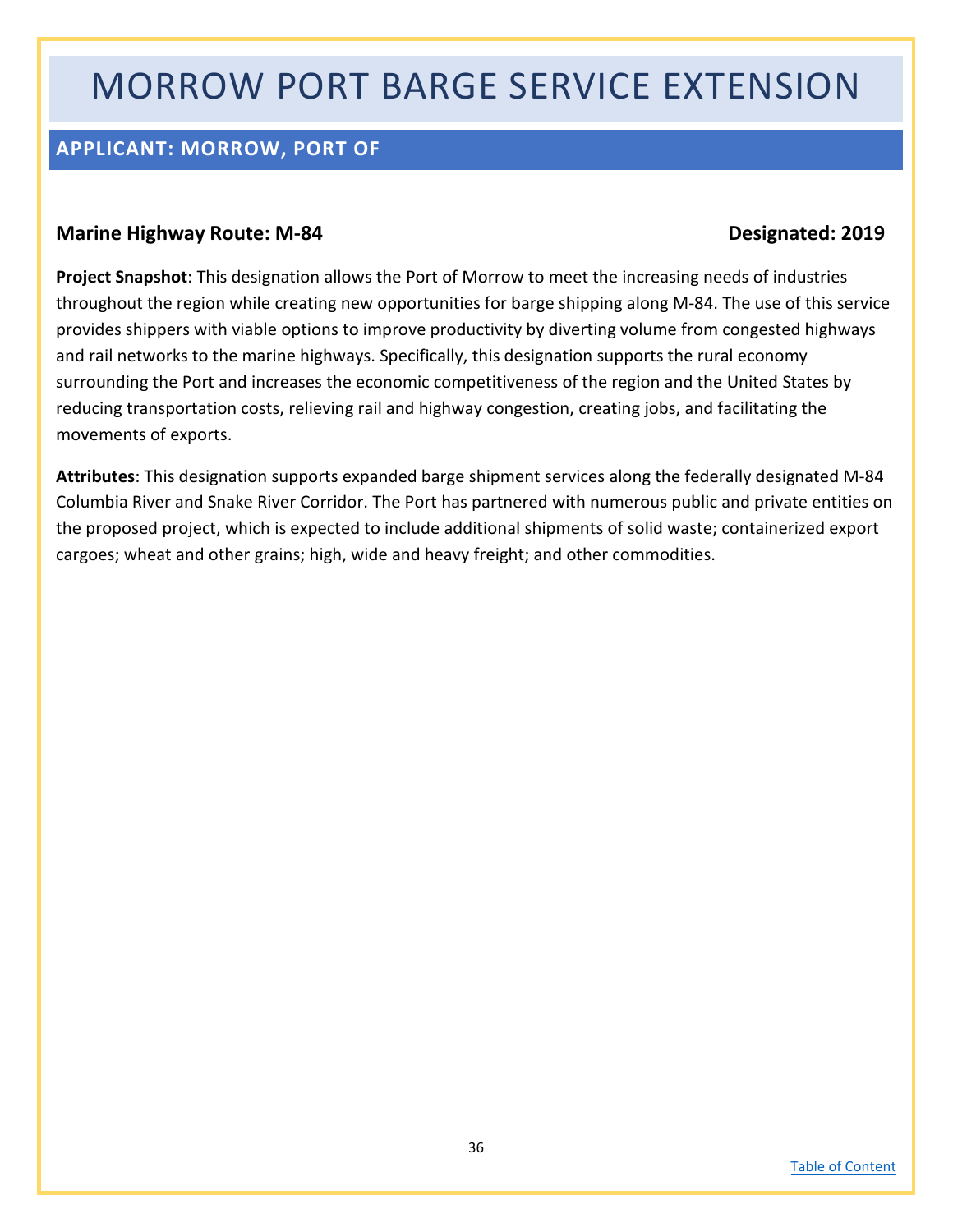# NEW ENGLAND MARINE HIGHWAY EXPANSION PROJECT

### <span id="page-36-0"></span>**APPLICANT: MAINE DEPARTMENT OF TRANSPORTATION**

#### **Marine Highway Route: M-95 Designated: 2010**

**Project Snapshot**: The Northeast Marine Highway Expansion Project expands an existing container-on-barge service operating between Newark, NJ, Boston, MA, and Portland, ME. This is accomplished by the design and the construction of an articulated tug and barge that rigidly connects the two vessels, which is more reliable because it can operate in rougher weather than traditional towed barges.

**Attributes**: The Marine Highway service moves over 12,000 truckloads of freight between Maine and New Jersey, freeing the I-95 Corridor of this traffic. With additional shippers indicating support for a more reliable Marine Highway service, this project offers additional relief to the busy I-95 corridor while reducing greenhouse gas emissions and conserving fuel. A strong public-private partnership supports and promotes the service.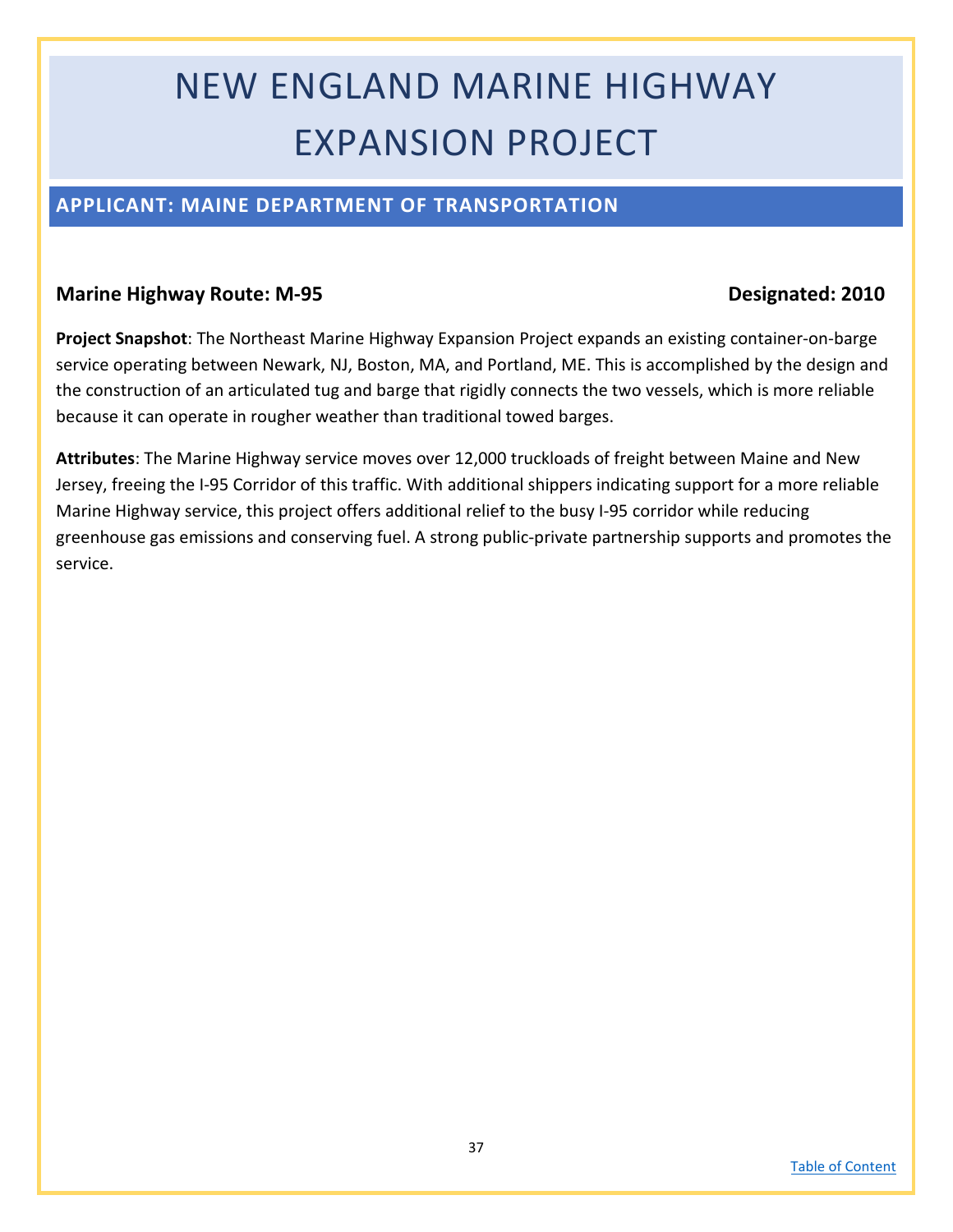# NEW YORK HARBOR CONTAINER & TRAILER ON BARGE SERVICE

### <span id="page-37-0"></span>**APPLICANTS: NEW YORK CITY ECONOMIC DEVELOPMENT CORPORATION & PORT AUTHORITY NY/NJ**

#### **Marine Highway Route: M-95, M-295 and M-87 Designated: 2015**

**Project Snapshot**: This project includes Container on Barge services within New York Harbor connecting the Red Hook Container in Brooklyn, NY, to the Red Hook Barge Terminal in Newark, NJ; an existing service between Global Container Terminal in Bayonne, NJ, and its sister terminal in Staten Island, Global Container Terminal in New York; and a route that provides access to origins/destinations east of the Hudson River for freight arriving/departing from the Port of Newark Container Terminal in New Jersey. The service also includes ferry terminals in New York City for more purpose-built marine highway vessels.

**Attributes**: The Port Authority of New York and New Jersey handles various types of freight within the region and internationally and with the New York City Economic Development Corporation are attracting E-Commerce logistic companies, international package delivery companies, home furnishing retailers, and food and beverage distributors to divert freight from the highways to the waterways.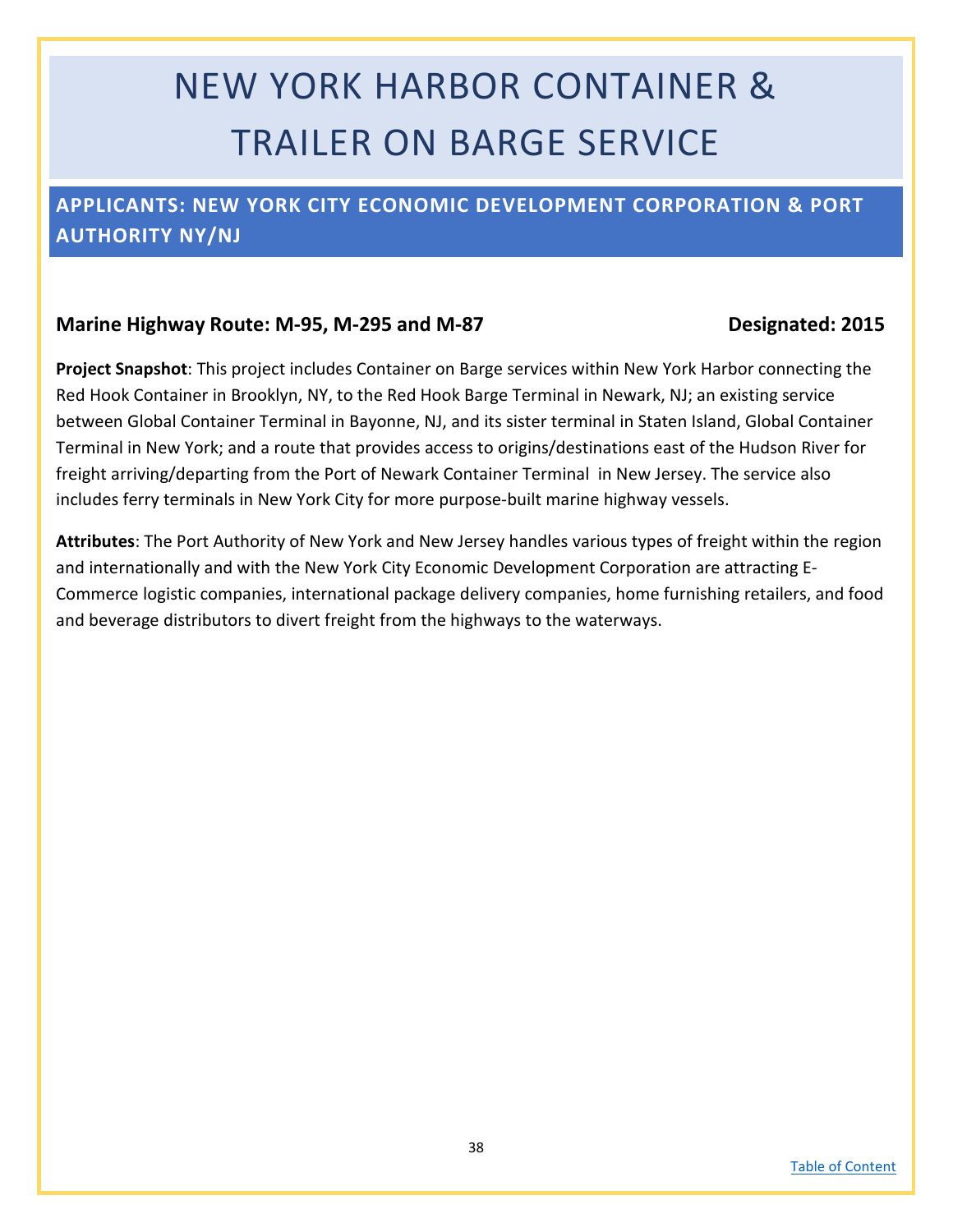# NORTH CAROLINA CONTAINER ON BARGE SHUTTLE OPERATION

### <span id="page-38-0"></span>**APPLICANT: CHOWAN COUNTY**

#### **Marine Highway Route(s): M-95 and M-64 Designated: 2020**

**Project Snapshot**: The container-on-barge service along the existing M-95 and M-64 Marine Highway routes will run between Riverbulk Terminal in Edenton, NC, to locations within the Port of Virginia, and operate utilizing a 200 TEU capacity deck barge for Lo/Lo cargo and/or Ro/Ro cargo. All cargo will transit the Chowan River, Albemarle Sound, and the Intercoastal Waterway.

**Attributes**: The service will operate under SEACOR Inland River and SEACOR AMH LLC, with Riverbulk Terminal providing stevedoring and commercial services in Edenton. The North Carolina Container on Barge Shuttle Operation will promote the maritime markets, create short and long-term jobs, increase maritime access to Chowan County, and reduce shipper costs to take advantage of marine highway opportunities.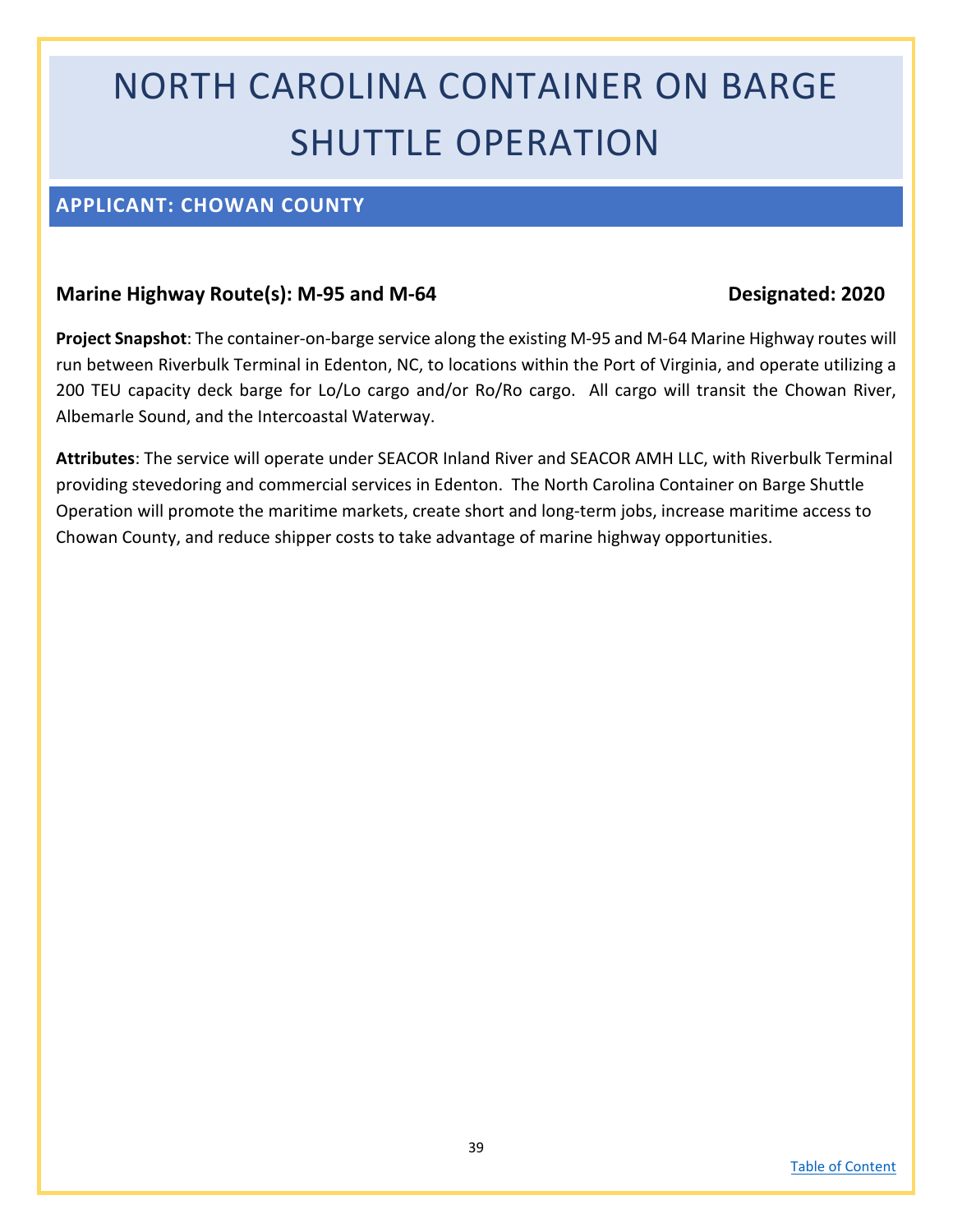## NORTH CAROLINA FERRY SYSTEM

### <span id="page-39-0"></span>**APPLICANT: NORTH CAROLINA DEPARTMENT OF TRANSPORTATION FERRY DIVISION**

#### **Marine Highway Route: M-95 Designated: 2020**

**Project Snapshot**: The NCFS runs twenty-two ferries, with seven regular routes owned and operated by the North Carolina Department of Transportation Ferry Division. The ferries carry users across the Currituck and Pamlico Sounds, and the Cape Fear, Neuse, and Pamlico Rivers of North Carolina. The North Carolina Ferry System transported nearly 800,000 vehicles in the previous year.

**Attributes**: This service is currently generating measurable public benefits along the M-95 by transporting about 9,000 trailer trucks yearly that reduced roughly 199.8K miles driven on local roads and highways. The North Carolina Ferry customers are in rural communities that heavily rely on this ferry service to transport consumable goods, concessions, supplies, equipment, and palletized and/or containerized agricultural products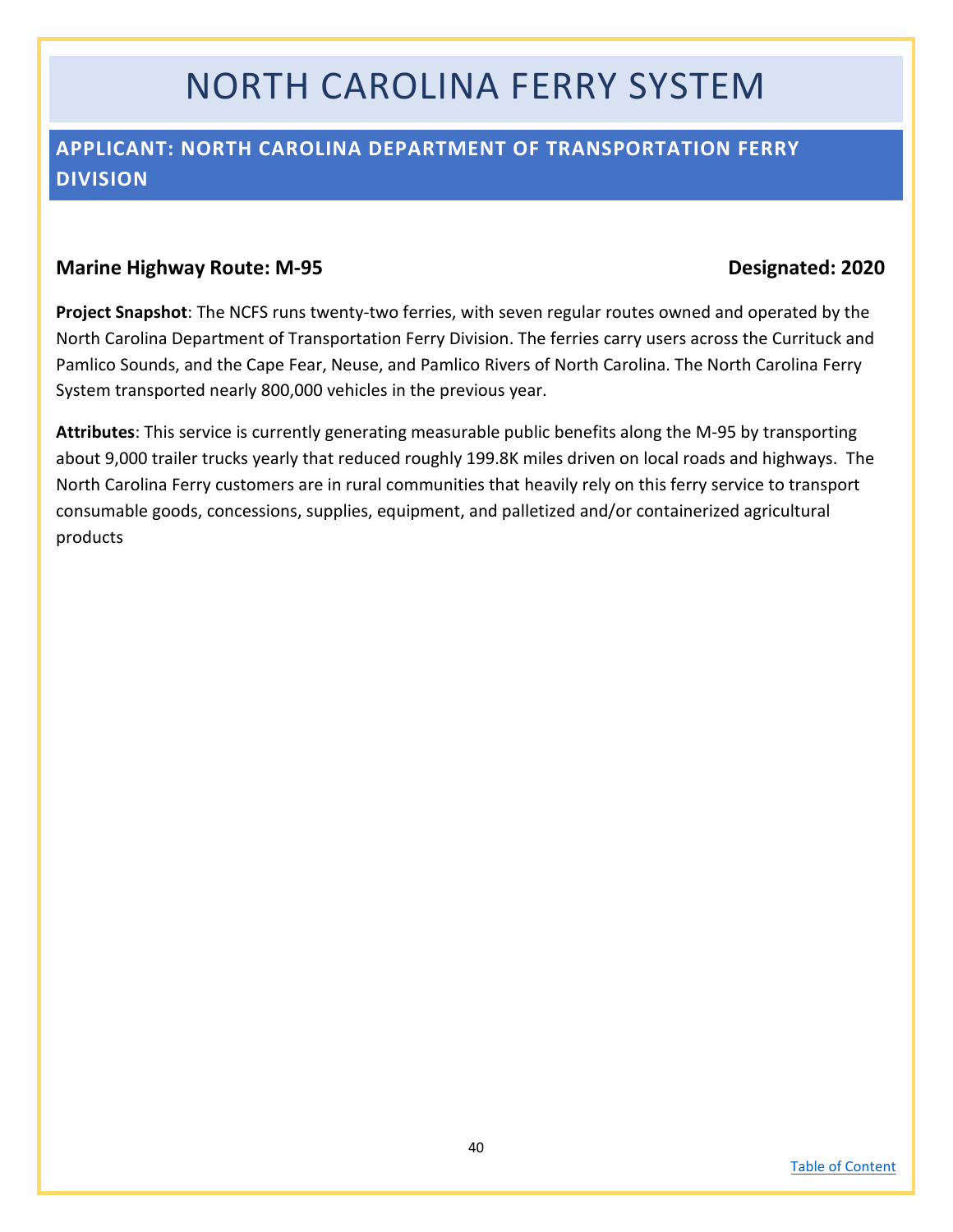# NY/NJ PORT TO CONNECTICUT PORT TRAILER ON BARGE SERVICE

### <span id="page-40-0"></span>**APPLICANT: CONNECTICUT PORT AUTHORITY**

#### **Marine Highway Route: M-95 Designated: 2019**

**Project Snapshot**: This service runs between Brooklyn, NY, and Newark, NJ, to Bridgeport, CT, and other ports in the New England region. This service operates utilizing a 440 and 640 TEU capacity deck barge for Lo/Lo cargo and a barge for Ro/Ro cargo. The route initially commences from Brooklyn to Bridgeport and continues to various ports up and down the New England Coast. Both north and southbound import and export cargo transit the East River, Long Island Sound, the New England coast, and intercoastal waterways.

**Attributes**: The metropolitan tri-state area and New England's ability to serve its consumer markets is increasingly threatened by its heavy reliance on trucking goods over an aging and congested roadway network, while non-highway freight modes remain underdeveloped and underutilized. With a dependence on trucks and a forecast of increased demand for goods movement, the Metropolitan Tri-State area, and New England region are on course for increasingly severe highway congestion and travel delays. The purpose of the NY/NJ to New England Barge Service is to provide a service capable of delivering imports bound for Connecticut and New England, and exports from New England departing from the Port of NY/NJ, at a rate less than over the road transit costs. This service is also designed to reduce congestion in the NY/NJ port area and on the highways, bridges, and tunnels that connect to Interstate 95 into New England.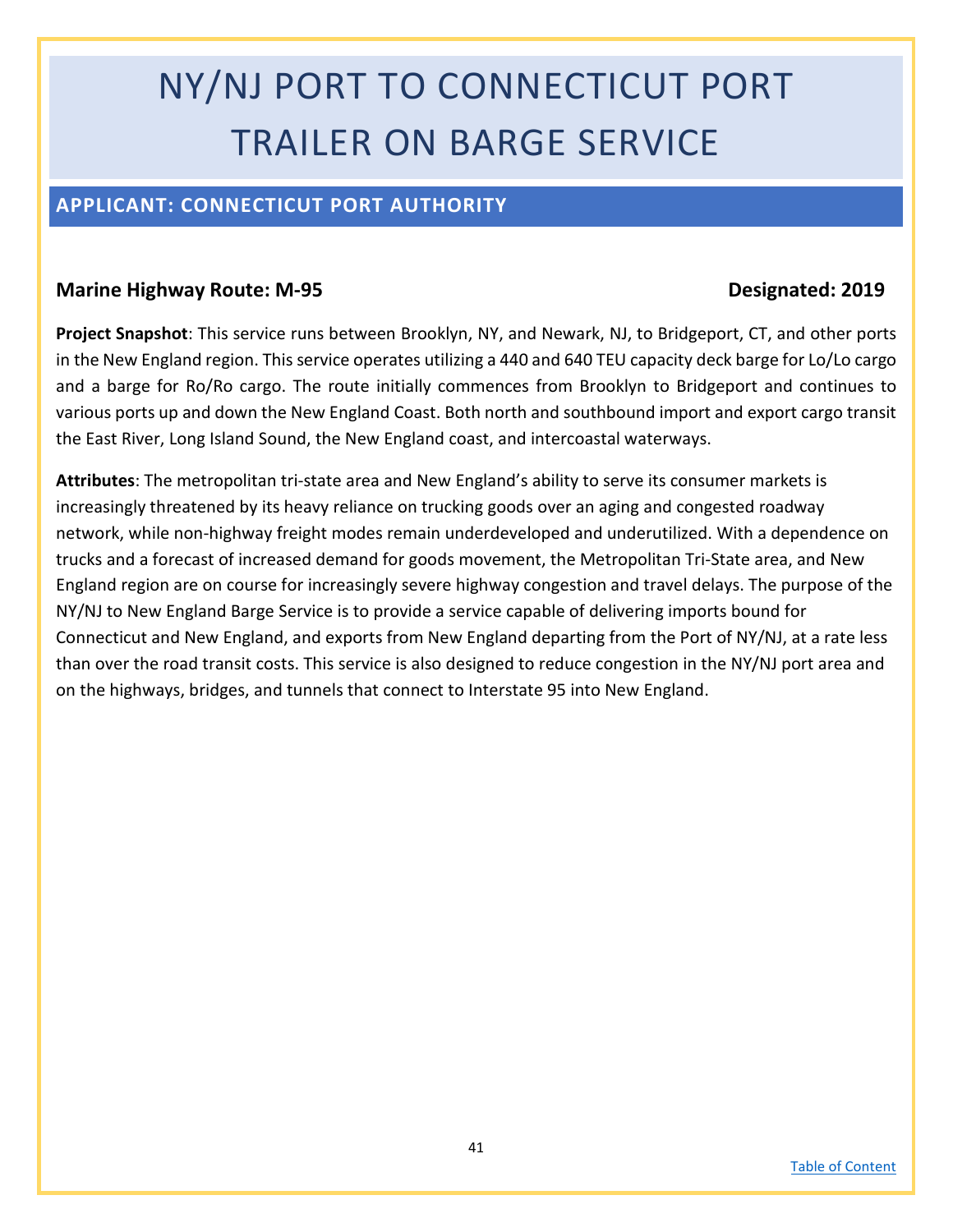# OSWEGO PORT- GREAT LAKES CONTAINER SERVICE

### <span id="page-41-0"></span>**APPLICANT: PORT OF OSWEGO**

### **Marine Highway Route(s): M-71, M-75, M-77, and M-90 Designated: 2019**

**Project Snapshot**: This Project Designation allows the Port of Oswego to expand its reach into national containerized cargo movement (from agricultural products, project cargo, heavy lift, petroleum products, international containerized cargo movement, etc.). The service designation connects the Port of Oswego to the Port of Monroe for an alternative to trucking raw materials via highway. The designation also creates new opportunities to move containerized goods around the Great Lakes.

**Attributes**: This service eases congestion at two international border crossings (Buffalo and Detroit/Windsor) and provides much-needed relief to the growing truck driver shortage. The Marine Highway Project Designation provides the Port the federal support to expand its services at an economically viable rate and improving the service for existing customers.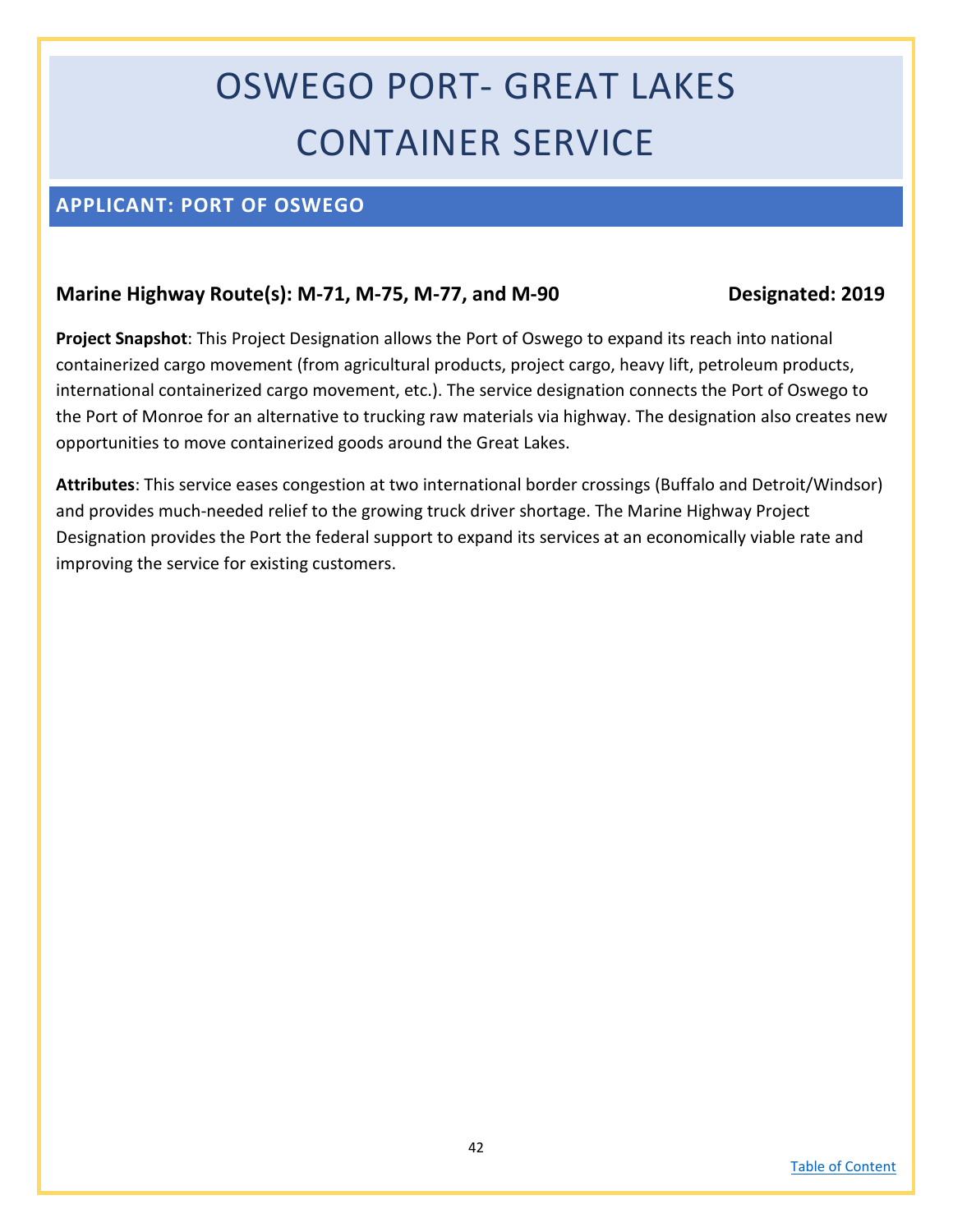# PADUCAH-MCCRACKEN CONTAINER ON BARGE MARINE HIGHWAY PROJECT

### <span id="page-42-0"></span>**APPLICANT: PADUCAH-MCCRACKEN COUNTY RIVERPORT AUTHORITY**

#### Marine Highway Route(s): M-65 and M-55 **Designated: 2016**

**Project Snapshot**: The Paducah-McCracken Riverport is located at the confluence of four major rivers, the Tennessee River-Tombigbee Waterway, Ohio River, Cumberland River, and less than 50 miles from the Mississippi River. This port is considered as the crossroads for the heartland's Marine Highway Routes for domestic and international freight movement. The container-on-barge project provides the region with direct water connections to/from the U.S. Gulf of Mexico ensuring the year-round movement of cargo.

**Attributes**: Paducah-McCracken Riverport is the most northern ice-free port in the region that can serve as a diversion port for St. Louis and the Upper Mississippi River ports during winter months and water restriction periods, which provides reliability to the network of the COB services.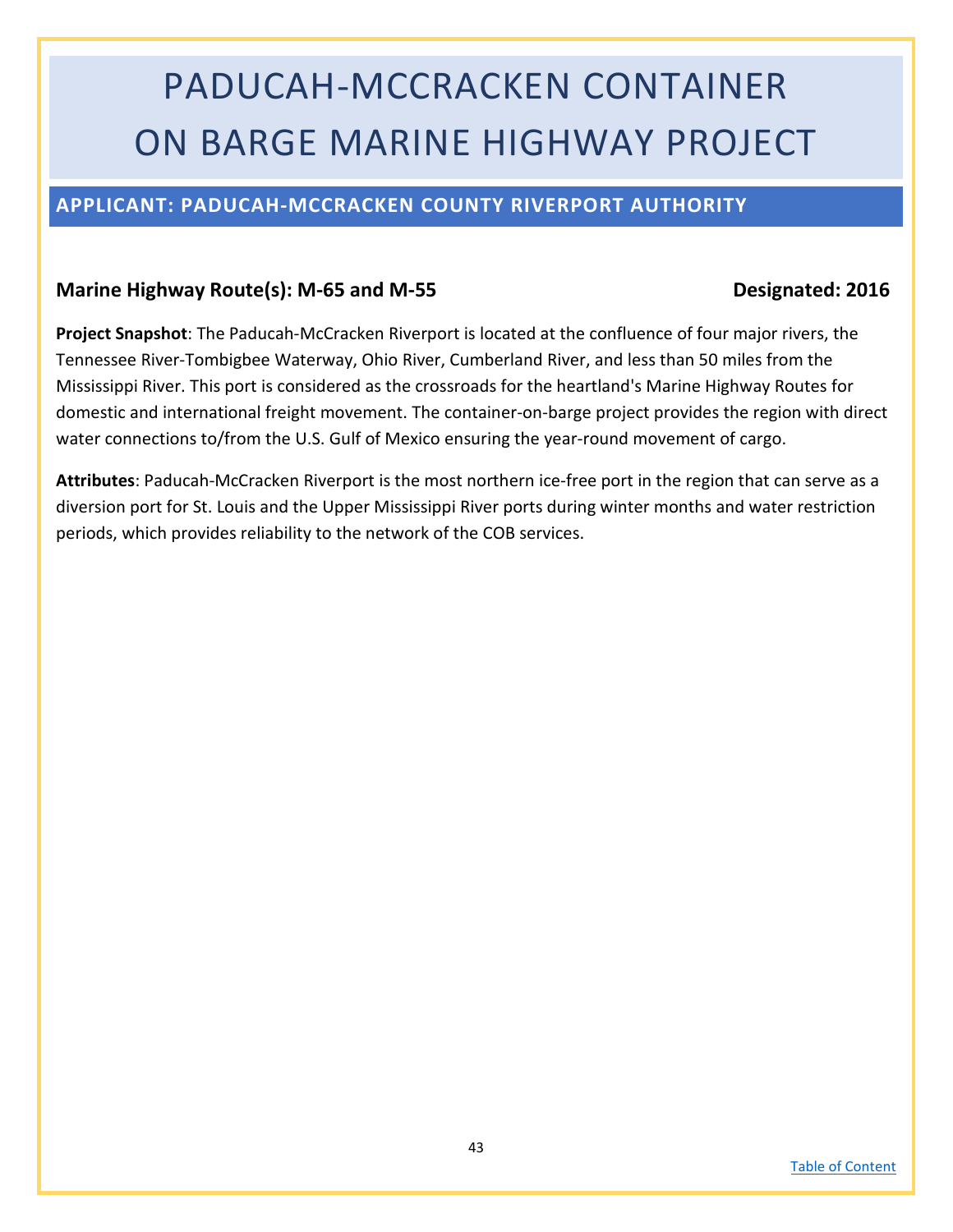## PHILADELPHIA - CANAVERAL DIRECT SERVICE

### <span id="page-43-0"></span>**APPLICANTS: PHILADELPHIA REGIONAL PORT AUTHORITY AND CANAVERAL PORT AUTHORITY**

#### **Marine Highway Route: M-95 Designated: 2017**

**Project Snapshot**: The Project is a domestic Marine Highway Service that offers a low-cost, waterborne freight alternative for goods moving between the regions around Philadelphia and Central Florida. This project increases competitiveness and efficiencies in the eastern U.S. transportation system while also providing congestion relief, improved safety, and reduced road maintenance costs along the heavily congested I-95 corridor. The service utilizes a conventional tug and barge tow on a regular fixed schedule.

**Attributes**: In addition to providing a financially self-sustaining Marine Highway Service, this project relieves congestion, increase system resiliency and capacity for freight movement, and it has a positive impact on the local businesses in Philadelphia, southern New Jersey, northern Delaware, and central Florida because shippers in these regions have new transportation alternatives and choices, resulting in a less congested, more efficient and more competitive transportation system.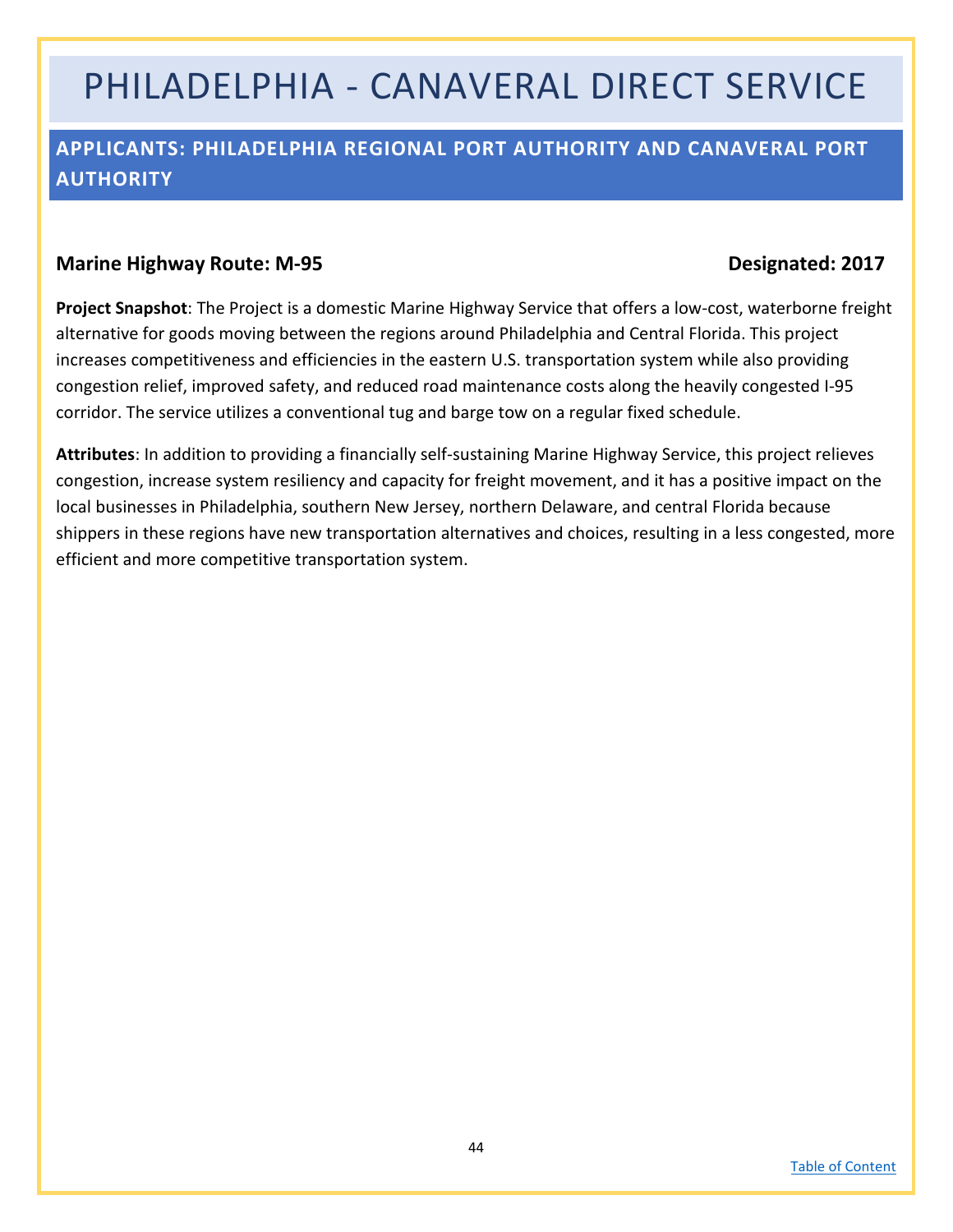# PORT OF BEAUMONT CONTAINER ON BARGE SERVICE

### <span id="page-44-0"></span>**APPLICANT: PORT OF BEAUMONT**

#### **Marine Highway Route(s): M-10 and M-69 Designated: 2020**

**Project Snapshot**: The Port of Beaumont Container on Barge Service project will be an intermodal transfer facility that will allow manufacturers to use the Marine Highway system as an alternative to existing truck and rail infrastructure. The service will permit around-the-clock access by regional manufacturing facilities to an intermodal container marshaling area accessible by the designated routes. Because of its location on port property, containers handled at this facility will be loaded to their maximum design capacity.

**Attributes**: The container-on-barge (COB) service on the M-10 and M-69 Marine Highways will move cargo between Port facilities in Southeast Texas via the Gulf Intracoastal Waterway. In partnership with Iron Horse Terminals, the Port of Beaumont COB operation is projected to reduce truck miles traveled annually by 417,000 miles.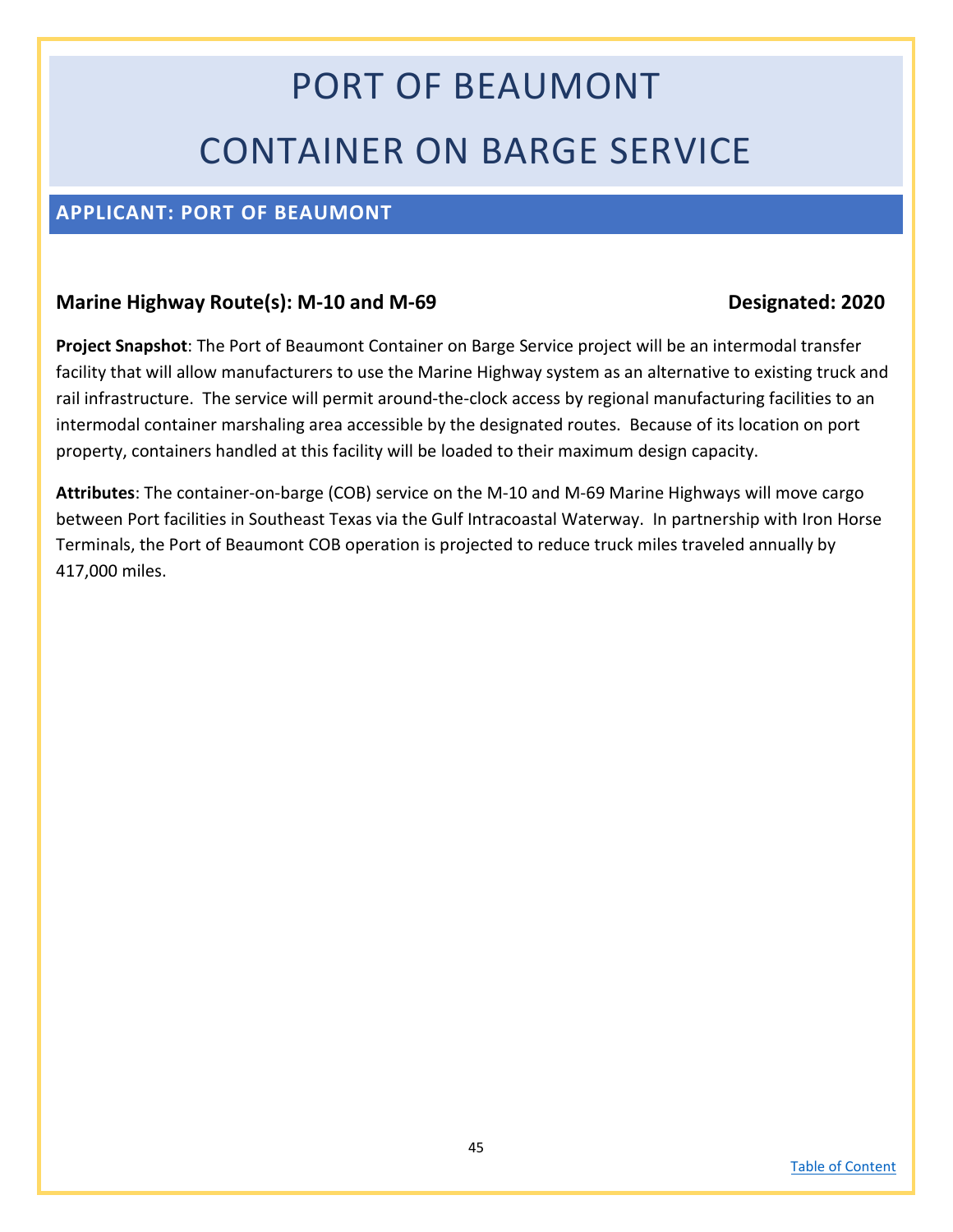# PORT OF HARLINGEN CONTAINER ON BARGE SERVICE

### <span id="page-45-0"></span>**APPLICANT: THE PORT OF HARLINGEN AUTHORITY**

#### **Marine Highway Route(s): M-10, M-69, and M-95 Designated: 2020**

**Project Snapshot**: The container-on-barge (COB) service will expand its current shipping services along the M-69, M-10, and connecting to the M-95 Marine Highways to reach the Port of Wilmington. This Project Designation will allow the Port to enhance freight shipping to increase the economic opportunities and competitiveness of the port through COB logistics services.

**Attributes**: The requested Project Designation will provide the Rio Grande Valley, located on the southernmost portion of Texas, a more cost-effective, safer, and efficient transportation option for shippers into and out of the area. Creating additional logistics services in the area will allow agricultural companies to increase their competitiveness. The Port of Harlingen is partnering with Tetra Hemp Company, LLC, from Rio Grande Valley, Texas, and Renaissance Fiber, from Wilmington, NC, to transport hemp to produce fiber products such as car parts and cat litter via the Marine Highway rather than via trucks.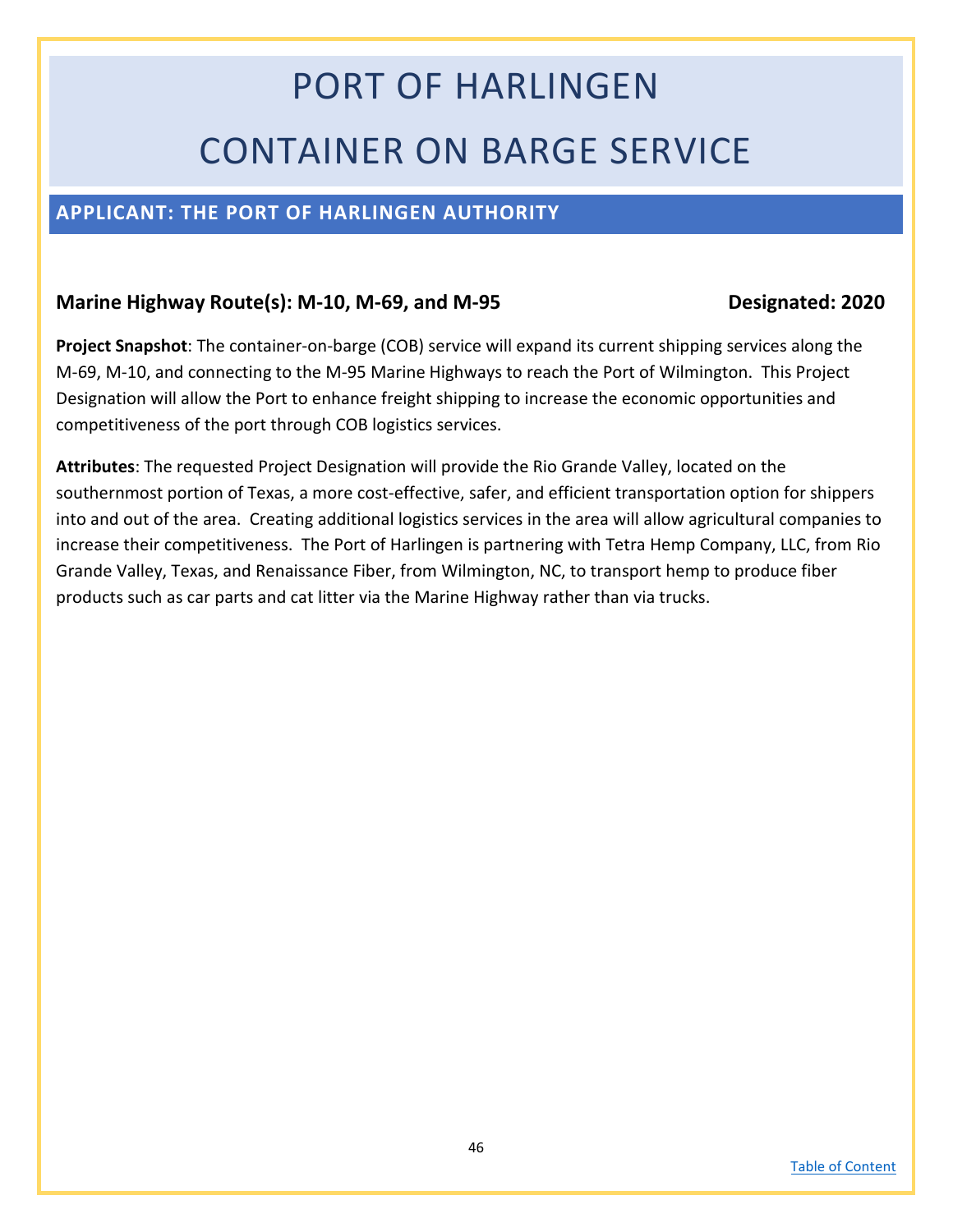# PORT OF PONCE CONTAINER ON BARGE SERVICE

### <span id="page-46-0"></span>**APPLICANT: PORT OF PONCE AUTHORITY**

### Marine Highway Route(s): M-2, M-95, and M-10 Designated: 2020

**Project Snapshot**: The container of barge service is seeking to utilize the Marine Highways M-95 and M-10 to expand services and the transportation of commodities, like alcohol on FLEXITANKs, technological products, furniture, agriculture, and refrigerated food-grade items to Port of Houston, TX and the Port of New Orleans, LA, to and from Puerto Rico.

**Attributes**: The Port of Ponce (Ponce) is the second largest port in Puerto Rico after the Port of San Juan. Due to Puerto Rico's geography, the only viable transportation to the island is through the waterways. The island's existence is based on the freight entering and leaving the island. The Marine Highway Project will be designating the existing service transporting cargo, and the program will support its plans to expand the service by increasing freight transportation between three non-contiguous routes.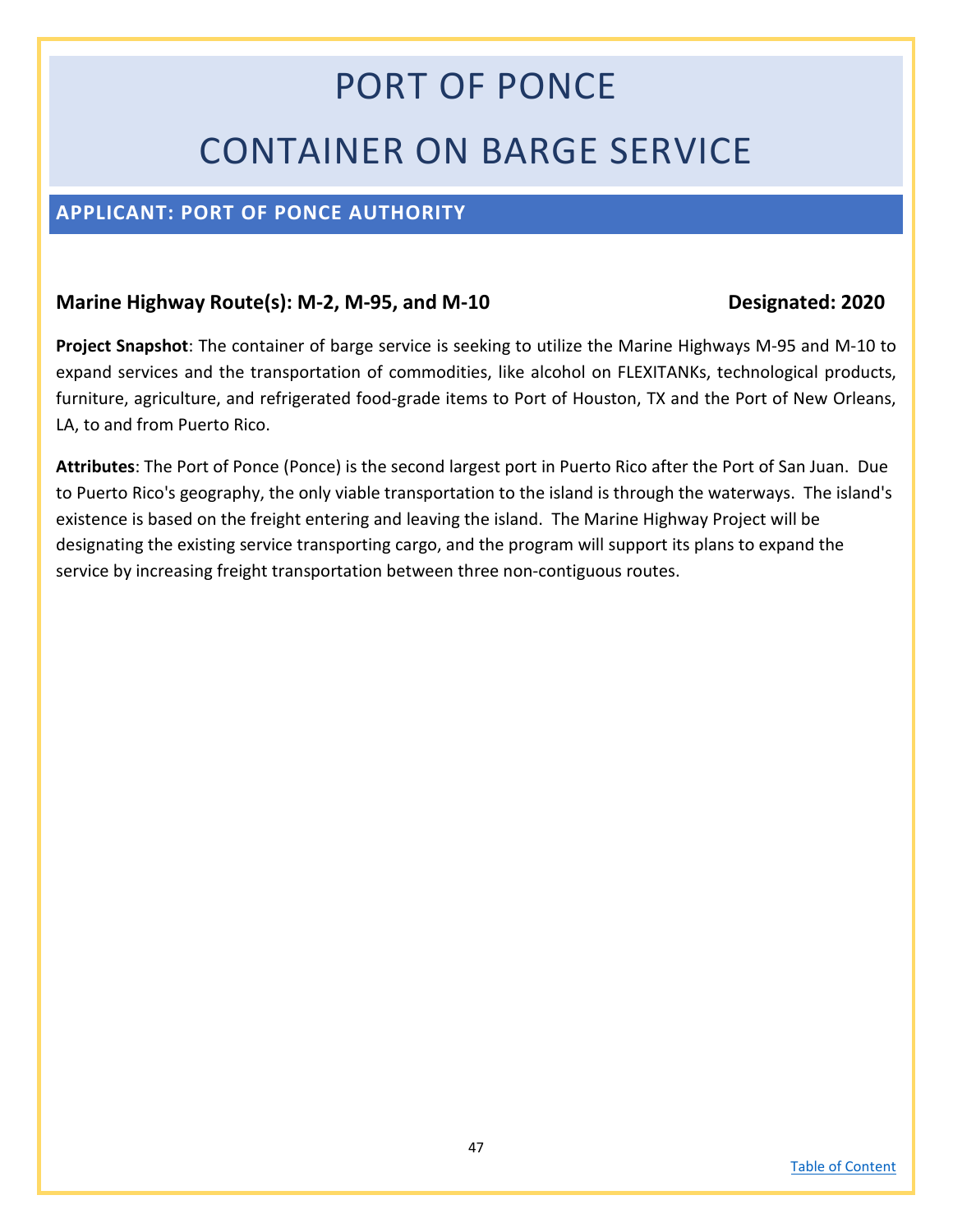## PORT OF RARITAN TERMINAL FACILITY

### <span id="page-47-0"></span>**APPLICANT: NEW JERSEY DEPARTMENT OF TRANSPORTATION**

#### **Marine Highway Route: M-95 Designated: 2021**

**Project Snapshot**: This service will run from Port Raritan located in New Jersey to various locations in New York City. It is seeking to accommodate Ro-Ro barges for wheeled containers and dry vans, ferries for trucks with drivers, Lo-Lo barges for offshore wind-energy turbine components, and diverse unitized cargo types with onsite open/covered storage and trans-loading.

**Attributes**: The designation will mitigate landside congestion by eliminating more than 230,000 truck vehicle miles of travel per year and facilitate marine highway transportation on the designated M-95 route to New York City. It will support the growth of regional industries by providing more reliable, lower-cost transportation options, along with vitally needed capacity for New Jersey's planned and future wind energy development initiatives.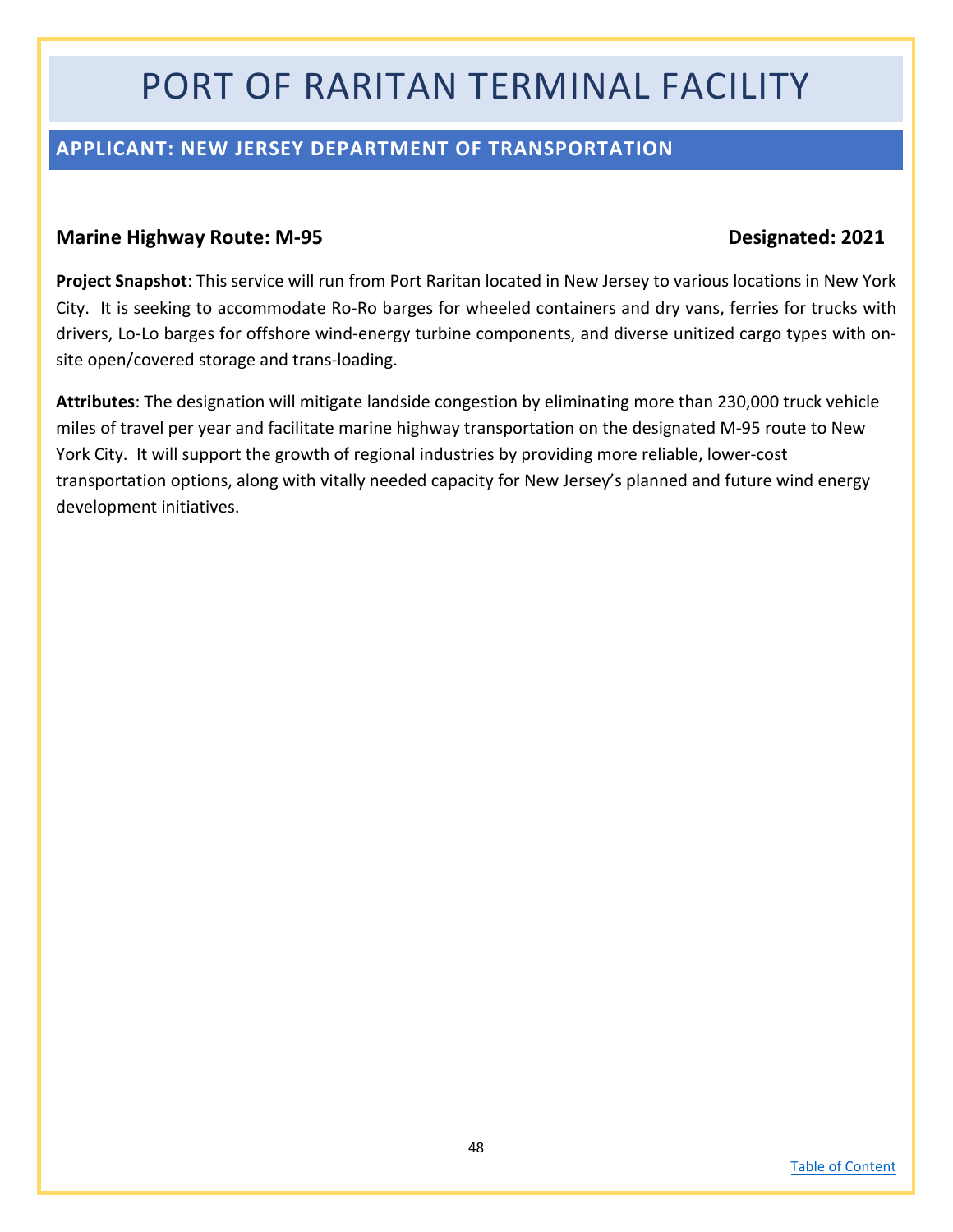## SEATTLE-BAINBRIDGE ISLAND FERRY SERVICE

### <span id="page-48-0"></span>**APPLICANT: WASHINGTON STATE FERRIES - WASHINGTON STATE DEPARTMENT OF TRANSPORTATION**

#### **Marine Highway Route: M-5 Designated: 2019**

**Project Snapshot**: The Seattle – Bainbridge Island service is Washington State Ferries (WSF) busiest route. Two diesel-electric Jumbo Mark II Class ferries transported more than 6.5 million riders and nearly 2.0 million vehicles yearly. The service offers a faster, more reliable, and safer alternative to the circuitous road connections where freight and passenger vehicles would otherwise travel along Interstate 5 (I-5) and State Route (SR) 16, as well as SR 3 and SR 305.

**Attributes**: WSF is the largest generator of Greenhouse Gas (GHG) emissions, and the Washington State Department of Transportation (WSDOT) plans to convert its ferries to hybrid electric propulsion to reduce its carbon footprint by approximately 95 percent annually and enable the agency to reduce GHG emissions by 15 percent by 2025. The added benefit would be a corresponding saving in fuel costs, reduction of health hazards through major reductions in NOx, SOx and particulate emissions, and a substantial reduction in maintenance costs.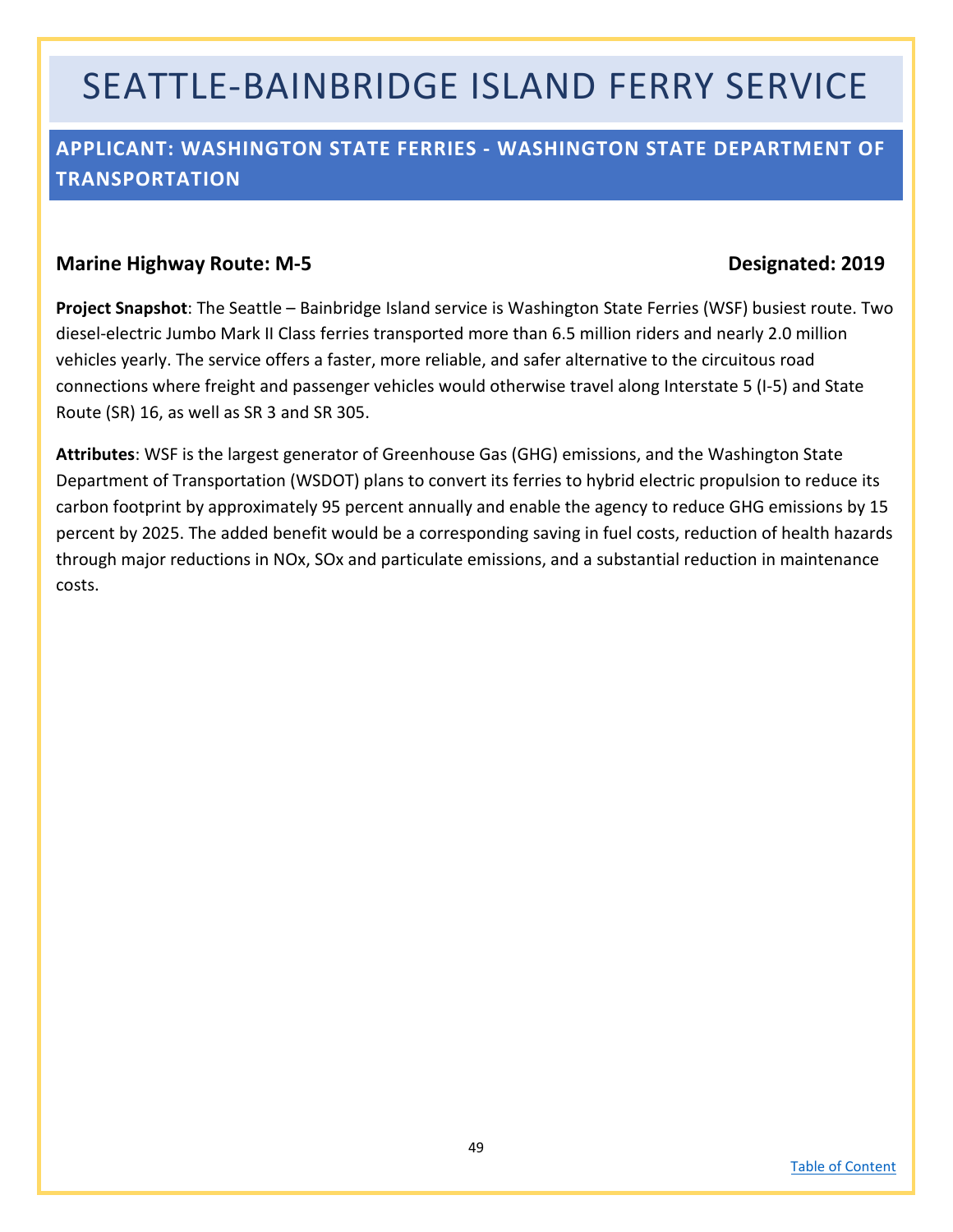# SOUTH CAROLINA PORTS AUTHORITY CONTAINER ON BARGE SERVICE

### <span id="page-49-0"></span>**APPLICANT: SOUTH CAROLINA PORT AUTHORITY**

#### **Marine Highway Route: M-95 Designated: 2018**

**Project Snapshot**: This container-on-barge (COB) service was sought in response to the municipal growth around the South Carolina Ports Authority (SCPA) terminals near portions of the Wando and Cooper Rivers. The service facilitates the development of a COB operation between existing SCPA facilities. By operating and managing a barge operation that moves containers from SCPA terminals to areas closer to the rail yards, SCPA is focused on significantly reducing traffic, improving air quality and lowering noise and infrastructure impacts on areas around the marine terminals.

**Attributes**: This project can substantially reduce the length and number of truck trips on I-526 thus easing congestion, reducing emissions and creating an alternative cargo transfer option. The Service is just one part of the Port Authority's successful Rapid Rail Program where the containers are moved directly from large ships to the barge that has an excellent regional public/private partnership and support.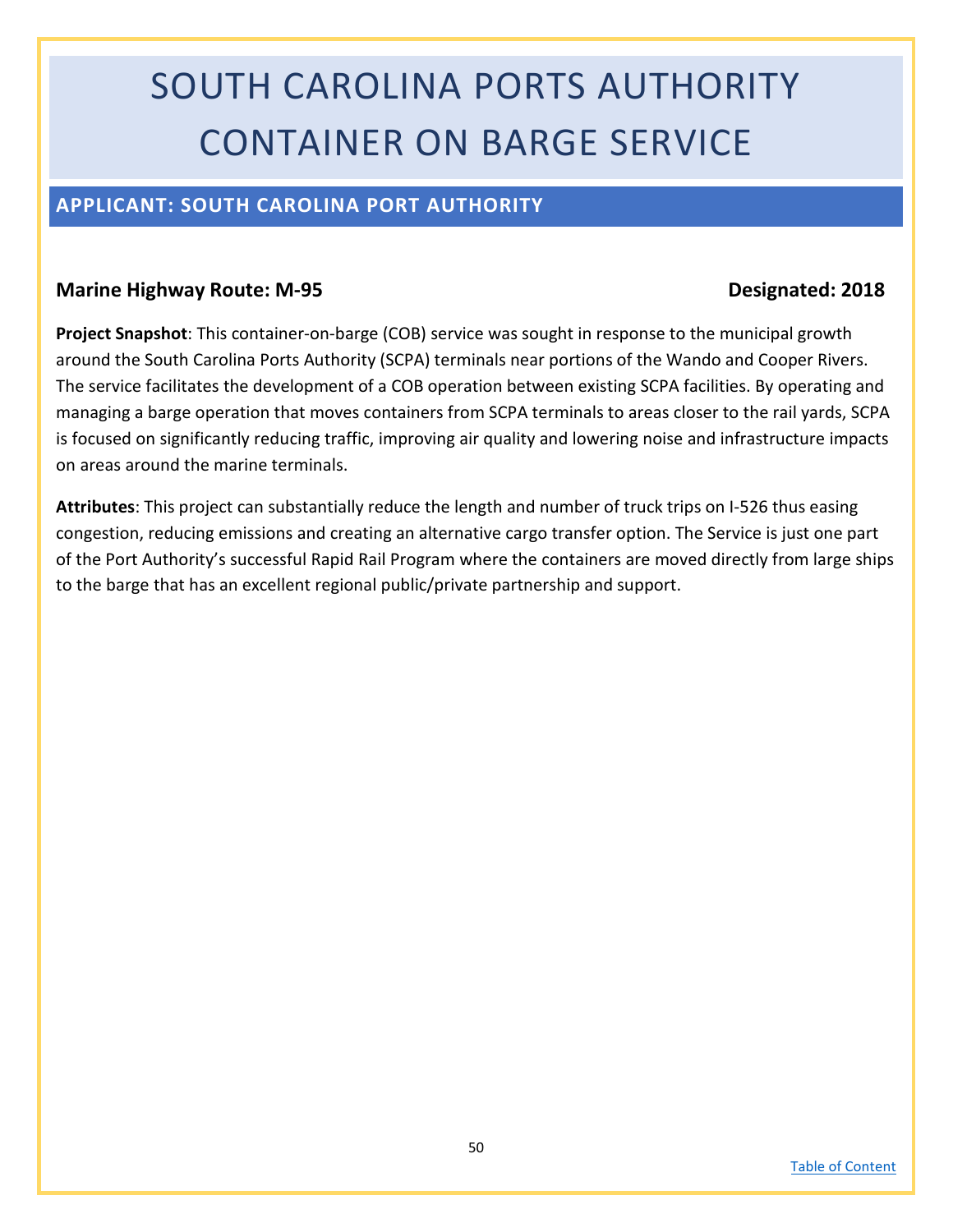# SPURRING ECONOMIC ADVANTAGES WITH LOGISTICAL INVESTMENTS FOR NEW CONNECTIVITY (SEA LINC) PROJECT

### <span id="page-50-0"></span>**APPLICANT: OXNARD HARBOR DISTRICT – THE PORT OF HUENEME**

#### **Marine Highway Route: M-5 Designated: 2020**

**Project Snapshot**: The service proposes connectivity between U.S. Seaports along Marine Highway M-5, to shift cargo from the Interstate Highway System to ocean-going vessels. This Project connects SeaTac Marine (Fox Avenue Terminal in Seattle, WA) to the Port of Hueneme, and it would create stops at the Port of San Diego, Port of Los Angeles, Port of Long Beach, and the Port of Coos Bay, developing additional commercial value propositions. SeaTac Marine Services/Seay Corporation will serve as the barge operator and transporter of finished lumber building materials to Southern California markets.

**Attributes**: The SEA LINC Project aligns port assets and marine service providers with MARAD's AMH Program objective to reduce landside congestion and increase the use of domestic marine transportation by supporting the development of transportation options for shippers. This service will utilize an 11,000-ton barge that will remove, primarily on the I-5, 200 truck trips with every journey and 2,400 truck miles per round trip.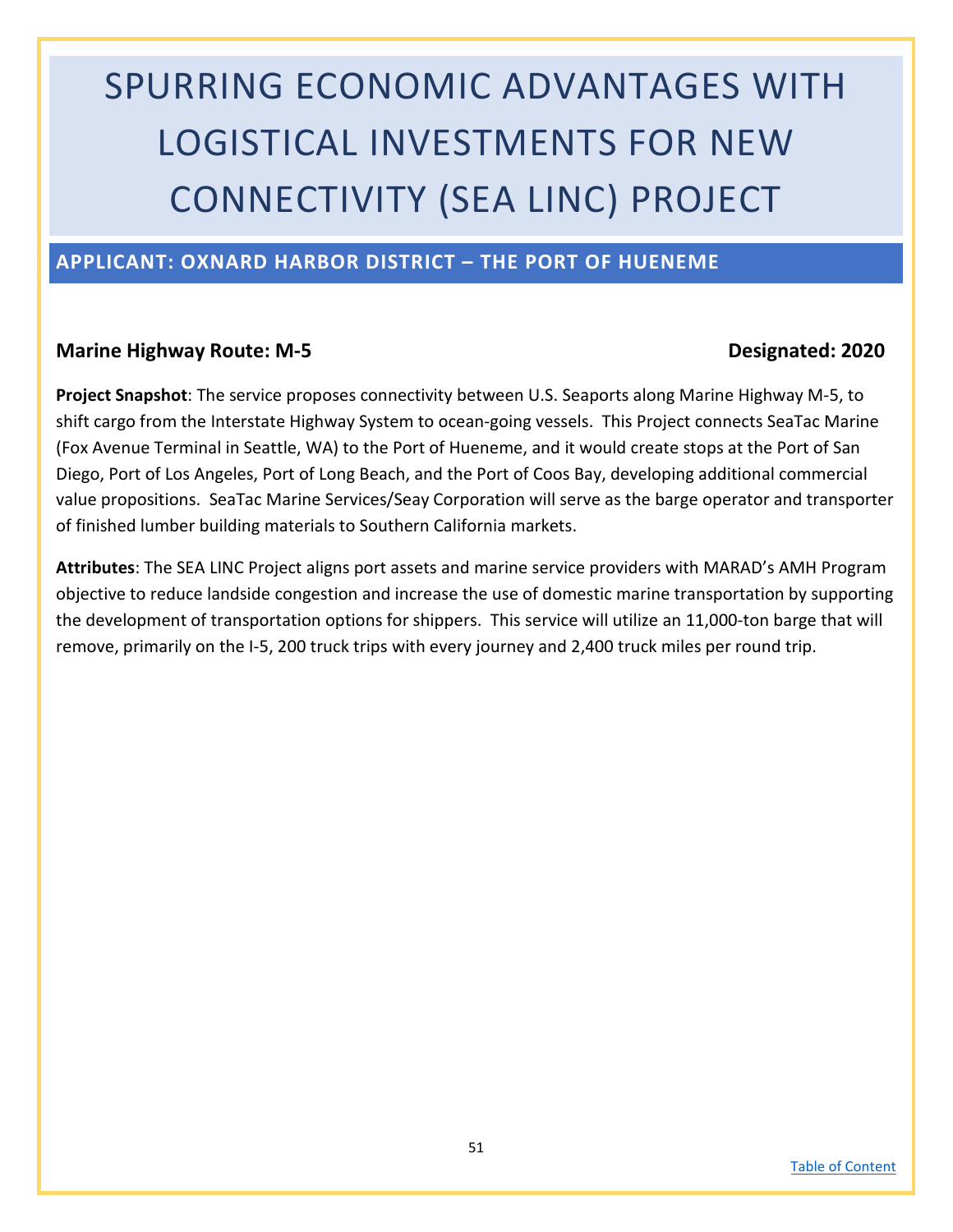## TRANS-HUDSON FREIGHT CONNECTOR PROJECT

### <span id="page-51-0"></span>**APPLICANT: PORT AUTHORITY OF NEW YORK AND NEW JERSEY**

#### **Marine Highway Route: M-95 Designated: 2010**

**Project Snapshot**: The Trans-Hudson Freight Connector Project proposes to expand both the quality and capacity of an ongoing cross-harbor rail float service operating between New Jersey and Brooklyn in New York Harbor. This is being done by placing a second barge in service following capacity improvements at the rail yard terminals at each end of the service.

**Attributes**: This Project can offer direct benefits to the New York Metropolitan area by expanding the use of freight rail, which can free the roads of four trucks for every railcar moved. Freight that does not move by rail and rail float must travel to/from New York via truck using one of the few New York area water crossings that often experience gridlock. The movement of building materials, steel beams, consumer goods and the rapidly expanding practice of shipping municipal solid waste via containers constitutes an excellent growth opportunity for this Marine Highway.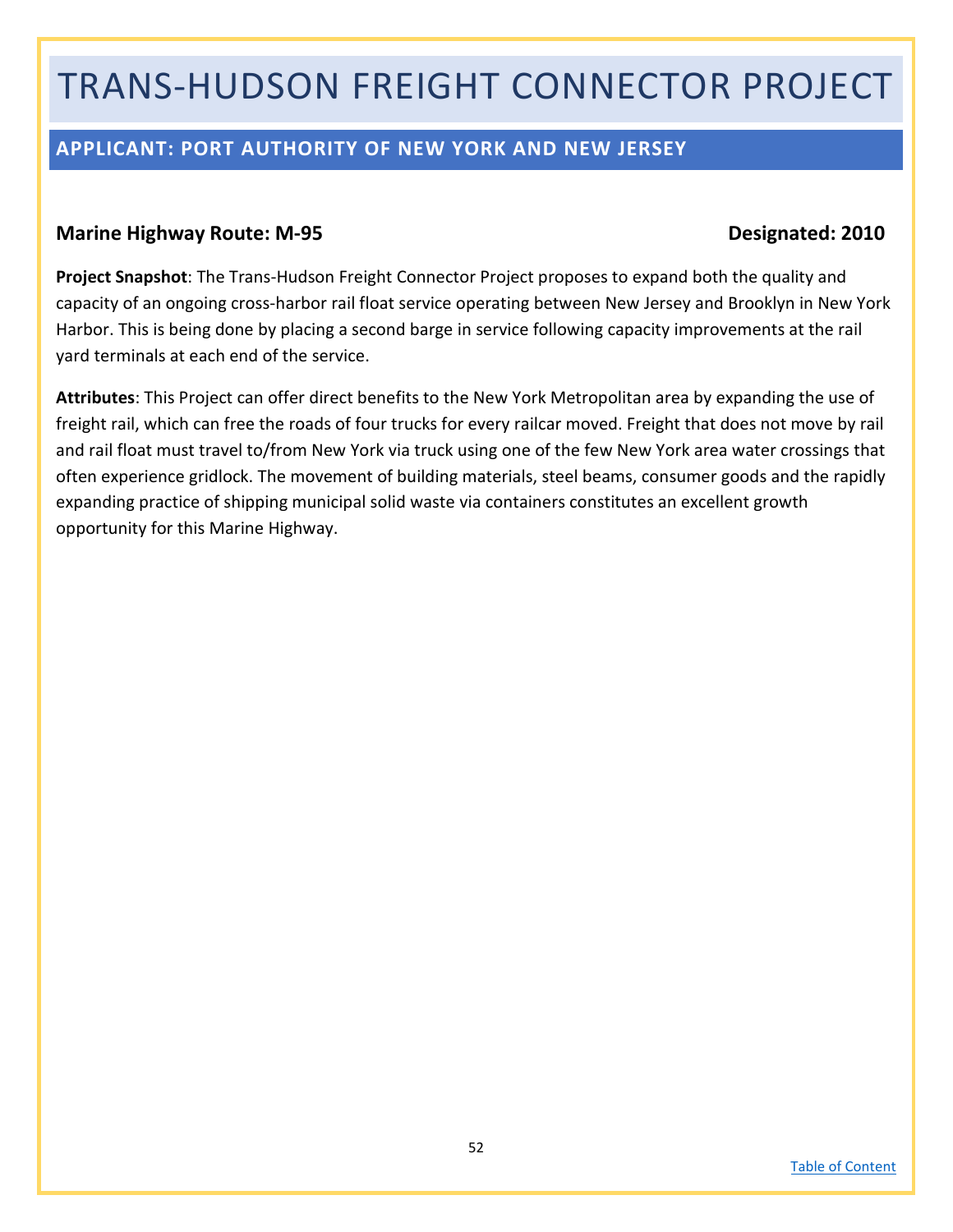## VIRGIN ISLANDS FREIGHT EXPANSION

### <span id="page-52-0"></span>**APPLICANT: VIRGIN ISLANDS PORT AUTHORITY**

### **Marine Highway Route(s): M-V1, M-95 and M-2 Designated: 2020**

**Project Snapshot**: Just about everything used or consumed by the U.S. Virgin Islands, including food, clothing, machinery, mail, furniture, vehicles, building supplies, and medical equipment, enters the islands via the ports. The Port Authority touches the lives of every single resident and visitor in the U.S. Virgin Islands. The project designation will enhance both inbound and outbound cargo.

**Attributes**: Ships currently carry containerized cargo from ports located on Marine Highways M-95 (Florida) and M-2 (Puerto Rico) to the M-V1 (U.S. Virgin Islands). The service is proposing to expand freight transportation between these three non-contiguous routes.